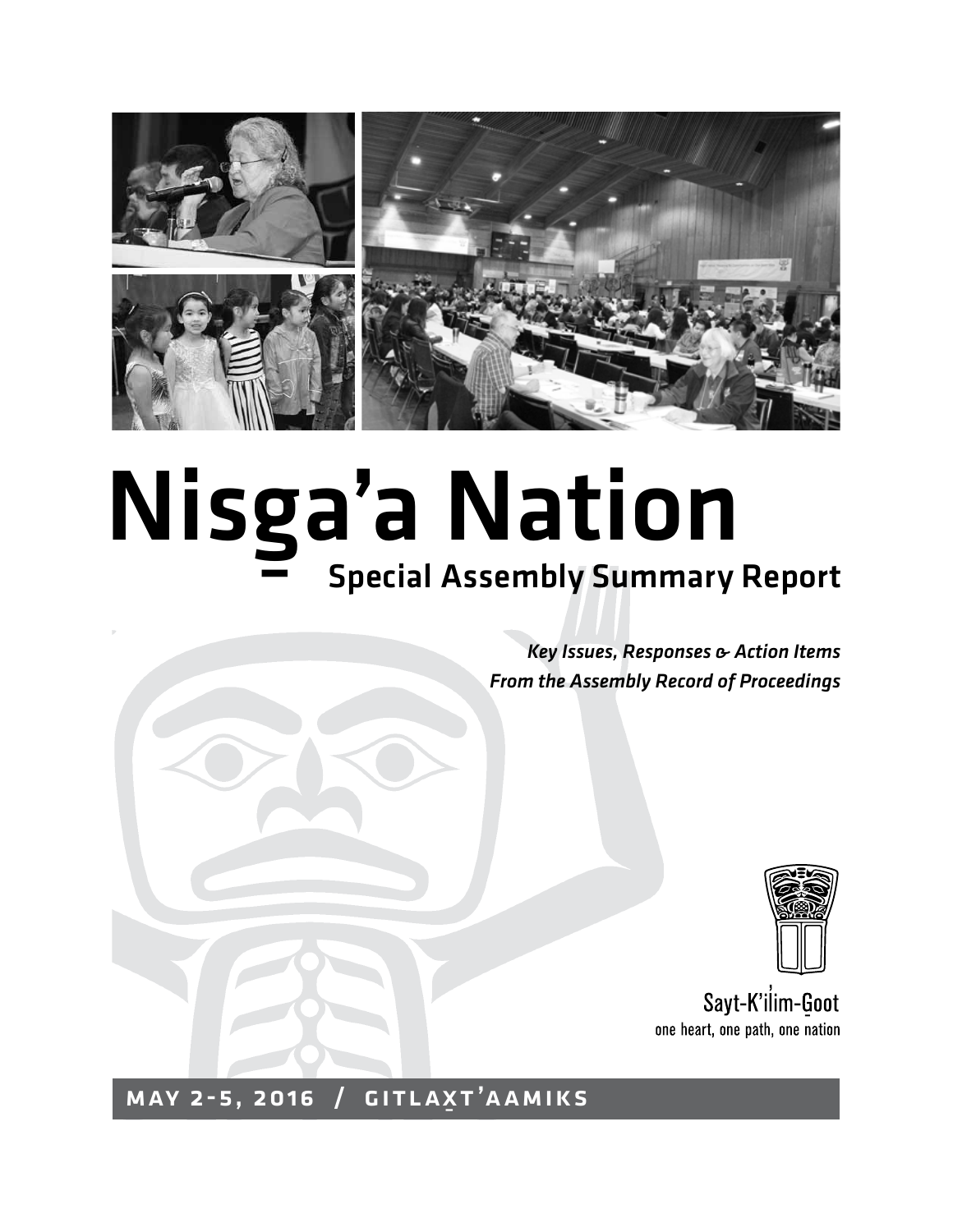# Contents

| Q&A Session                                                                   |
|-------------------------------------------------------------------------------|
| Q&A Session                                                                   |
| Q&A Session                                                                   |
| Q&A Session                                                                   |
| Directorate of Communications & Intergovernmental Relations 34<br>Q&A Session |
| Q&A Session                                                                   |
| Directorate of Economic Development / NEST  48<br>Q&A Session                 |
| Concluding Remarks                                                            |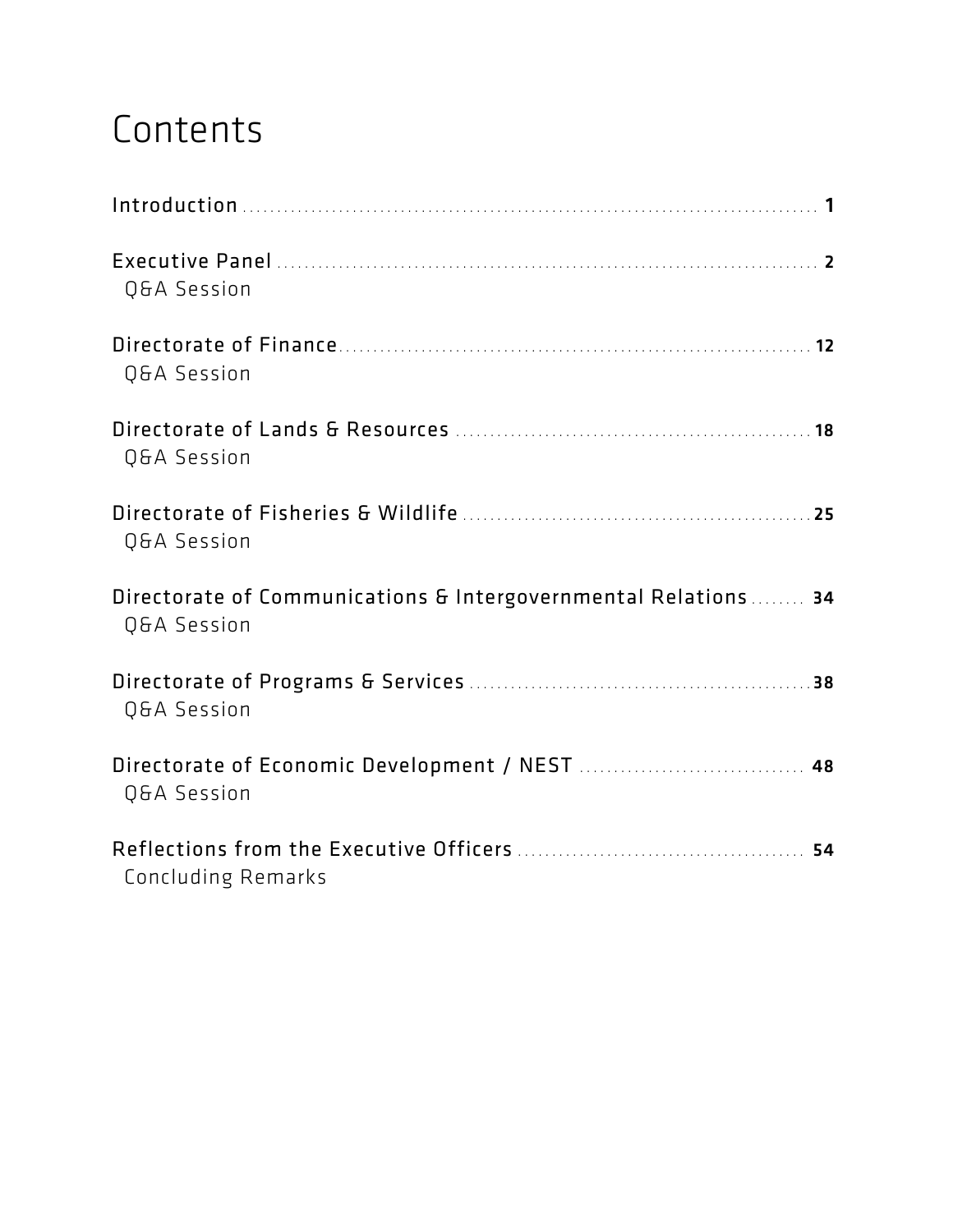# Introduction

Special Assemblies of the Nisga'a Nation are provided for by the Nisga'a Constitution.<br>.

In May 2016, the Nisga'a Nation gathered for a Special Assembly in Gitlaxt'aamiks for several days<br>In diec se as idealises as festivally Nation to discuss central issues facing the Nation.

In respect of that Assembly, this report summarizes and identifies:

- the key issues that were articulated by Nisga'a citizens;<br>
- the responses by NLG in relation to the issues identified; and
- the particular actions items that were, from the record of proceedings, items which respondents indicated that Nisga'a citizens could expect to see some form of follow up.<br>.

Where possible, the report has attempted to incorporate the language of the speaker, (i.e., to use their words and expressions). Minor edits have been made for clarity, and some duplicated questions and responses omitted. Where there may appear to be ungrammatical expressions, this is often due to notes which attempt to capture the actual speaking style of the speaker or which occasionally capture comments in point form.

It is hoped that this report will provide:

- a review of some of the key issues that arose from the conference to ensure that the comments of Nisga'a citizens are afforded an opportunity to be heard;<br>is famoulisation as a contribution of the contribution of comments and
- information in response to these questions and comments; and
- identify any actions items to ensure that any such topics are identified and followed-up on.

Questions inconsistent with the rules of the Special Assembly are omitted. In some instances, following the Special Assembly, additional information has been included to provide further details in response.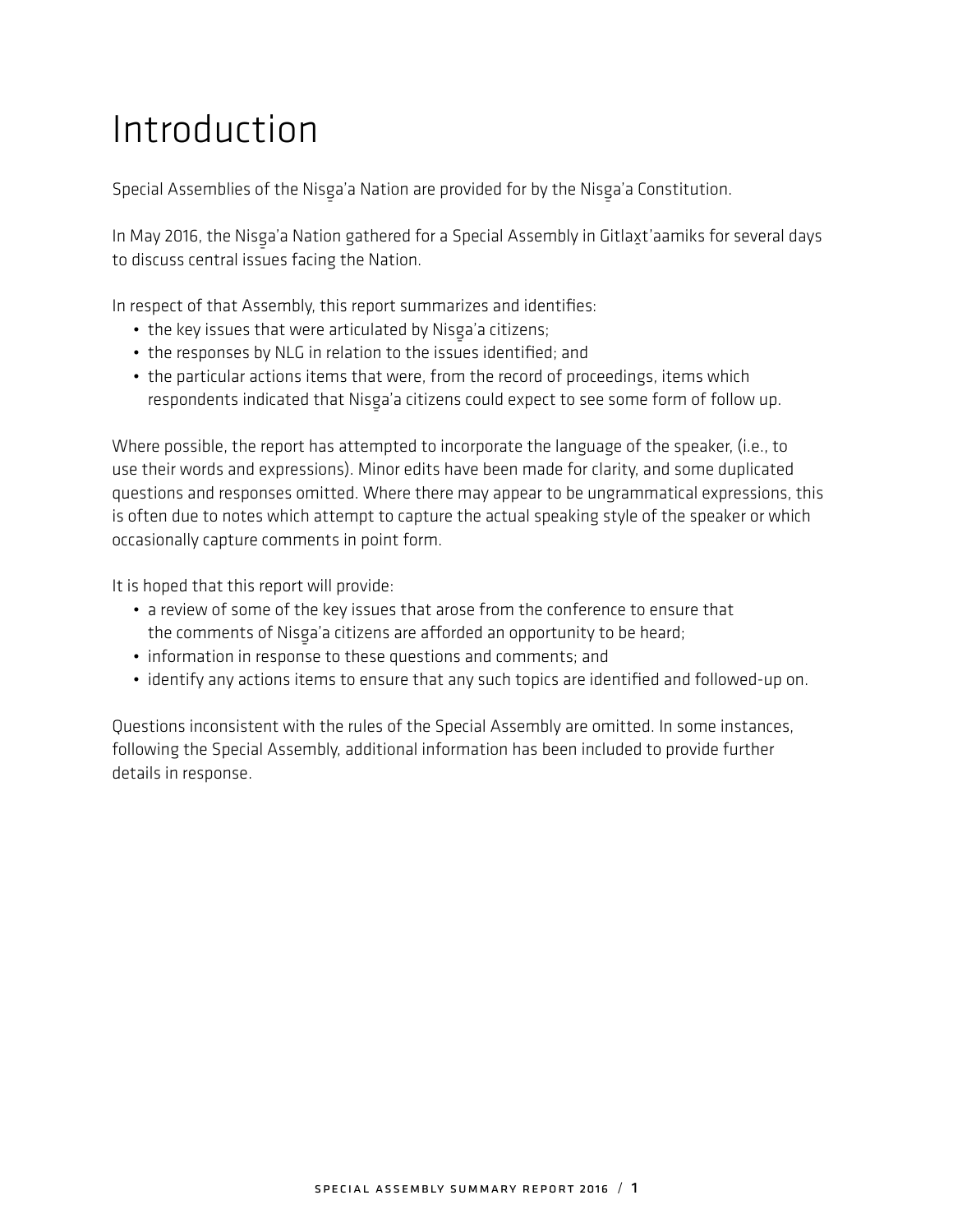# Executive Panel

# Question & Answer Session

reference document / executive panel report

**summary /** during this session, citizens were given the opportunity to address their comments and concerns on a wide range of topics to the executive panel. these included, but were not limited to: bc hydro rates, ELECTIONS, ELDERS, HEALTH, LANGUAGE AND CULTURE, NISGA'A CHILD AND FAMILY services (ncfs), the sports fund, the northwest transmission line (ntl), the liquid natural gas (lng) line, and strategic planning.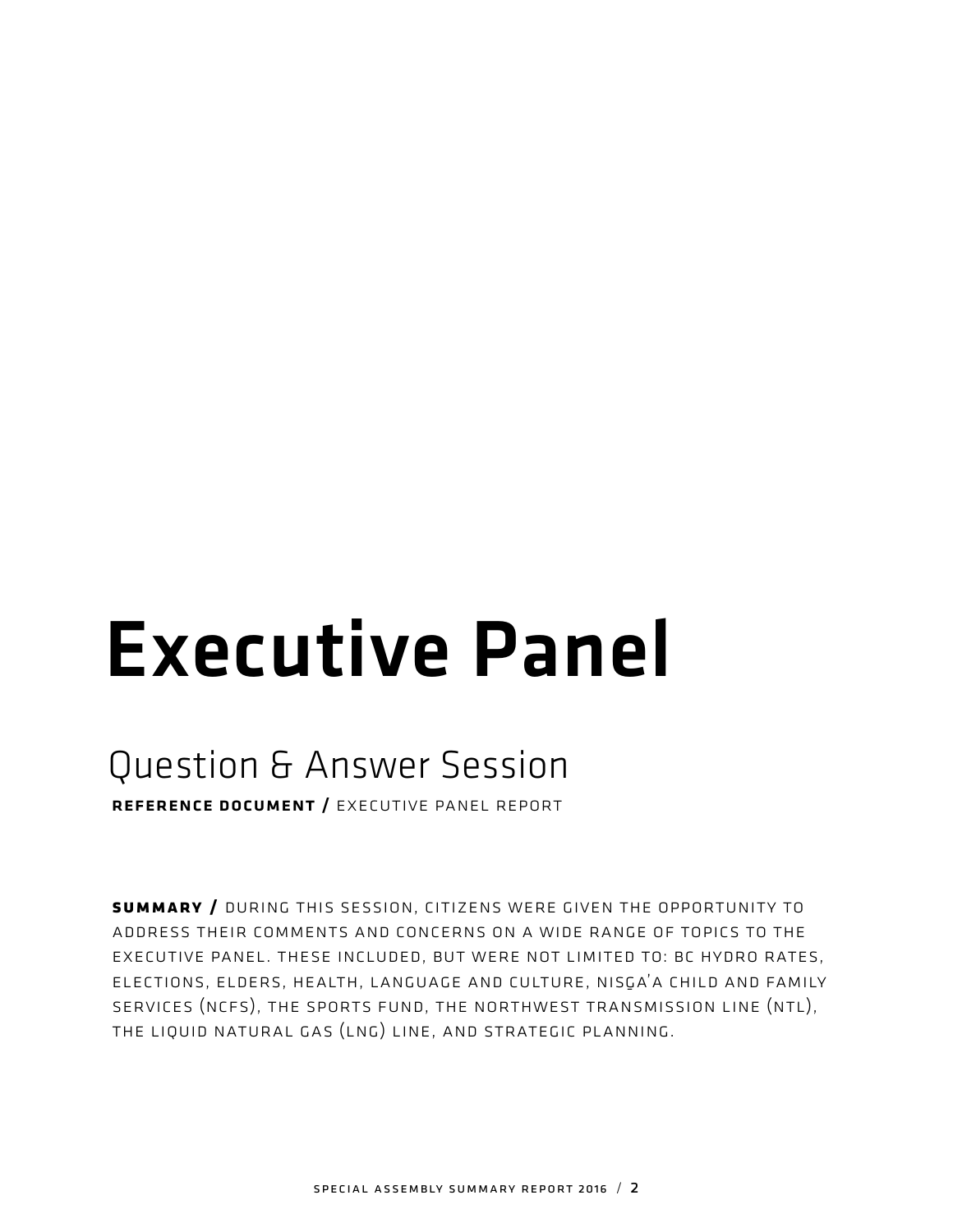#### Comments **Comments Response**

• BC Hydro rates: The Nisga'a government needs<br>- This is a goth of the transmitted and This is a to negotiate that geographical area. This issue was raised two years ago and it was going to be looked into, but today, nothing has been done. We don't benefit from the Treaty. We need you to negotiate with BC Hydro to get those lower rates.

• I know you follow the news. Before the new infrastructure project — the NTL to service industry in our geographical location, there was a merger with two entities — BC Hydro and BCTC. Three weeks ago, if you watched the question period within the provincial legislature you would have seen that there was a gross mismanagement by the Crown corporation BC Hydro, which reports to the provincial legislation to the cabinet. They merged the two companies, which has a drastic effect on everyone living in the north. Instead of having an open debate in the cabinet, they had a cabinet sub-committee deal with it. As a result of that gross mismanagement, BC Hydro has to go and borrow money to pay its dividends to pay its shareholders. You and I got a four percent hydro increase this year on April 1st. There was an announcement by Energy and Mines from Minister Bennett that it would be 20% (unconfirmed), that's coming. All this is going to mean a 28% Hydro increase over five years, that started April 1st. We have been very direct in addressing BC Hydro, they do not pay taxes because they are a crown corporation. They give grants in lieu of taxes. In order to get money out of them, we talked about removing BC Hydro from the tax route.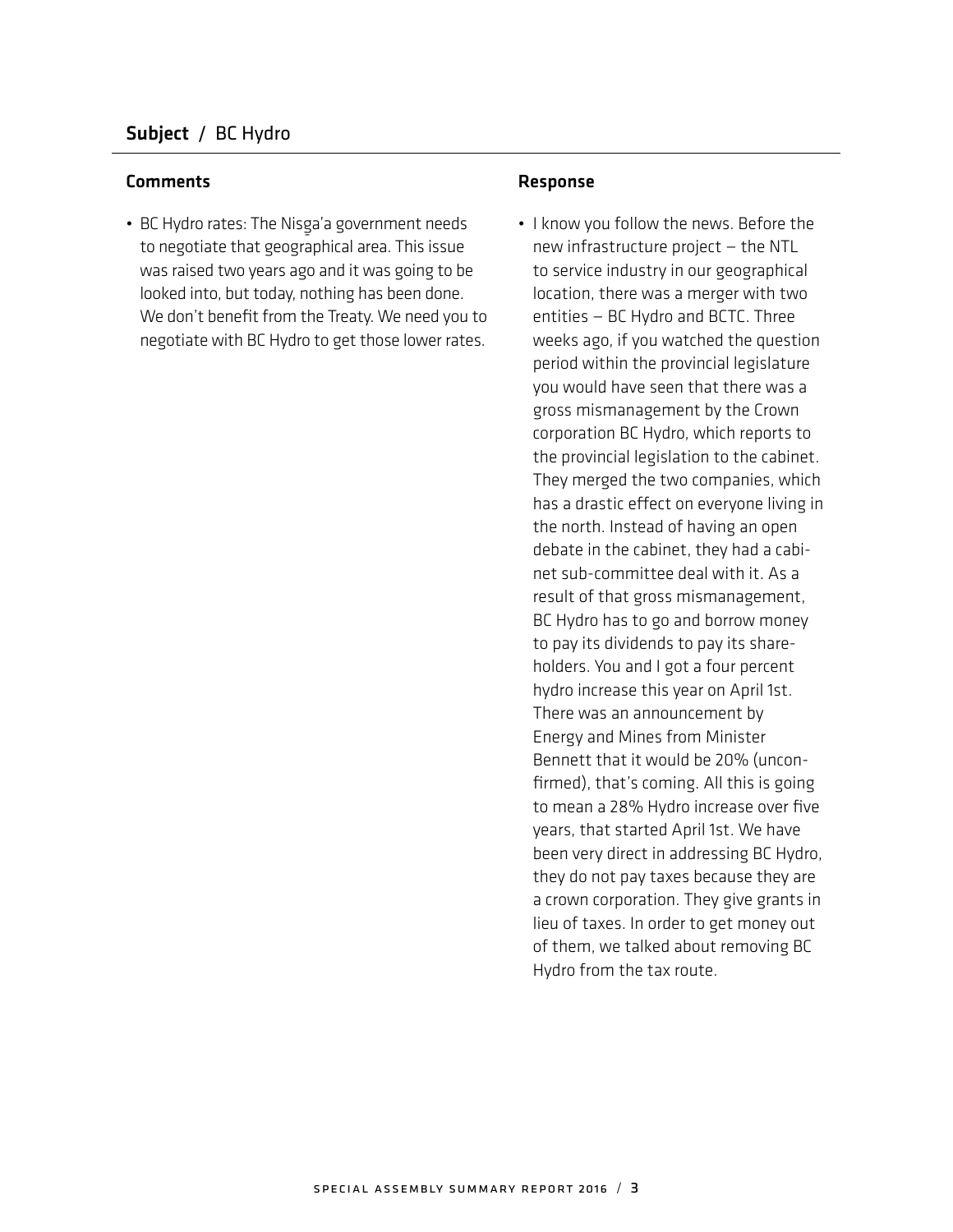• Definition of prescribed debt: Will that include all debt, i.e. housing, taxes whether or not there are land taxes?

- Currently there are thirteen pieces of legislation being reviewed. The priority for Nisga'a Elections is high; the end for completion is summer 2016; adding unpaid property tax as a prescribed debt; we just recently have a taxation authority — still waiting for legal opinion — as of May 2016; the targeted date for completion is before the July 2016 sitting of Wilp Si'ayuukhl Nisga'a (WSN).<br>'
- Question referred to general counsel. We do not have jurisdiction over housing dollars, as it flows through village governments.
- The issue of unpaid taxes has been referred to general counsel. We do have a long list of issues to consider and unpaid taxes is a priority.

## Subject / All Native Basketball Tournament (ANBT) Funds

#### Comments Response

• I have concerns regarding funds given for ANBT: \$80,000 over a three year period. I see that these dollars could be used elsewhere in the communities. It seems the teams do not want to fundraise. It seems our teams are not hungry enough for the championship, just a trip. \$5,000 given to each team.

• This issue has been raised by the Nisga'a Finance Committee in response to several issues brought forward. We have had discussions with our CFO about drafting Terms of Reference for teams to apply for funds that are available. The funds are to support teams that are facing challenges. We have talked about considering a matching contribution, but teams must show fundraising efforts. It is an issue of importance.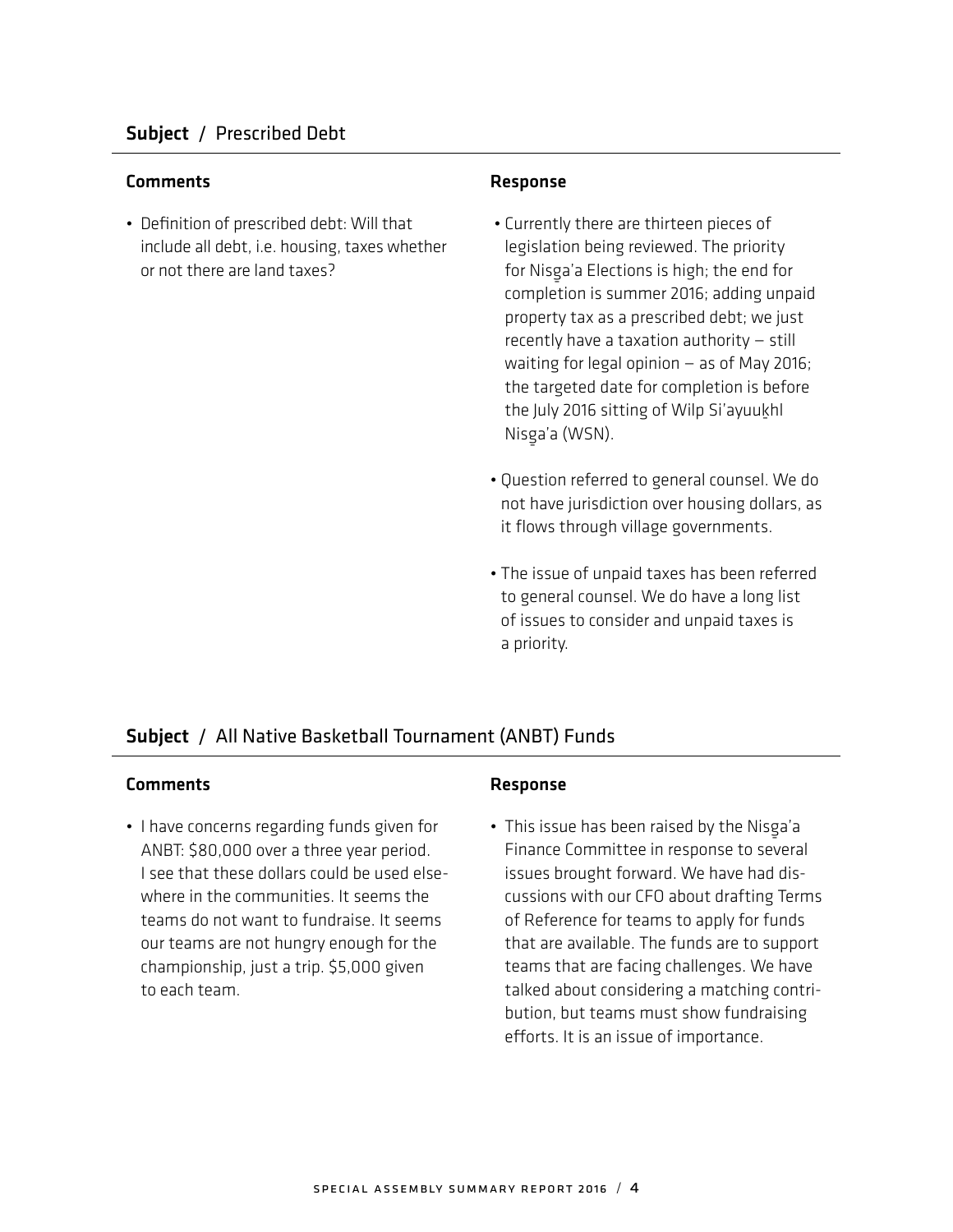## Subject / Elections

### Comments Response

- Matthew Moore was refused to run in the Vancouver election because of his residency in Nanaimo. Why is that? He was born in Old Aiyansh. He wanted to run and help the Vancouver Nisg-a'a Ts'amiks Society. I don't think this is right. You have the right to run no matter where you reside.
- Comment: It's time we practice unity with urban Nisg-a'a and people on Nisg-a'a Lands. How many people live off lands and why?
- Electoral boundaries have to be clarified, 60% of citizens live off lands. Who will be running for positions in the elections?

- The Nisga'a Elections Officer (NEO) is at arms length, it is an independent office. Someone living in the Nass cannot run for office in the Greater Vancouver district. There are catchment areas in the *Elections Act*, the *Act* is a piece of law, created before the effective date of the Treaty. Catchment areas have requirements.
- The Senior Management Team has taken notes and will pose them to the NEO.
- Cannot speak to the NEO office as it will be construed as political interference.
- There is an elections review that will be provided to the NEO.

## Subject / Council of Elders (CoE), Language & Culture

#### Comments **Response**

- I'm representing those who are worried about the Council of Elders.
- This concern was raised many years ago and it is gaining momentum. Who is given the authority to transcend that knowledge from elders to the youth? Today it is not working.

• What we envision is a language authority made up of fluent speakers, people that are familiar with the language, people who are comfortable in our cultural practices, people who are ensuring our language stays alive. There is gate keeping that is happening.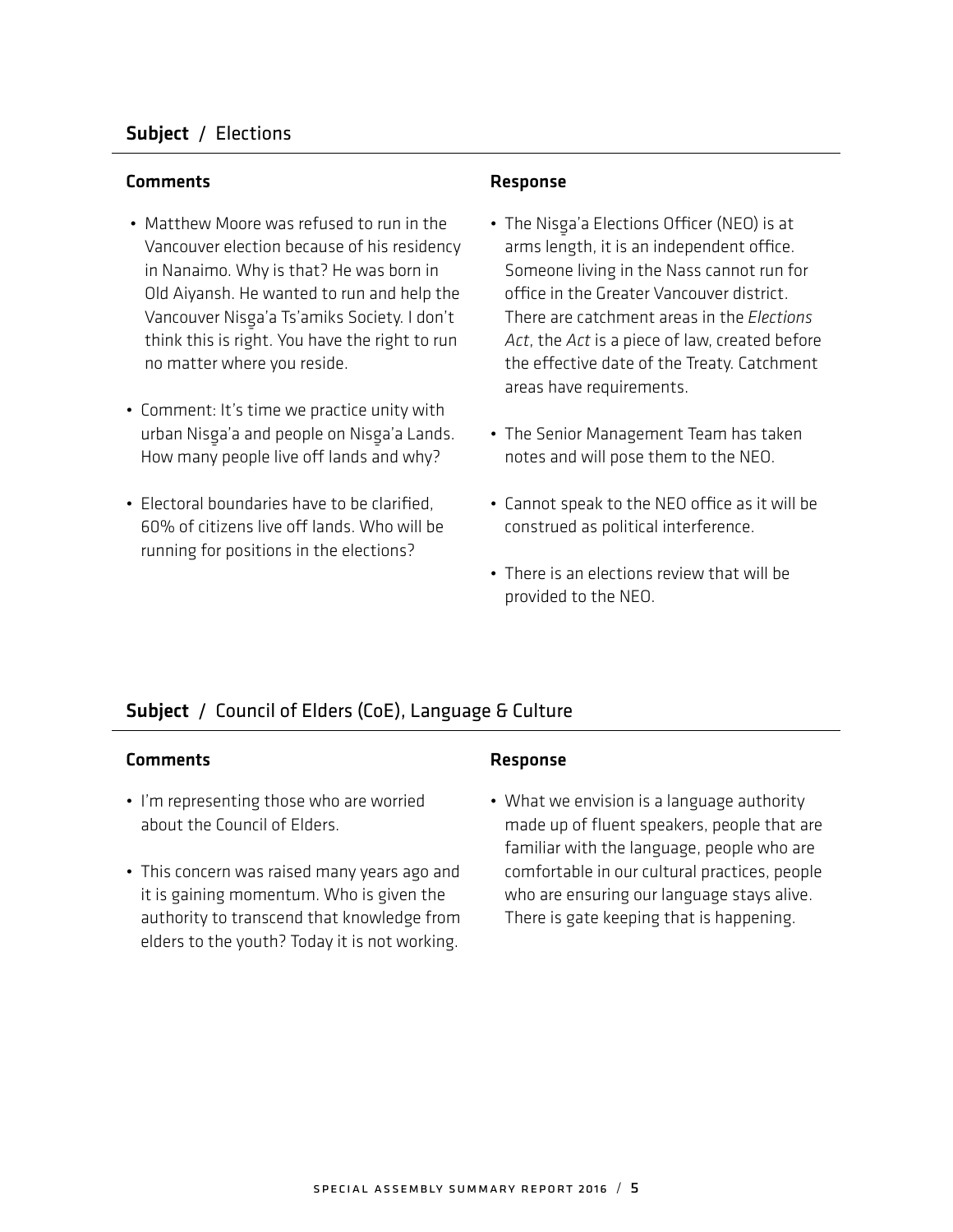## Comments **Comments** Response

- Nasoga Gulf: Purchased or leased? Where do you get the dollars and how do you get to passing the resolution? The money we are talking about belongs to the Nation not the government. You hold that money in Trust. When we asked about it we get no response as it is in-camera.
- What is going to happen with tailings from mining activity?
- Nisga'a language: Four levels of language, explain that to me.
- Owing money: This is a privacy issue. The provincial government doesn't go into your privacy. Are you a collection agency or a government? No one has a right to look into my private business.

- When TransCanada first came to the Nisga'a<br>——————————————————— to get access we told them we couldn't speak to them until we spoke to our people. How people say they don't know what's going on is beyond me. We had 26 community meetings, today is 27. In July, 2013 there were no Council of Elders members allowed to speak until the president called for a suspension of the rules.
- On October 30th, 2013 a meeting was held in this facility in Gitlaxt'aamiks. There were numerous open houses. Prince Rupert Gas Transmission (PRGT) had seven open houses to share information with Nisga'a<br>a' citizens.
- The Trust allows us to borrow from the Trust as per the loan documents.
- Nasoga Gulf: When this project first started, in those community sessions we told the Nisg-a'a Nation it is not just the pipeline we want, it is all the resources that are found in that area. When things settle, that land will be ours, we will take that land back. If they want to come through we need access to capacity. We got access to capacity on a closed pipeline. If you want this development to go forward you must fulfill the NFA and avoid the tax route. That land must become ours. It was traditionally ours in the past, and will become ours again.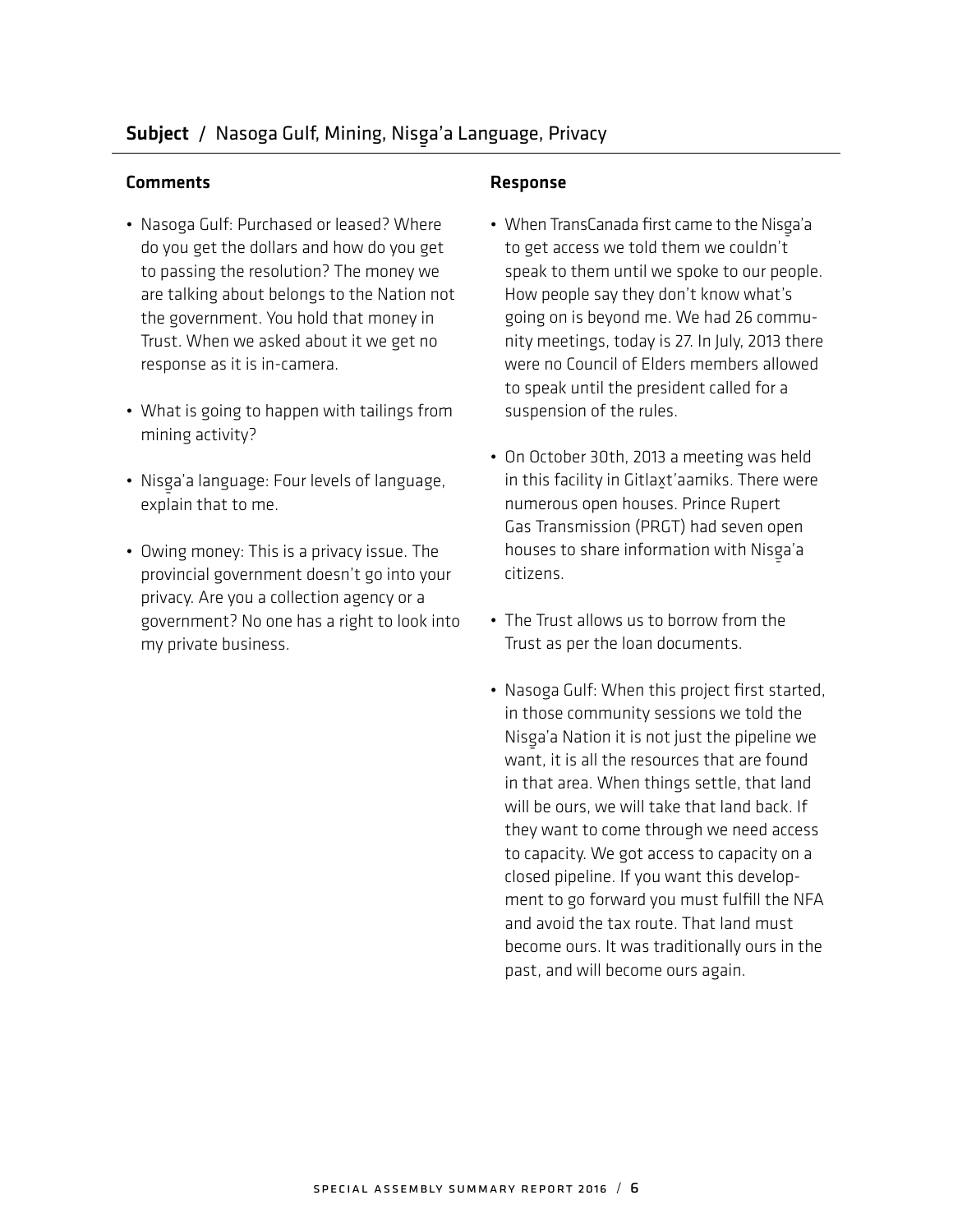## Subject / NEST

#### Comments **Comments** Response

• The training dollars through NEST: Which communities benefit from that?

• Representatives of NEST will be prepared to respond to the question, NEST will be doing a report.

## Subject / Guide Outfitting

#### Comments Response

• I used to be a guide outfitter out of Terrace. I tried to put a proposal in for guide outfitting up here but was told I was not able to. Why wasn't I allowed to start this up? I'm trying to help youth and teach them how to survive.

- Just recently, the Nisga'a Nation became an owner of a 10,000 square mile hunting and guiding license area.
- We will speak to the Executive Director and Fish and Wildlife regarding that license.

## Subject / Northwest Transmission Line (NTL)

## Comments **Comments** Response

• NTL: Explain to our Nation hydraulic gas fracking.

• There is a proposed pipeline coming through our area, from 900 km away from us. There are no impacts of fracking on the pipeline, the impact is coming from the source of the gas.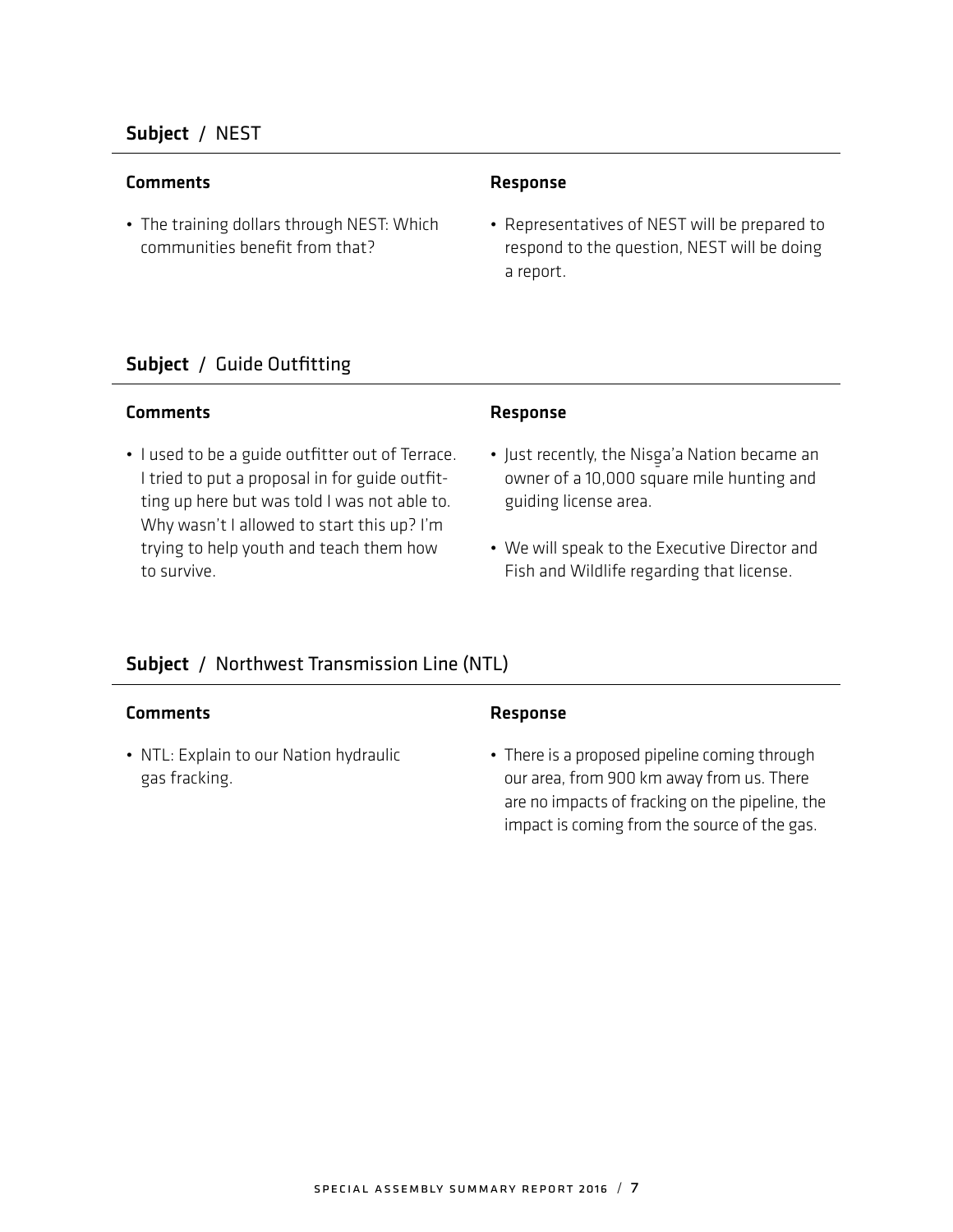• Elders group took quite a hit in this village. Is there any help mandated for our village when elders are floundering? Elders are our national treasurers, if we don't take care of them we are lost. What are you going to do as Chair to get our elders moving in every village?

- I hear you. Yes, we sometimes are way down. I have been asked to go to different communities to help. I do know that two groups require moral support.
- Another suggestion is that we, as an elder's group, rotate our meetings in each of the communities.
- The issue of funding is beyond my reach. Unless the next budget process considers a budget line item where we can help out elder's groups.
- Health services: We have recently become a taxation authority. Whenever arrangements are made in industry, those finances require providing access to health services, education services, policing services. We have an appointed member, Eva Clayton, who sits on the Northwest Regional Hospital District (NWRHD), we will have access to capital funding.
- Elder's package: We are charged with your trust. We have not held anything formal, we have had discussions but have not dealt with it directly. There are countless ideas.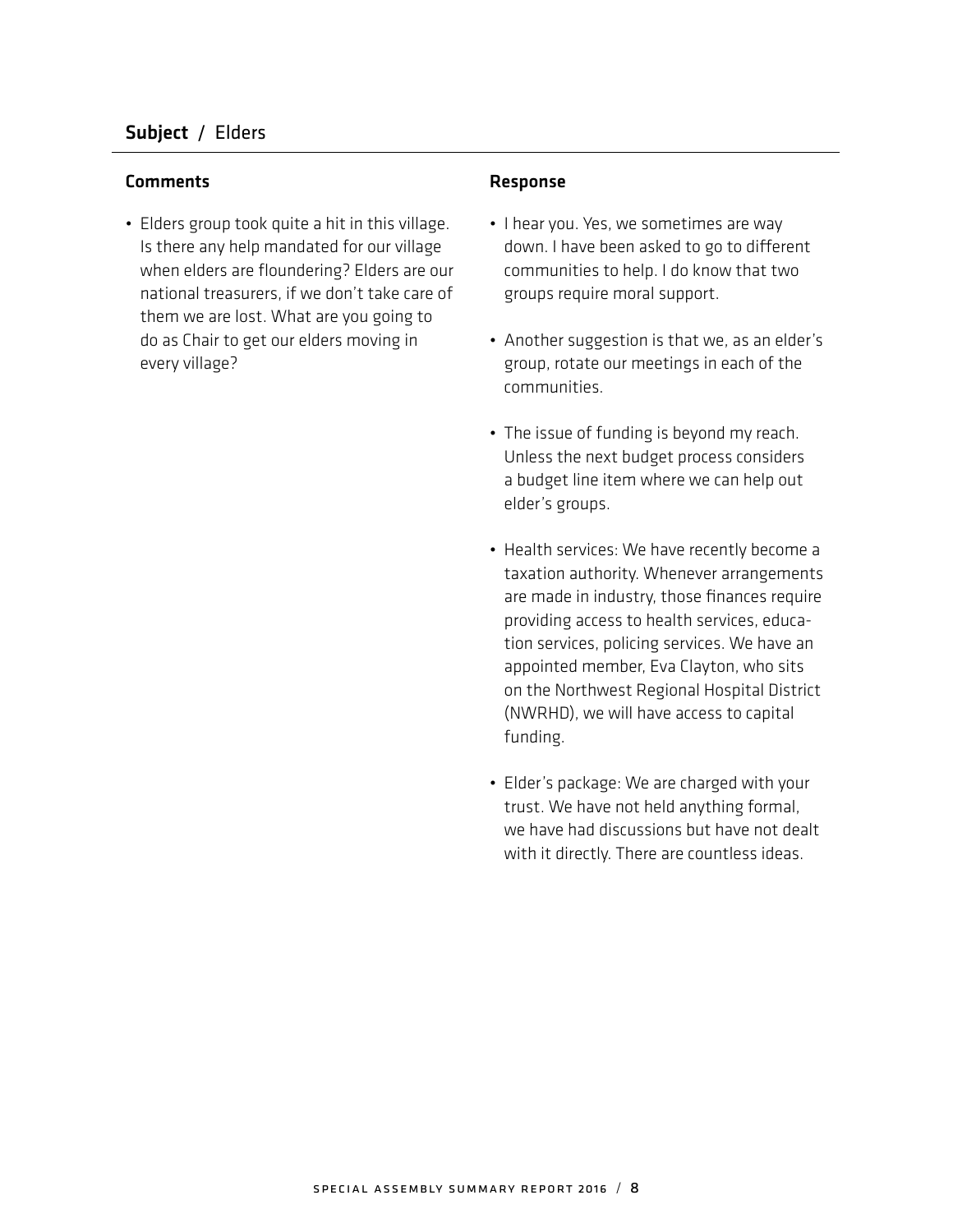- Health services keep going down, it needs an overhaul.
- Waiting for public institutions will be too late, how many people will pass before changes come? There is a problem with medical services; Gitlaxt'aamiks resolution to WSN, using same process when WSN stepped in with the Terrace Nisga'a Society; As citizens we demand change for the benefit of the Nisga'a Nation. This has been<br>description for the Nissan Market served. dragging on for two years. You have people on income assistance that can't afford to go to doctor or specialist. In reference to the Treaty, we have an opportunity to Nisga'anize health services.<br>'
- Tele-health doctors cannot prescribe. Why have doctors if they can't prescribe medication?
- Nisga'a Valley Health Authority (NVHA): I heard that a doctor was imported from China and doesn't have Canadian papers.
- Live care: Should be removed to maintain that strength with an in-person doctor.

- Personal experiences have been coming forward from citizens, this is why we are looking at public institutions to improve the services.
- This is why we are doing an investigation as per the WSN resolution. We don't want to interrupt services. We are beginning the work now and retaining health consultants to assist in that review.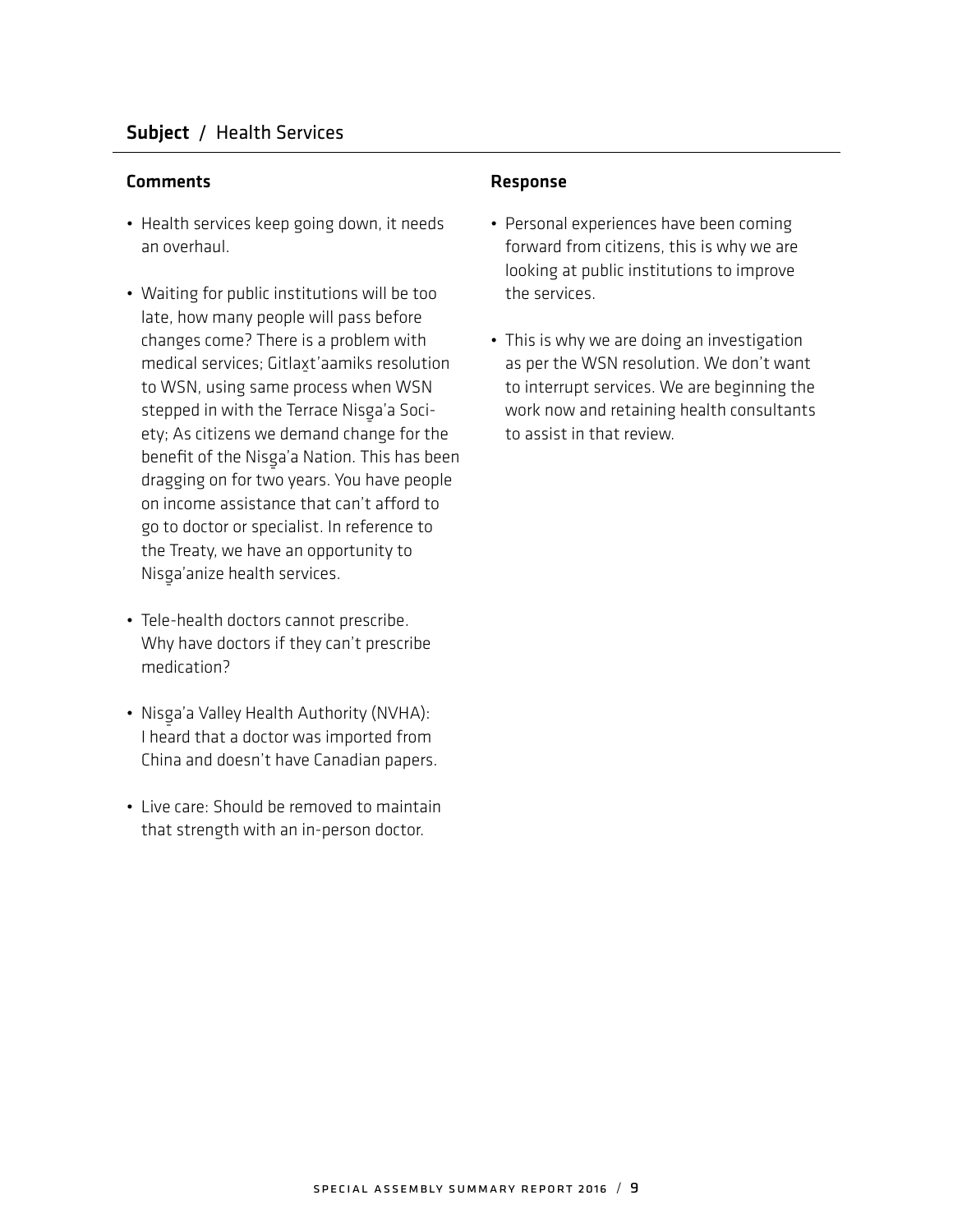• I worked with these LNG companies two years ago, talked to them, asked them why are they going underneath the creeks. This is going to affect the creek habitat.

• We cannot bypass or circumvent provisions in the Treaty that all activities abide to the Treaty, that is protection. We do have experts for doing environmental assessments who assist. The route for the pipeline is now finalized. The environmental assessment has addressed all the issues identified by ourselves in protecting fish and wildlife habitat.

## Subject / Programs & Services, NCFS

| Comments                                                                            | Response                                        |
|-------------------------------------------------------------------------------------|-------------------------------------------------|
| • Question: How was the supervisor for<br>Nisga'a Child and Family Services chosen? | • We can't speak to employment<br>appointments. |
|                                                                                     | • C6 delegation will give more control.         |

## Subject / Treatment Centre

## Comments Response

• There is a need for a treatment centre, are we going to be building one?

- Looking forward to future needs is a part of the public institution investigation.
- For building a treatment centre: That is a capital investment and the authority to make such an investment lies with the government and Executive.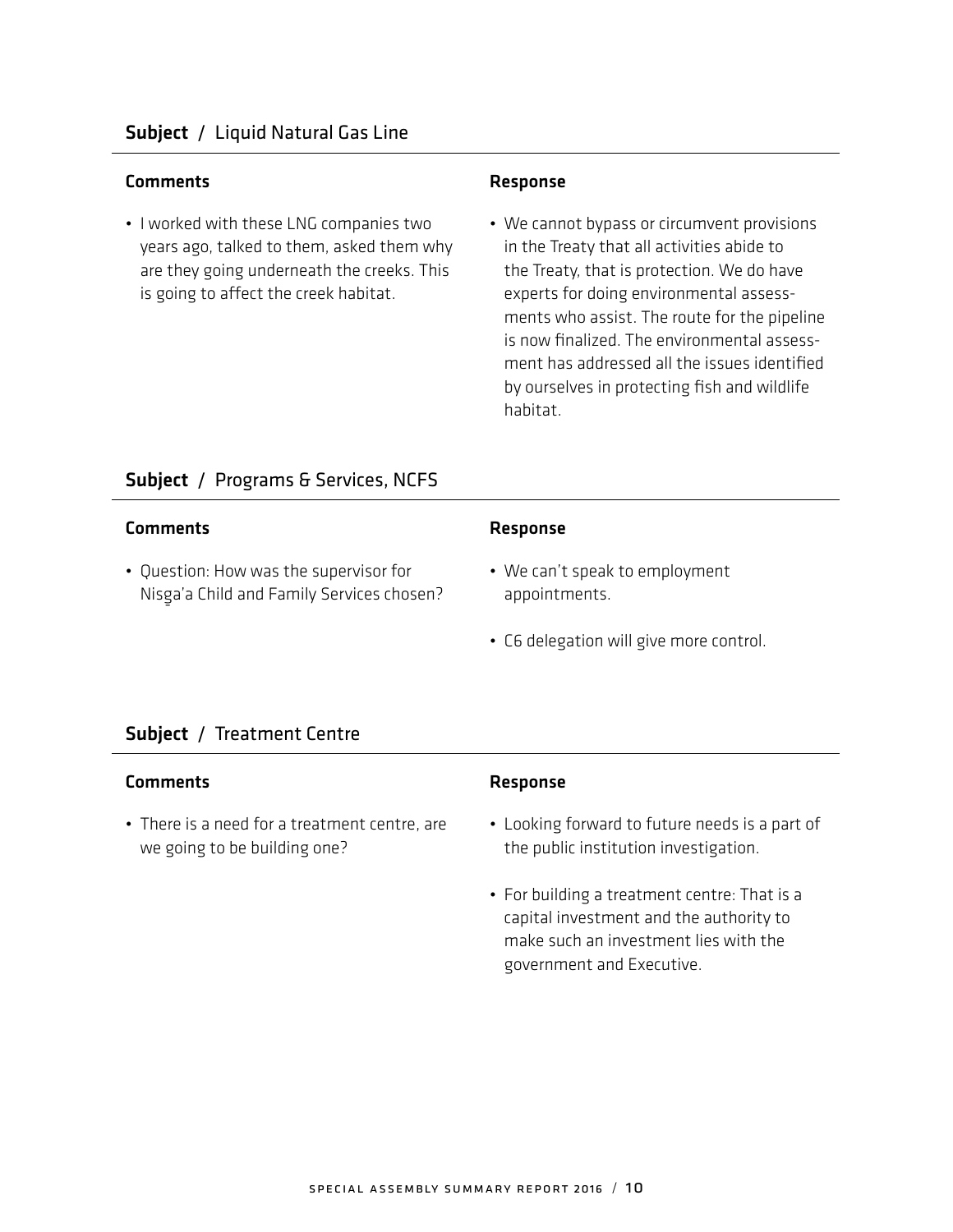## Subject / Health, Education, Language & Culture

### Comments Response

• Health, education, language and culture: We are in year 16 of our Treaty and we are hearing the same concerns from year one of the Treaty.

- Noted issues of concern: Those areas are being addressed.
- The health restructuring is in progress.

## Subject / Strategic Planning

### Comments **Comments** Response

• We fully understand self-government but we need to change our focus and look at an overall strategic plan for where we are going and the need to self-sustain our self-government.

• There have been requests for strategic planning, however given our recently passed Provisional Budget, we do not currently have resources for that. If any projects move forward, we may be able to consider strategic planning.

## Subject / Encouragement

#### Comments **Comments** Response

- I encourage the panel for doing a good job. Statement: No response required.
- 
-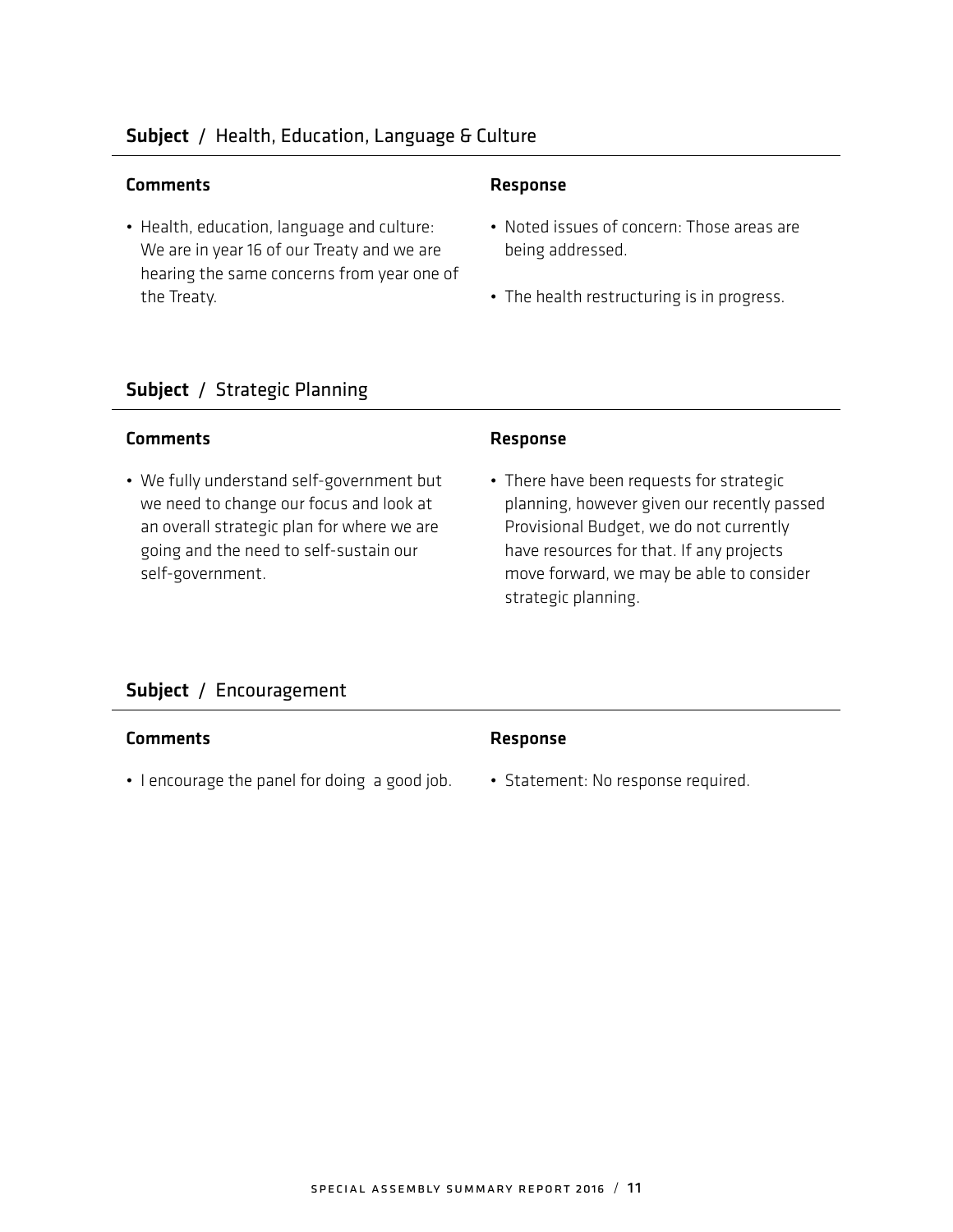# Finance

## Question & Answer Session

reference document / finance report

**summary /** in this session citizens voiced their concerns and questions about property tax, the commercial fisher's fund, banking, salaries for elected members and administration, property tax, the nlg budget, the sports fund, elder's package, nvha and support for the homeless.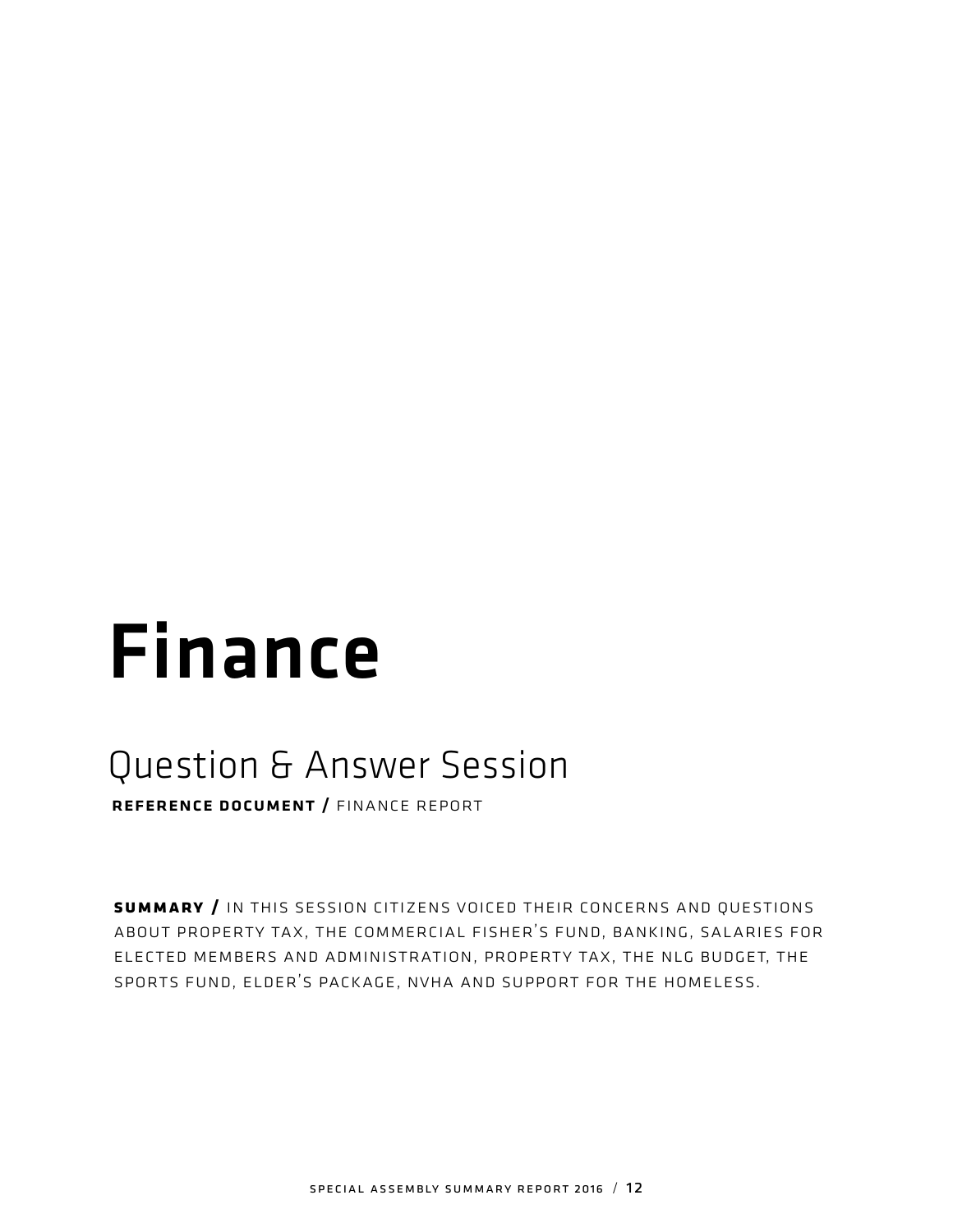#### Comments **Comments** Response

• Accessing the fisheries fund for upgrading: Fishermen met with previous CFO and were told that there is no fund. How did it go in 1998 from a fisheries fund to a trust fund? 37 fisherman got \$30,000. Today we have no idea who got this fund. Today we are told there are no more funds. Who received these funds?

- The fisheries fund program has ended. Same question was asked two years ago.
- I can get back to you on the history and where we are.

## Subject / Banking

#### Comments **Response**

- Will we have a bank in our communities?
- Why did NLG move to TD Bank?

- The bank is in attendance here today. Maybe you can ask them to see if that would be possible. My point here is to maintain good relationships with the banks so that when major capital projects are looked at, we can request funds through them. Banks manage our daily cash flow.
- The move to TD isn't appropriate for discussion here. We needed to look at operating costs.

## Subject / Salaries for Elected Members and Administration

| <b>Comments</b>                                                                       | <b>Response</b>               |
|---------------------------------------------------------------------------------------|-------------------------------|
| • Why are there no public documents on what<br>our elected members and administrative | • Put forward to HR tomorrow. |
| salaries are?                                                                         |                               |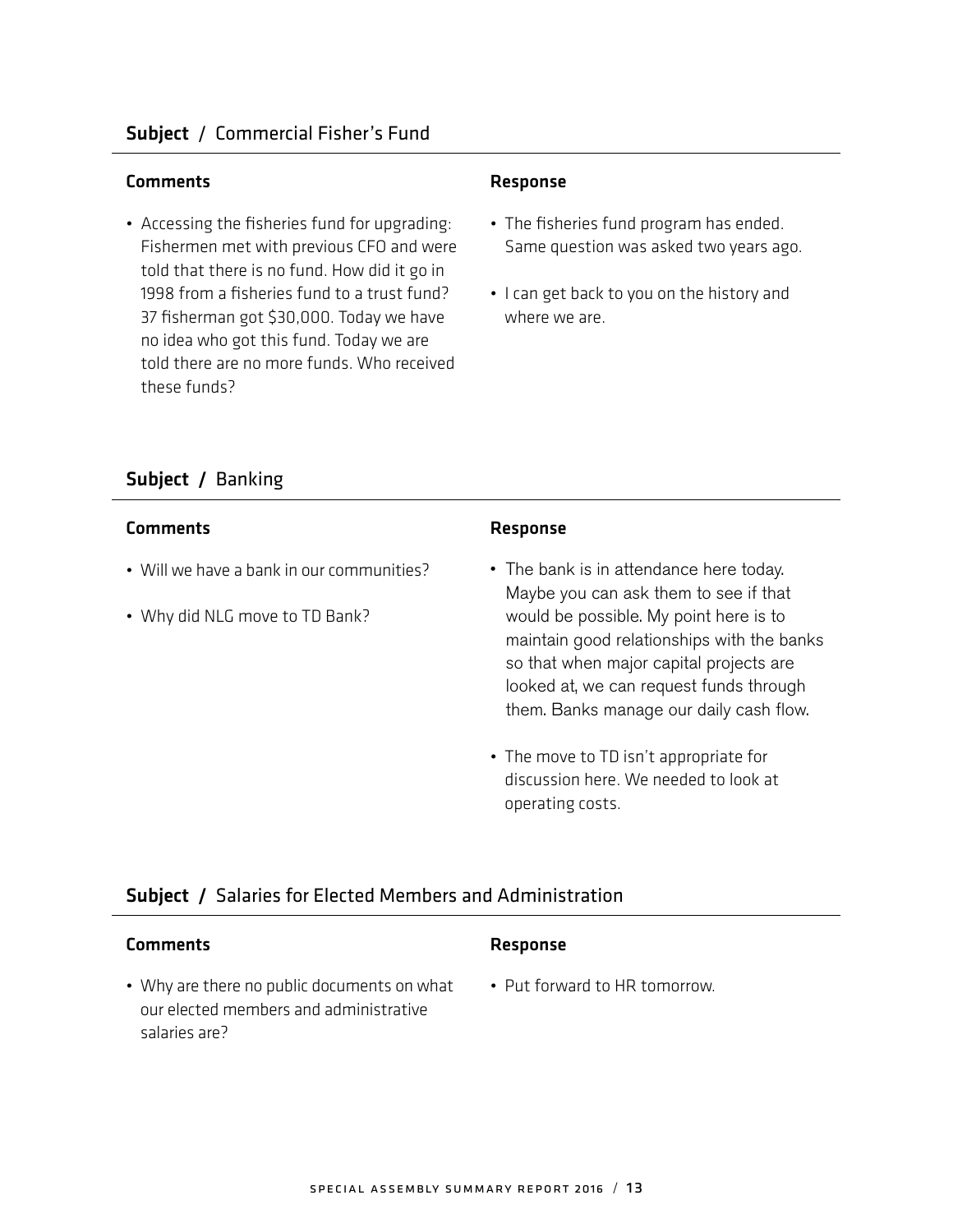## Subject / NVHA

#### Comments **Comments** Response

• At what point does an employee or elected member bring out concerns regarding an entity whose services are not addressing the needs of the Nisg-a'a citizens? At what point do the operating costs get looked at when the state of citizen's services are going down? When does NLG step in?

• I can't comment on the NVHA, they are a society. The president spoke about that and the process of turning it into a Nisga'a<br>Baklis ketik diasa Public Institution.

## Subject / Budget

## Comments **Comments** Response

- Budget: How much do we use each year? How much do we go over?
- Why aren't we doing zero-based budgeting?
- What is the hydroelectric plan? How much revenue will that produce?

- Breakdown of revenue and expenses: \$90m coming in, \$40m in government expenses.
- Allocations are recommended by the finance committee and passed by the Executive and WSN.
- Surpluses are generated from the Settlement Trust. Detailed financial statements are in the Special Assembly booklet and audited financial statements are on the website.
- Revenues haven't gone up, but the needs of the Nation have gone up. Through the budget process, we needed to cut expenditures due to revenues being short.
- Hydroelectric related comments and questions referred to Mansell.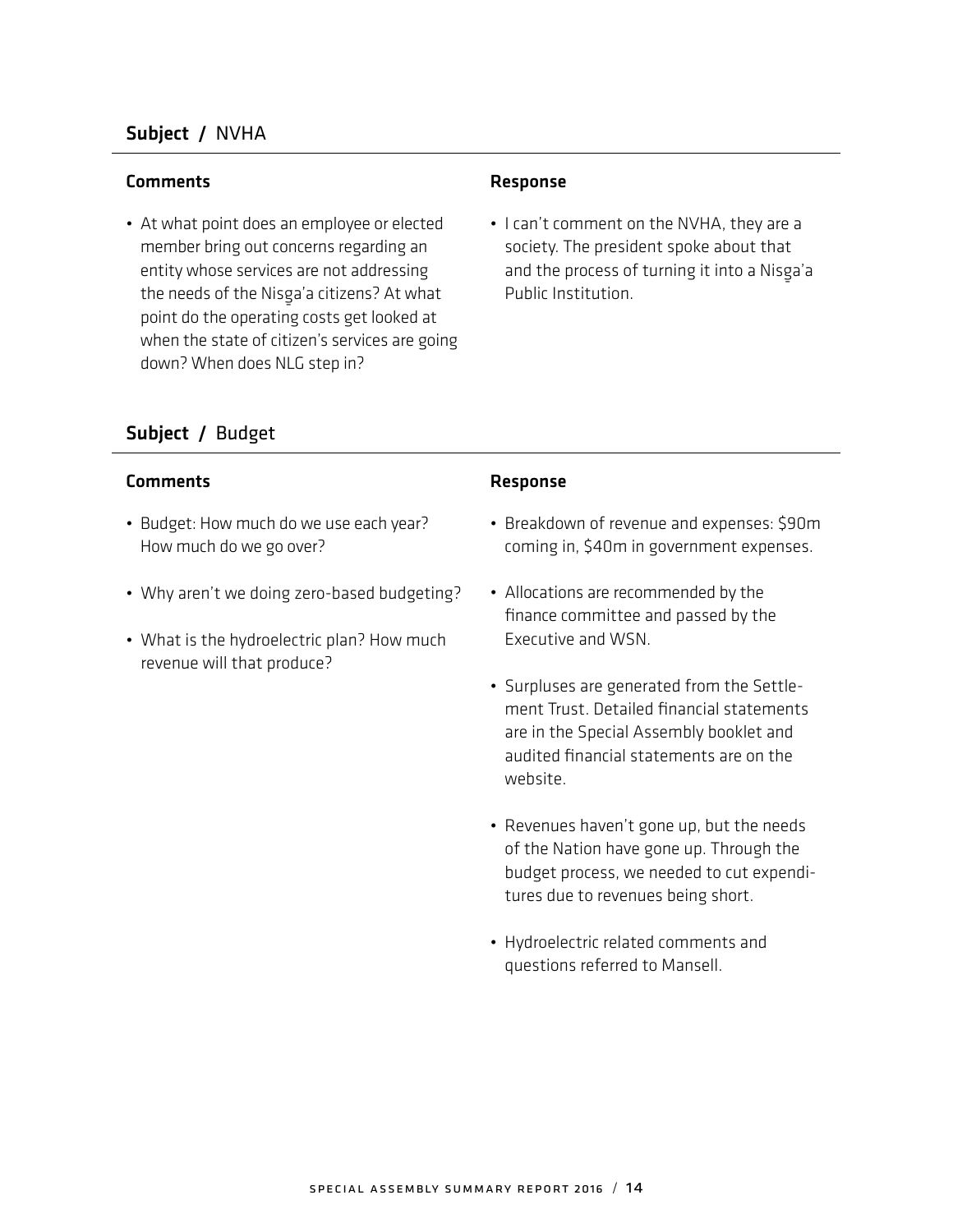## Subject / Elder's Package, Elder's Home

#### Comments Response

- What was the purpose of the Elder's Package? People turn 60 and they spend it right away.
- We should change the age limit for the Elder's Package.
- Elder's Package: Youth turning 19 should get \$5000 for post-secondary and the rest at 60. And if you die before 60, the family should receive the monies for funeral expenses, etc.
- I suggest that we have an information session for those who turn 60.
- I would like to see an elder's home in our local villages. We need support services for our aging Nisga'a Citizens.

- The Elder's Package was set-up and is still running today.
- The Elder's Package is the topic of the Executive.
- Our spend rate is followed so we will maintain the value of the Trust. Money will not disappear if you stop the Elder's Package, the monies will be reallocated.

## Subject / Property Tax

#### Comments **Response**

• Do we have a five or ten year plan for the taxation revenue to work for us?

- Property Tax will generate about \$300K, half would be a grant in-lieu and half of the tax is still outstanding.
- Right now the property tax revenue is not covering the expenditures. Eventually, the revenues will go back to the villages.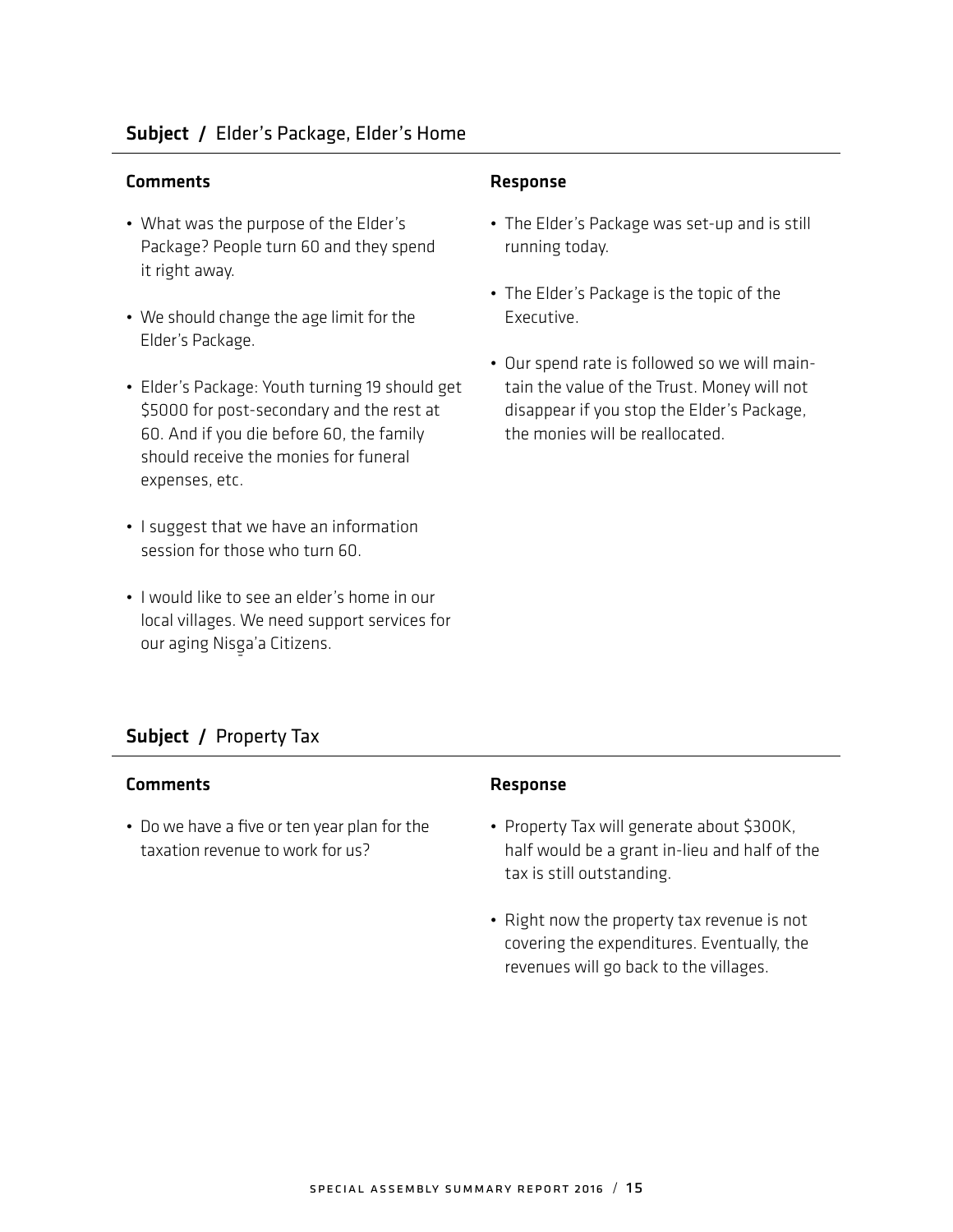## Subject / Sports Fund

#### Comments **Comments** Response

- Sports funds provided to teams going to All-Native Basketball Tournament: They should have more than enough time to fundraise. The monies could be used for better things.
- The sports funds takes (away) the responsibility from Executive and parents to fundraise. The players work less.
- Sports fund: A wonderful fund. We have many Ceremonial Dance groups and when we apply we get denied.

• Sports funding goes through the budget process. The secretary-treasurer requested that we start to put together a process.

## Subject / Support for Homeless in Vancouver & Terrace

## Comments **Response**

- The majority of the homeless people in Terrace are Nisga'a. I would like to see a recovery home in every Nisga'a community and<br>What has beed Urban Local.
- I would like to see support in Vancouver. There are a lot of homeless people.
- I would like to see the Vancouver Nisga'a<br>a'aad adool is aan ah involved with more sports.
- I would like support for them to work with Nisga'a children put into care.<br>'

• Items are done through the Executive and your elected members. New capital will be in the agenda for the finance committee.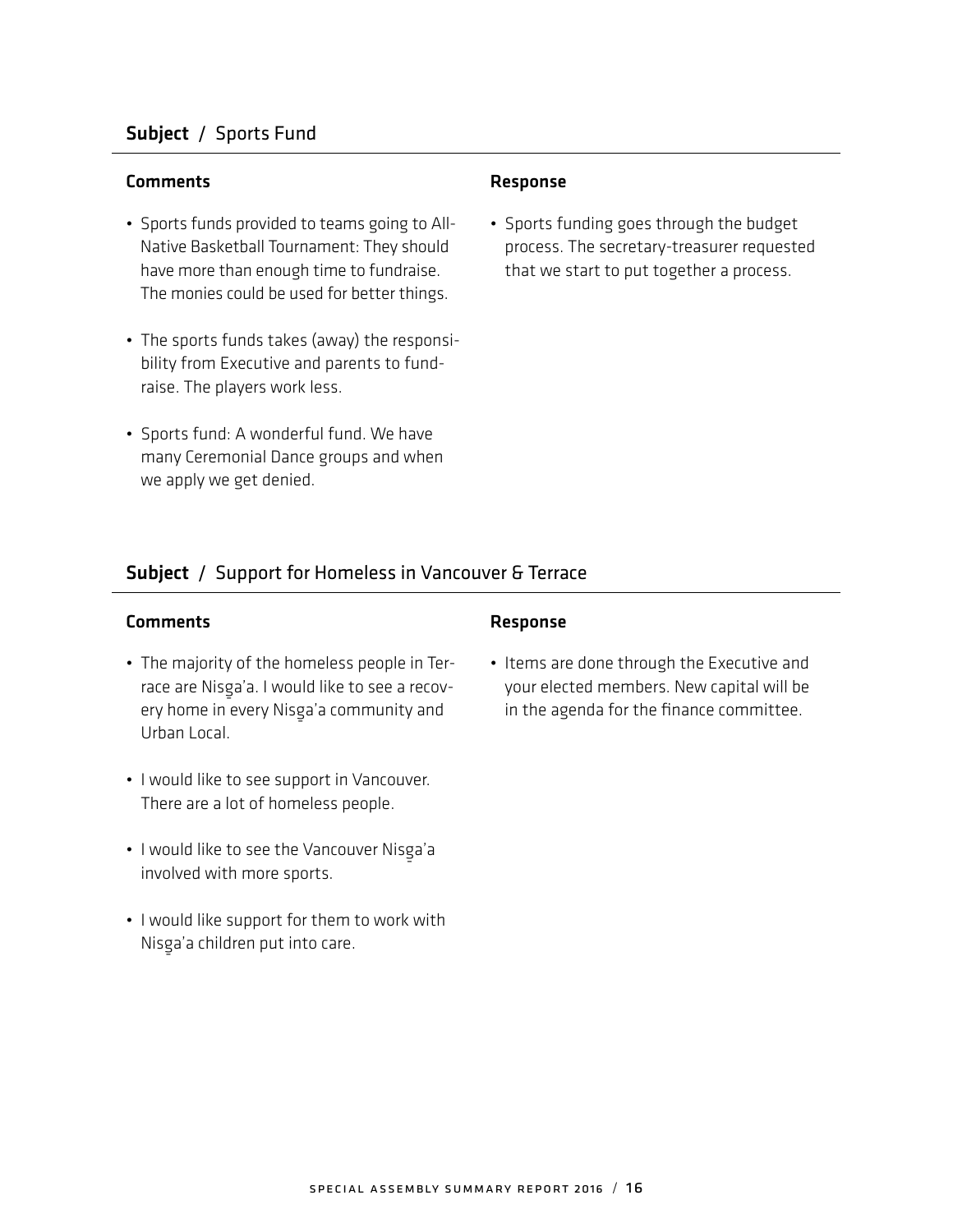## Subject / Cancer Relay Support & Funding

## Comments Response

• Is there any funding support for those that participate in the cancer relay?

## Subject / Investing for Nisga'a Children<br>————————————————————

- I suggest that money be invested for Nisg-a'a children that are born for future expenditures like buying a home.
- Statement: No response required.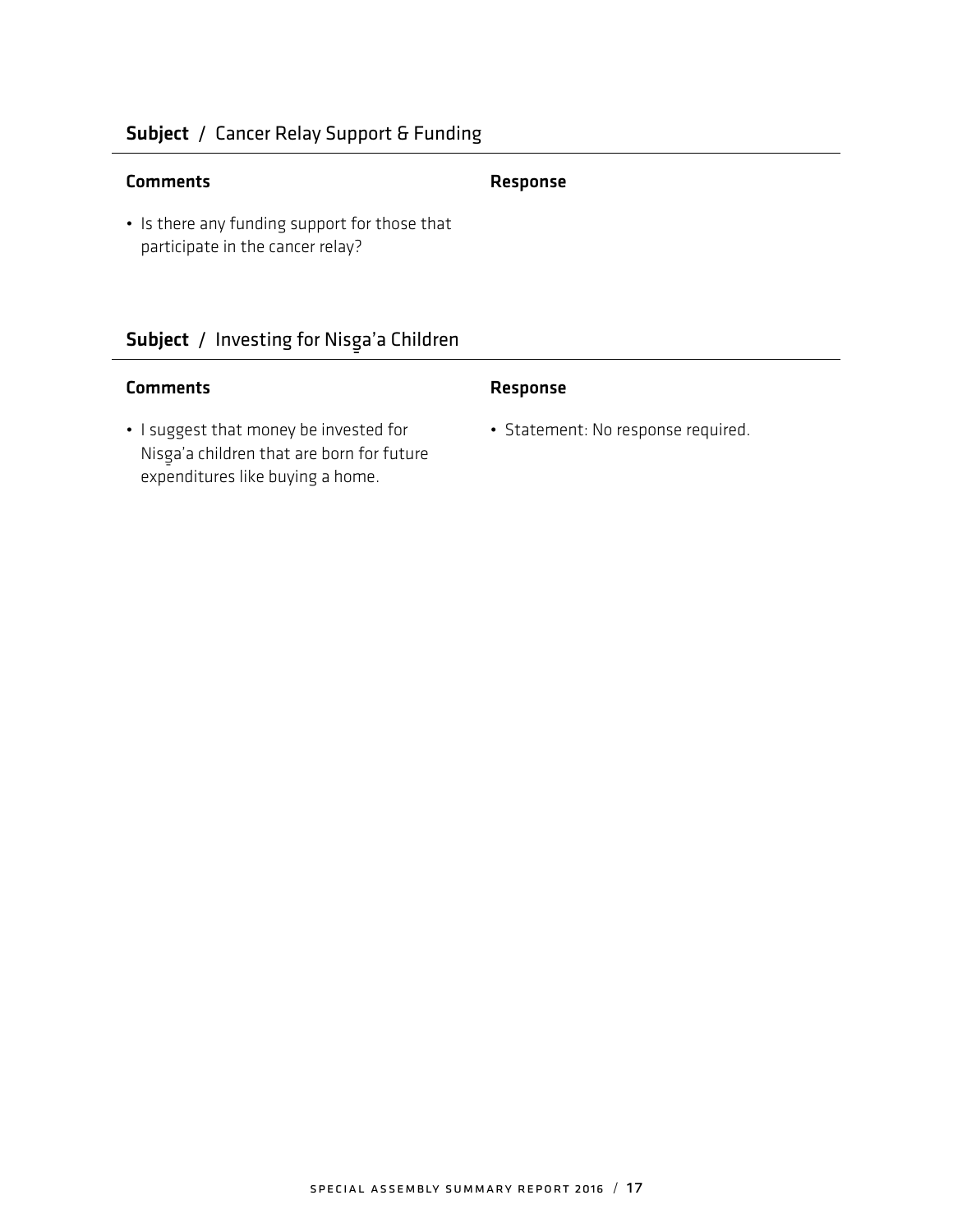# Lands & Resources

## Question & Answer Session

reference document / lands & resources report

**summary /** in this session, a number of questions and concerns were RAISED ABOUT THE MONITORING AND ENFORCEMENT OF NISGA'A LANDS AND RESOURCES. IN ADDITION, CONCERNS WERE VOICED ABOUT GARBAGE ON NISGA'A lands, forestry contracts, timber harvesting, the terrace gis office, and fee simple lands.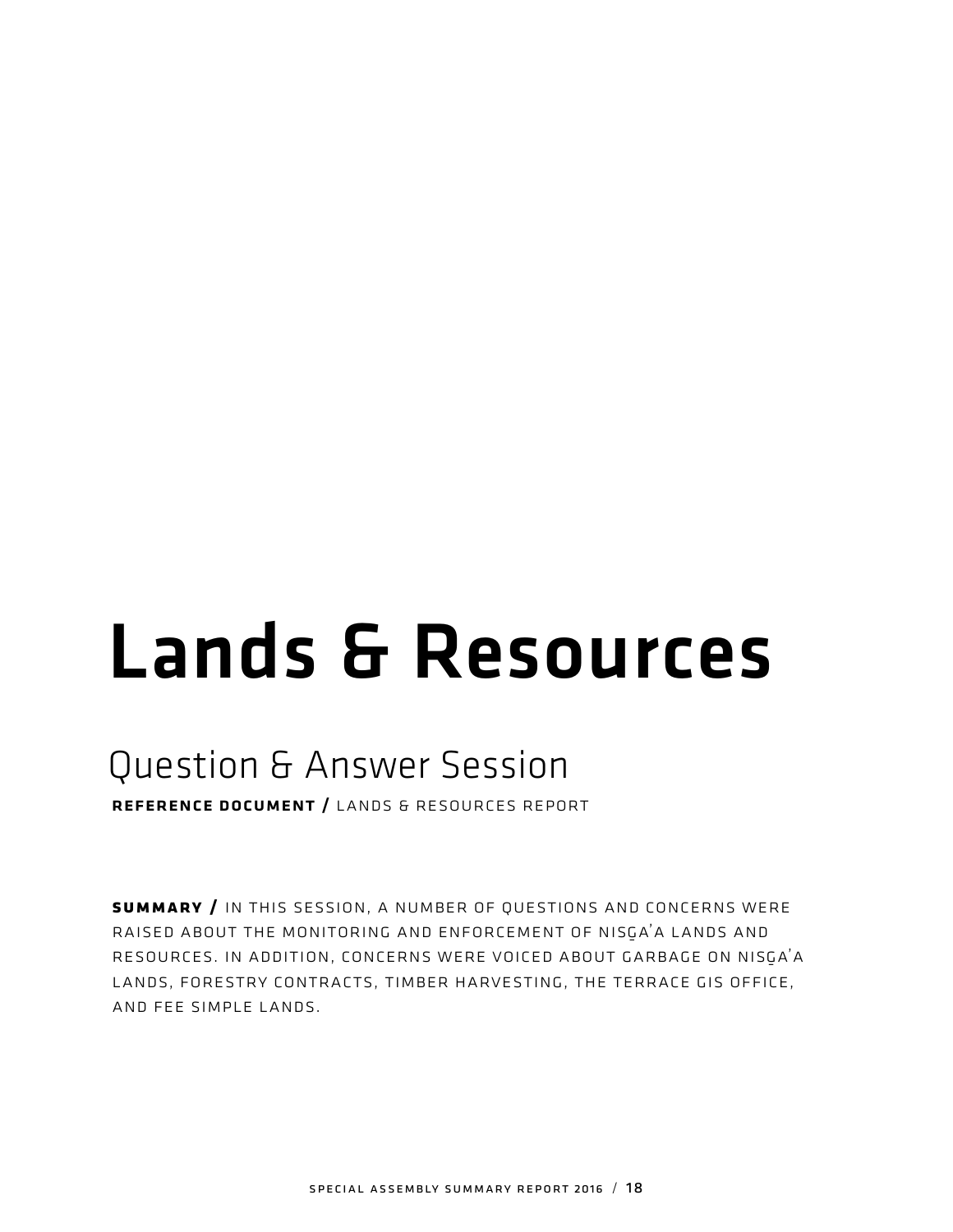## Comments **Comments** Response

- Enforcement officers: What kind authority do they have? Do they have the same kind authority as the conservation officers?
- Why aren't their pickup trucks equipped with emergency lights, such as someone doing illegal hunting?
- Suggestion: Have some kind of enforcement within our waters, outside waters, over the harvesting of halibut and crab by non-Nisga'a who use those foods for sale<br>——————————————————— and profit.
- We Nisga'a citizens get harassed when we try go to Rupert areas, yet on our waters and lands it is easy for non-Nisga'a to harvest our traditional foods for sale.
- We need more people that look after our property and land, not only villages, but all over our territory.
- Have seen people come in on weekends, and leave with boats full of sea life, anything you can imagine. It gets out of hand, they don't have permits. Monitors should be out there 24/7.
- People from other tribes have been seen coming into our territory and hunting. When asked why they are there, they take off and don't say anything.
- We need something done about this, this is our land. We live off this land and need to take care of it, to sustain it for our kids and grandkids.

- The jurisdiction of our enforcement officers is currently limited to the *Nisg-a'a Fisheries and Wildlife Act* and the *Nisg-a'a Forest Act*. Each has different levels of authority and jurisdiction. Fisheries and Wildlife jurisdiction is limited to the enforcement of laws that pertain to Nisga'a Nation allocations.<br>The Allocale Facet Art and the substances The *Nisg-a'a Forest Act* grants much more authority, but is limited to Nisg-a'a Lands in most cases. We do not have the same level of jurisdiction as conservation officers, we do not pull over vehicles. If we did have lights on vehicles it would be for safety reasons on Nisga'a Lands. Where jurisdiction is<br>l'adiazi din Fishe iso afficere deshe e Pe limited, the Fisheries offices — Iceberg Bay, Nass Bay, we need to rely on federal fisheries officers to enforce this area in terms of non-Nisga'a activities. We don't have the<br>. jurisdiction.
- Enforcement officers work weekends and try to ensure maximum chronological coverage of areas. Visibility and presence is key, people don't break laws if they see an enforcement officer's truck on side of the road.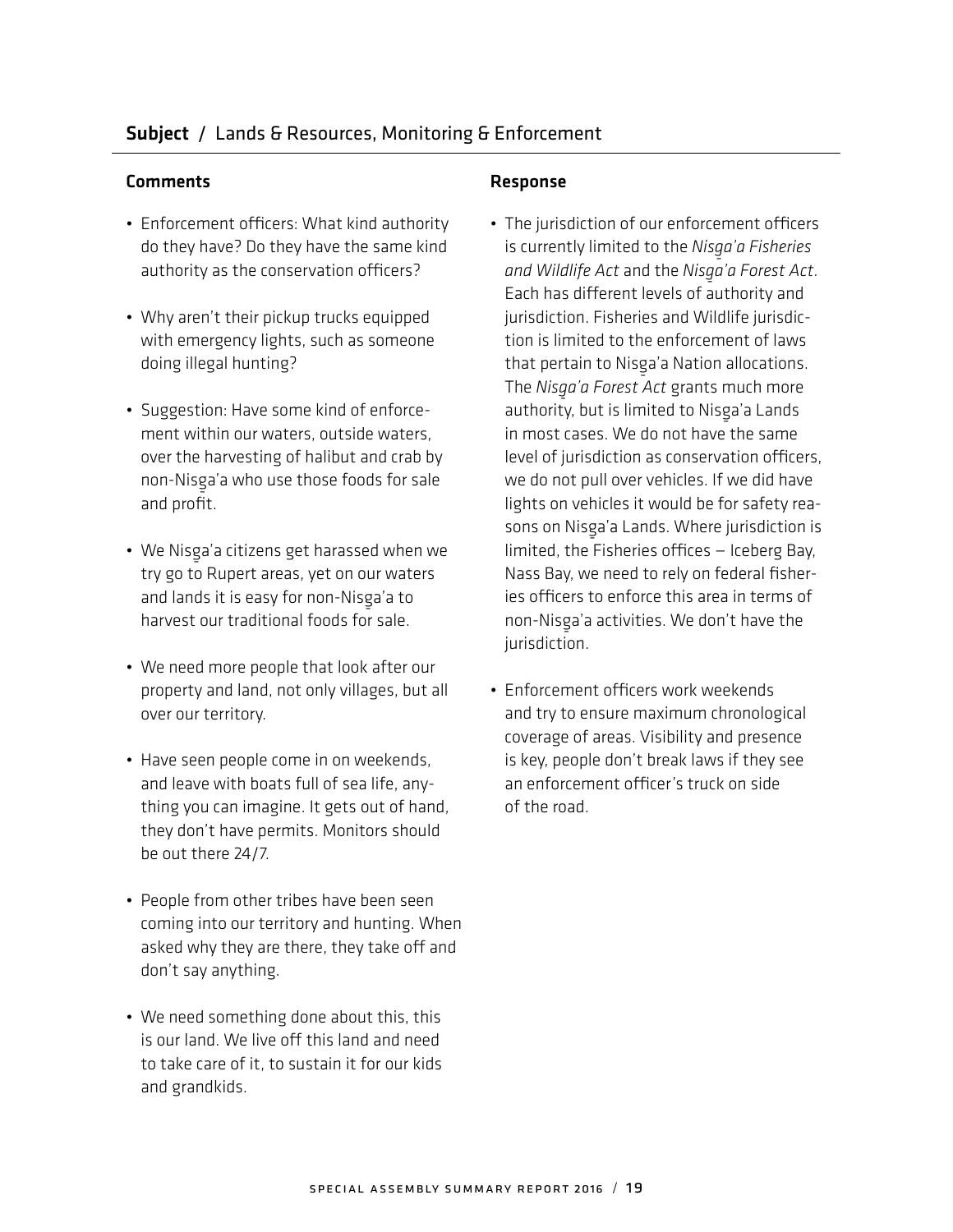## Subject / Lands & Resources, Monitoring & Enforcement

#### Comments Response

- Hunters and fishermen come into our valley with boats and take our traditional food. You have enforcement officers but they cannot enforce anything.
- A guy from Alberta had 20 undersized halibut and undersized female crabs, he said they would report him. He went back and the guy returned everything back to water.
- At Ross Dock, you have to sign in, you have DFO down there. We need to start doing this as it is done in Rupert to ensure we protect our seafood. If we don't and we wait too long, there will be nothing left for our people, it will be cleaned out.
- This goes for hunting too. A bear carcass was found with parts taken for trophy only – I knew this wasn't Nisga'a.
- We need to pay more attention to non-Nisga'a, rather than focusing on our<br>. own people.

• This is a Fisheries and Wildlife matter.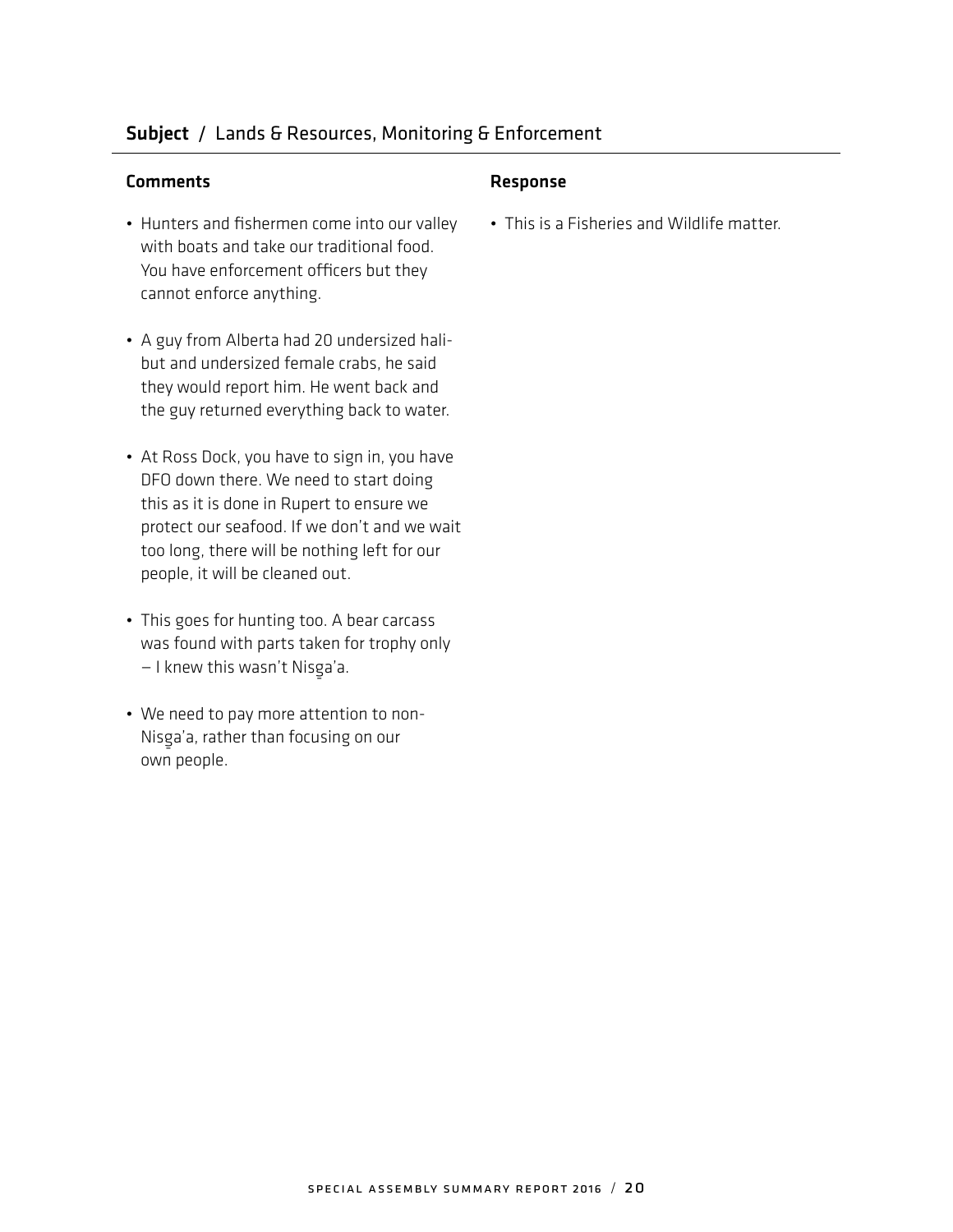- I am a fisheries officer and work with the DFO Enforcement Department.
- We need to stop depending on DFO, we have to start training our own enforcement officers as same level as CO or fisheries officers, so we can enforce our own legislation within BC and Canada.
- DFO has their own priorities, and their priorities and our own priorities are not the same. We need to take the lead, not count on someone else to do the job for us.
- We need take this step forward to ensure our lands are taken care of.

- You are a fisheries officer, we need to be clear, what you can and can't do.
- You have jurisdiction, our staff are trained, and they are out there regularly.
- Nisga'a citizens have to follow our legisla-<br>... tion, we don't have to get a federal fisheries permit, we need to get a Nisga'a permit.<br>'
- Everyone else, particularly non-Nisga'a, have to get a federal fishing permit.
- We can train our staff to do a million things, but not to have the jurisdiction of a federal fisheries officer.
- You have a responsibility as a fisheries officer. If you see someone breaking the law, tell them, but don't stop there, inform NLG.

## Subject / Forestry Contractors

## Comments Response

- Forestry: Are you guys open to contractors? Why were there out-of-town contractors on our land, doing work that our people should be doing? Our certified people are able to do the work.
- Thank you for your presentation.

• We play an exclusively governmental role, we are not active in commercial logging operations. We provide strategic guidance, and policy to enable Nisga'a Pacific Ventures Limited Partnership (NPVLP) to implement plans. Lisims Forest Resources (LFR), at this time directs the vast majority of harvest operations, under the NPLL which is approved by the Executive. The selection of contractors is the responsibility of LFR (the licensee).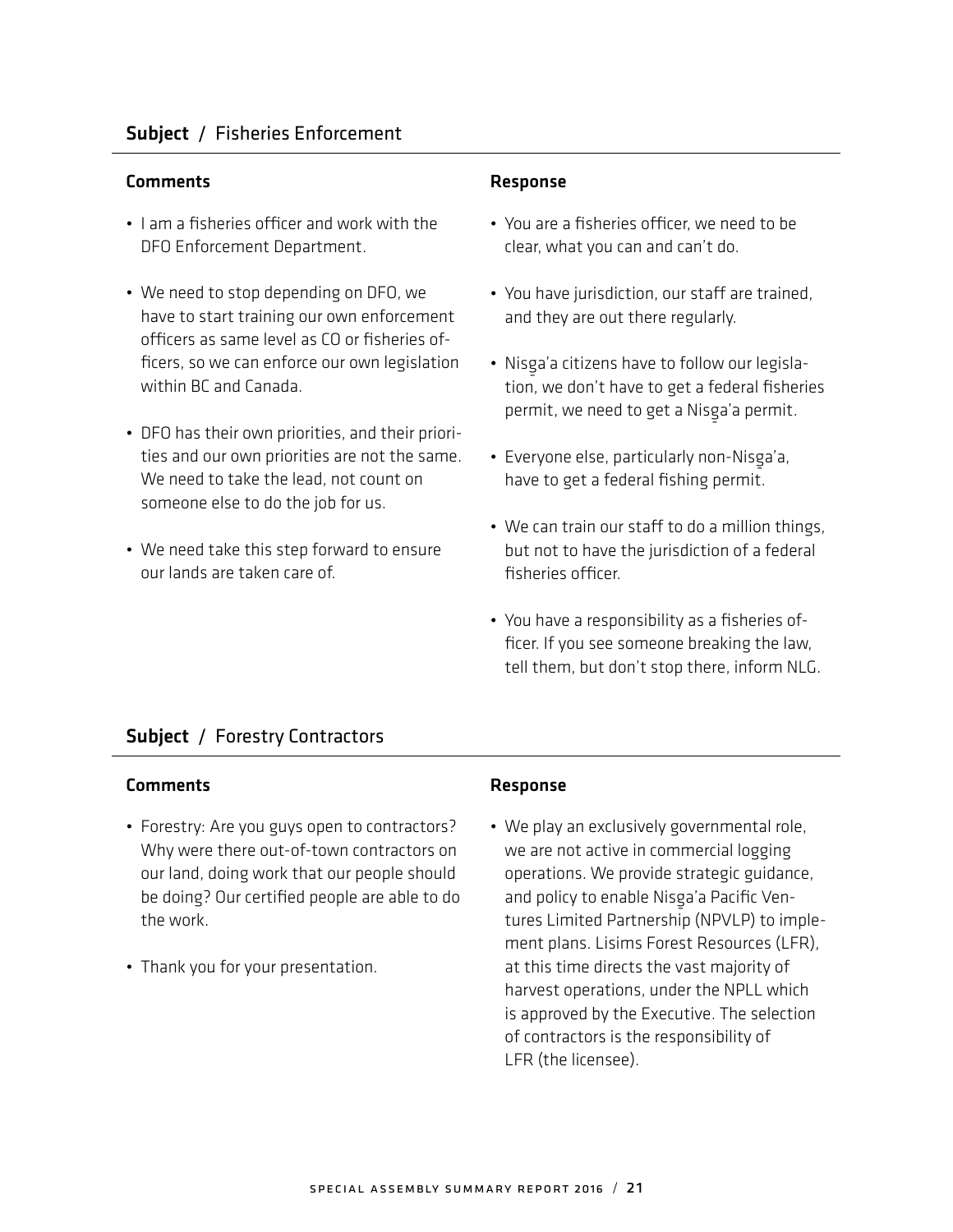- We were married at Treaty Creek 15 years ago, and the next year they made it a heritage place. We've been together 27 years, and live in New Aiyansh.
- Speaking of the same area just mentioned by the last speaker: Kincolith Convention — the motion that no more cedar trees should be cut down in our area. Is this being logged? If so we have breached this motion of our nation.
- The Treaty said that any resource that is taken off our land for profit was supposed to be given up to the four villages.
- How much profit did you make in the 15 years you logged? Every time we hold the Special Assembly that never comes up. First year Government tried to log, \$2.5 million in the red and former premier Harcourt, Mr. Chairman. When you lose money like that, you shouldn't be running a business. Would like to know the true figures of the profit made in the last 15 years.

- The details of revenues received by NLG from timber harvesting are available in the financial records. NPVLP (LFR) has run business operations since 2005 and the revenues received through royalties and stumpage are outlined in licence documents.
- We don't have information pertaining to actual revenues. Off the top of the head, \$1.5-2 million in the last 11 years. Those revenues, when received, go into governance within NLG.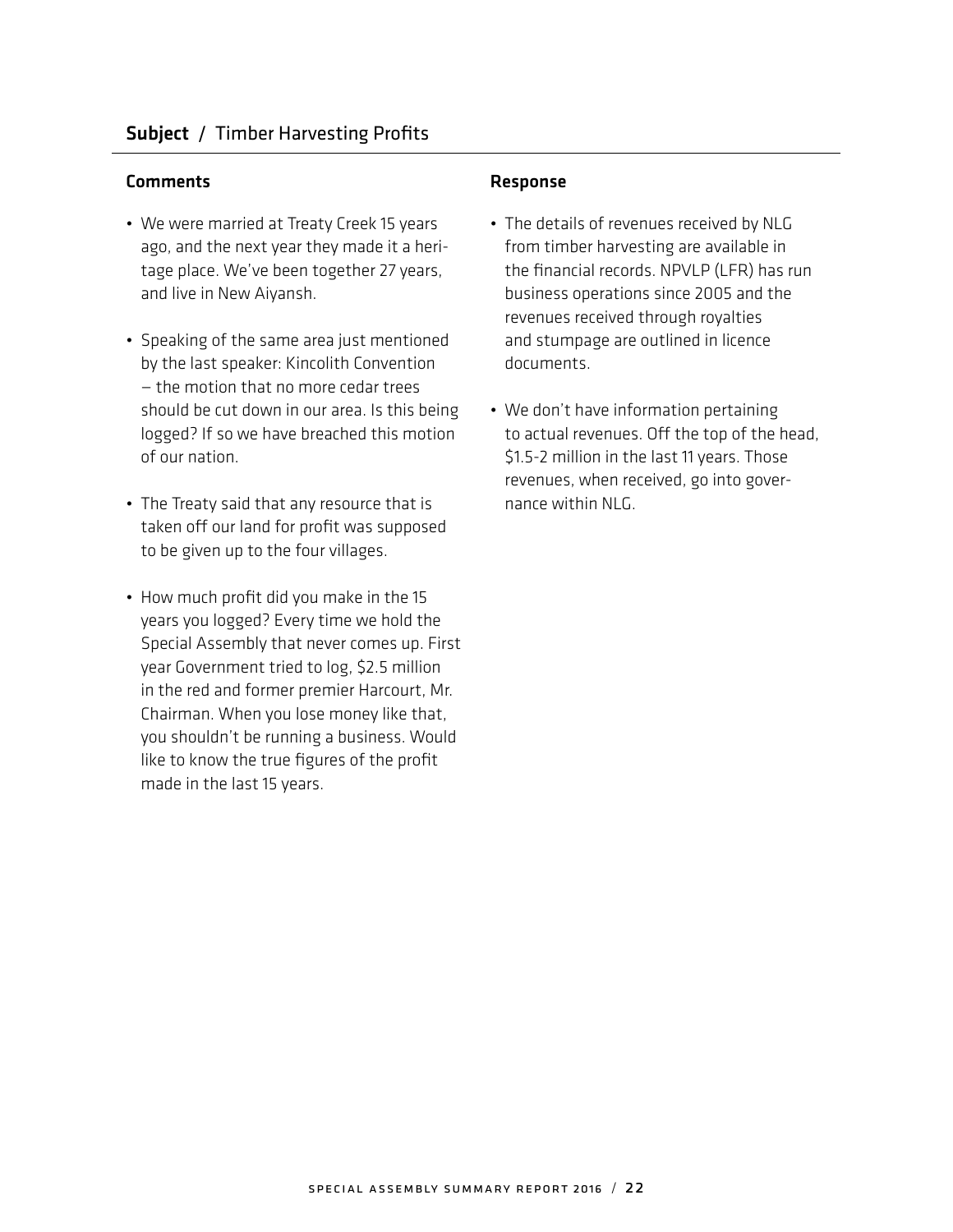## Subject / Terrace Geographic Information System (GIS) Department

### Comments Response

• Maps being made in Terrace: Do we not have GIS in our community? If so, with all the cutbacks, why are we still renting offices in Terrace?

- Our GIS department is located in Terrace, we have a hard time keeping staff. The decision was made in support of technological advancements.
- A pilot project (was done) in the fall and winter: The results are that we will extend GIS to Terrace for another year. All indicators suggest it works effectively. For maintaining highly trained staff members, doing so in Terrace is the best option. The office is in the NLG Terrace office, there is no additional office space, no rental fees
- The department is running very smoothly, and will continue to do so for another year.

## Subject / Fee Simple Lands, Village Entitlements

#### Comments Response

• How many people have transferred to fee simple? Have we lost any land?

• Thirty grants and zero have been lost.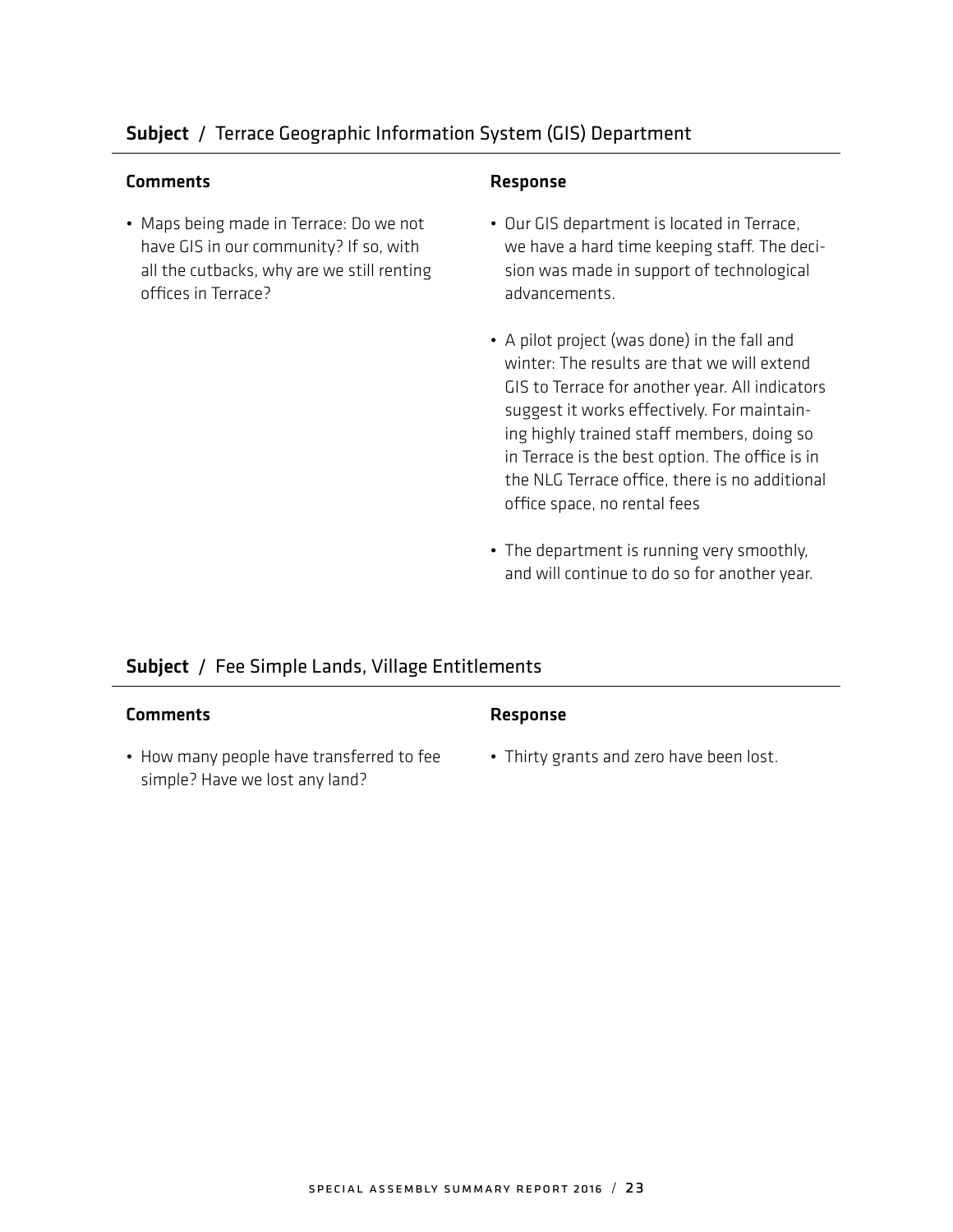## Comments **Comments** Response

- Six to eight years ago in Kincolith, men were hired to patrol mushroom areas, but they still look like garbage dumps. Why do they still look like this? We have pride in our land.
- Trash is common along the auto tours, and there is also a lack of washrooms along the way.
- Hlgu Isgwit, a major visiting spot, should have a garbage bin and washroom.
- People go there for medical reasons.
- I've seen beer bottles, garbage, underwear hanging off trees — we need to take better care of our land.

- Garbage on Nisga'a lands is a problem that is not going to go away. Our fire crew cleans up garbage. Enforcement Officers, forest, and land officers out there have to catch people in the act, and find evidence of who is responsible.
- Staff picks up the garbage, and they observe, record and report disposal of garbage through Nisga'a Lands.<br>'
- Garbage happens even in places that seem very inaccessible.
- If you see it, please report it and we will follow up with it.
- Regarding trash on the highway and the need for washrooms, we share your concern.
- We work with highways and parks to try to maintain and improve services where we can.
- For example, Hlgu Isgwit is a site near and dear, it is under a Land Use Plan (LUP) designation as a heritage preservation zone. We are obligated to zone this, and determine how we manage access to the site and garbage removal.
- We are working on a management plan along with other NLG departments. Need to adopt this management plan.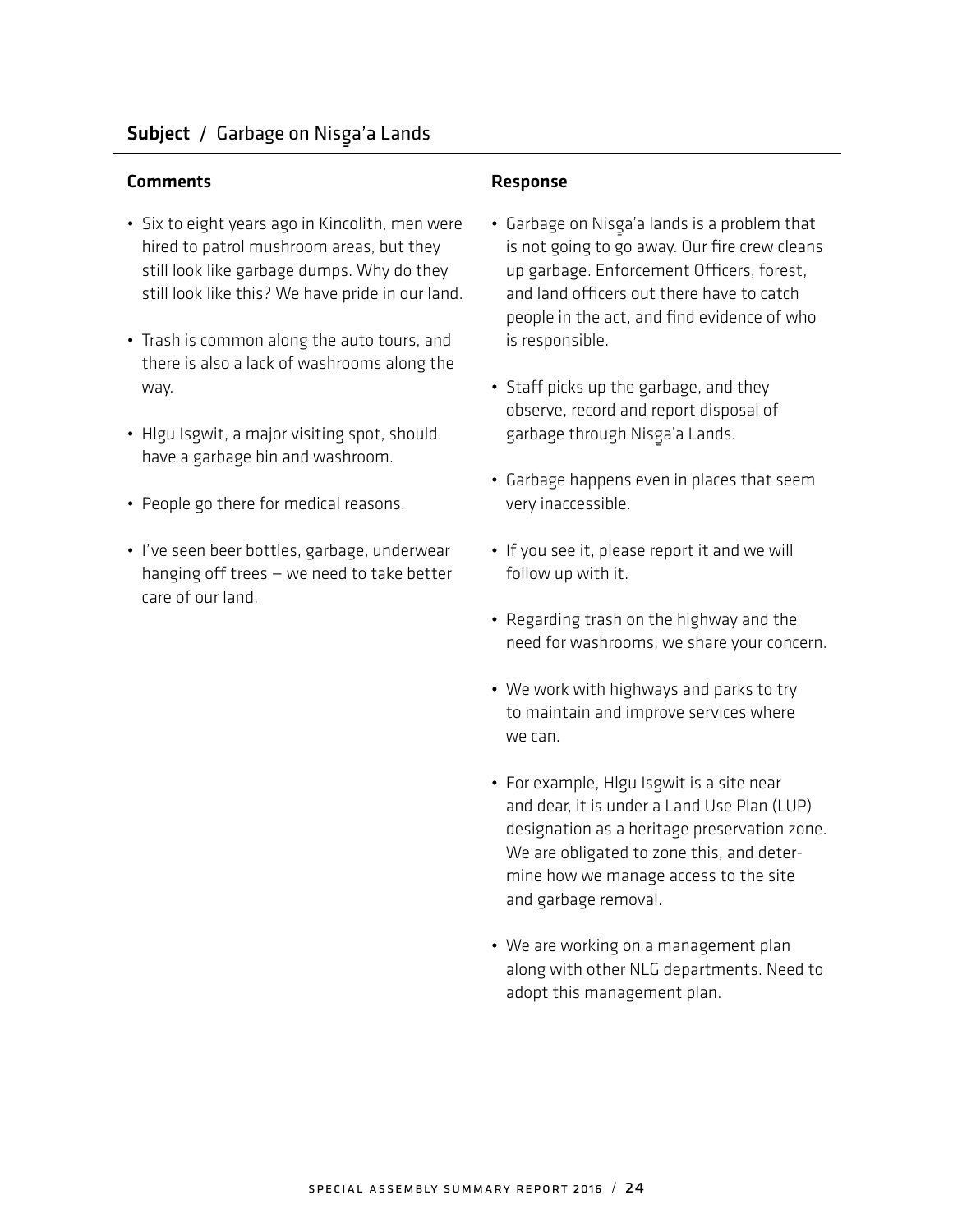# Fisheries & Wildlife

# Question & Answer Session

reference document / fisheries & wildlife report

**summary /** in this session, questions and concerns were raised covering a range of topics including fisheries monitoring, the crab boundary, MOOSE HARVEST, FISHERIES JOBS AND TRAINING, NISGA'A FISHERIES AND POLITICS, POACHERS, SPORT FISHING, THE SALE OF FOOD, MARKETING NISGA'A FISH PRODUCTS, trade and barter, and test fishing.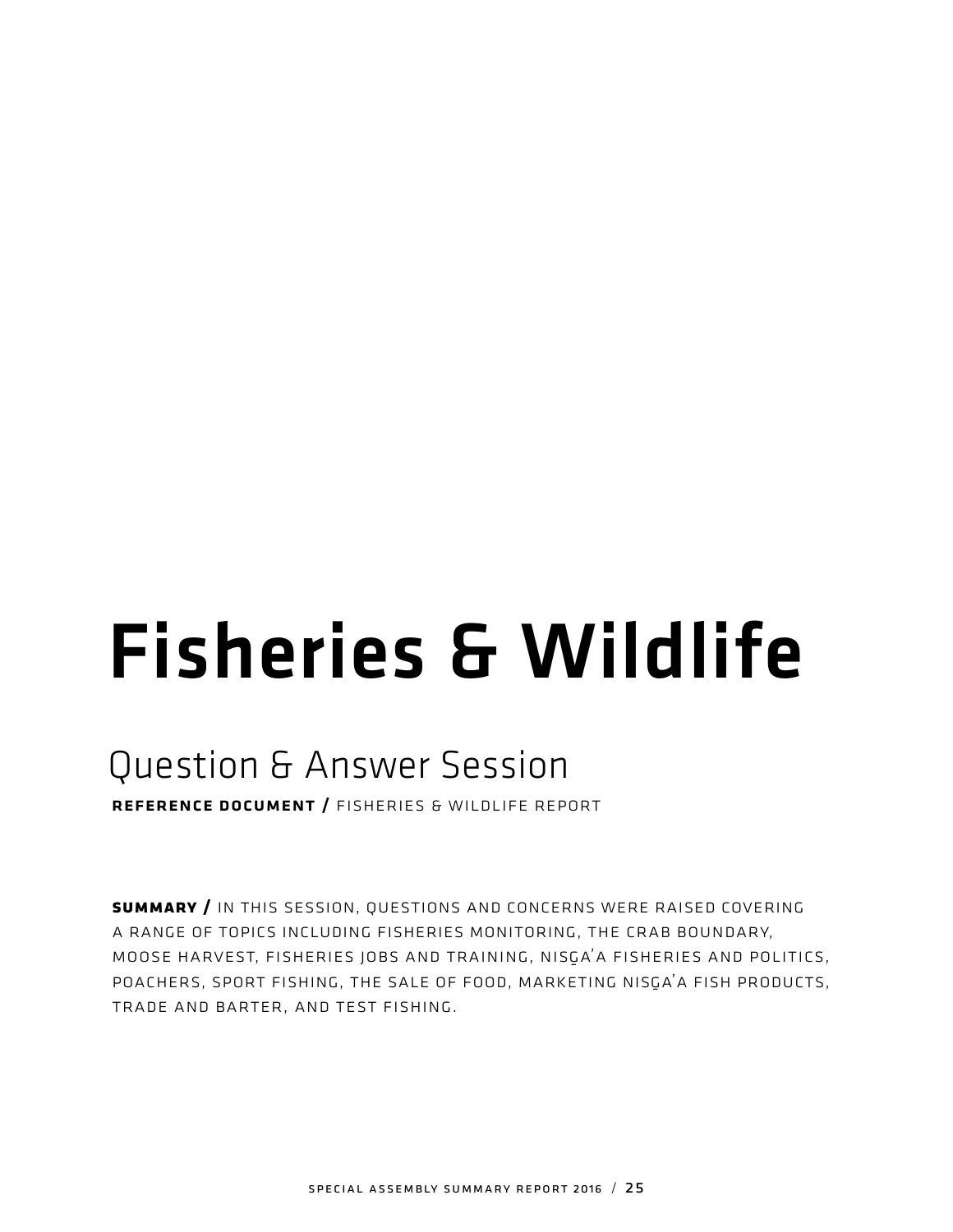## Subject / Grease Harbour

#### Comments Response

• Can something be done to mark Grease Harbour? It's hard to see at night when we go up there. It is a historic site. I fish and camp there.

• Thank you for the suggestion, we will take it to our government.

## Subject / Fisheries Monitoring

#### Comments **Response**

- Observation: I'm very proud of the work you all have done concerning our fish and wildlife. When I was a little kid, my grandfather put a life preserver on me and we went to Grease Harbour. He taught me to take just what I needed. The teaching from our elders from the history to the present I think is important information to have.
- I want to ask about your escapement formulas. In that formula do we account for what our neighbors are taking out of the river? Who monitors all of that?

• Thank you. We work with Fisheries and Oceans and also BC. The monitoring by Fisheries and Oceans has gotten better over the years towards us.

## Subject / Moose Harvest

## Comments Response

• In regards to the moose harvest, I suggest you move the hunting season to be up earlier in the rut. It's easier to call the moose during the rut, not after, because the moose aren't thinking right during that short time period. Right now, you have our hunting period for after the rut ends. This is just a suggestion to have moose hunting happening during the rut.

• When you look at the Nisga'a harvest wheel, it does show the correct times to harvest. I hear you and the committee hears you, and I am sure it will be taken into consideration.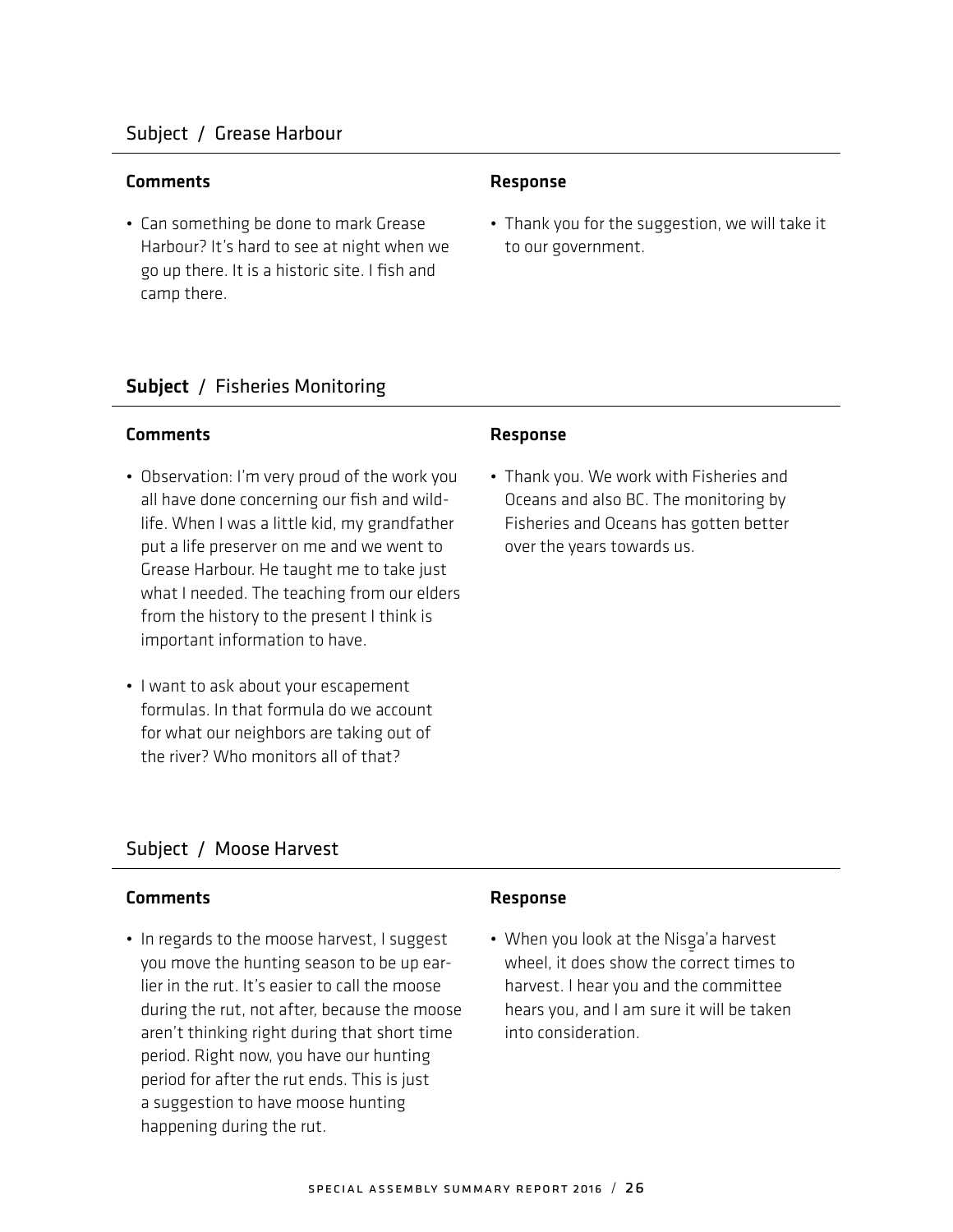## Subject / Crab Boundary

#### Comments Response

• Nasoga Gulf: Concerning the crab boundary, will it finally be moved to protect our crabs?

• Concerning your question on Nasoga Gulf, it will be answered on the last day of the Assembly by the Executive if you will be here that day.

## Subject / Fisheries Jobs & Training

#### Comments Response

• Fisheries jobs: I think that the problem with most of the training certificates is that there are no practical jobs associated with them. Are there any practical jobs or work here for someone like me who holds these certificates?

• Thank you for your question. We did have a fisheries technician posting just recently for this season but it did close not too long ago. I do encourage everyone to please watch out for the media releases concerning employment opportunities.

## Subject / Nisga'a Fisheries & Politics<br>————————————————————

- On October 4th, 2015 there was a protest on the waters outside Kincolith in regards to the commercial crab fishery. I will read the resolution that came from that day. Over the past 16 years, Nisga'a Fish does not get<br>. involved with commercial/political efforts. We need to work on this.
- Congratulations on the past 25 years! I am looking forward to the next 25 years.

- Thank you, good points. I was there during that meeting last year. The Joint Technical Committee (JTC) is meeting on May 18th and I will direct your questions and suggestions to them then.
- Your political questions will be answered by the Executive.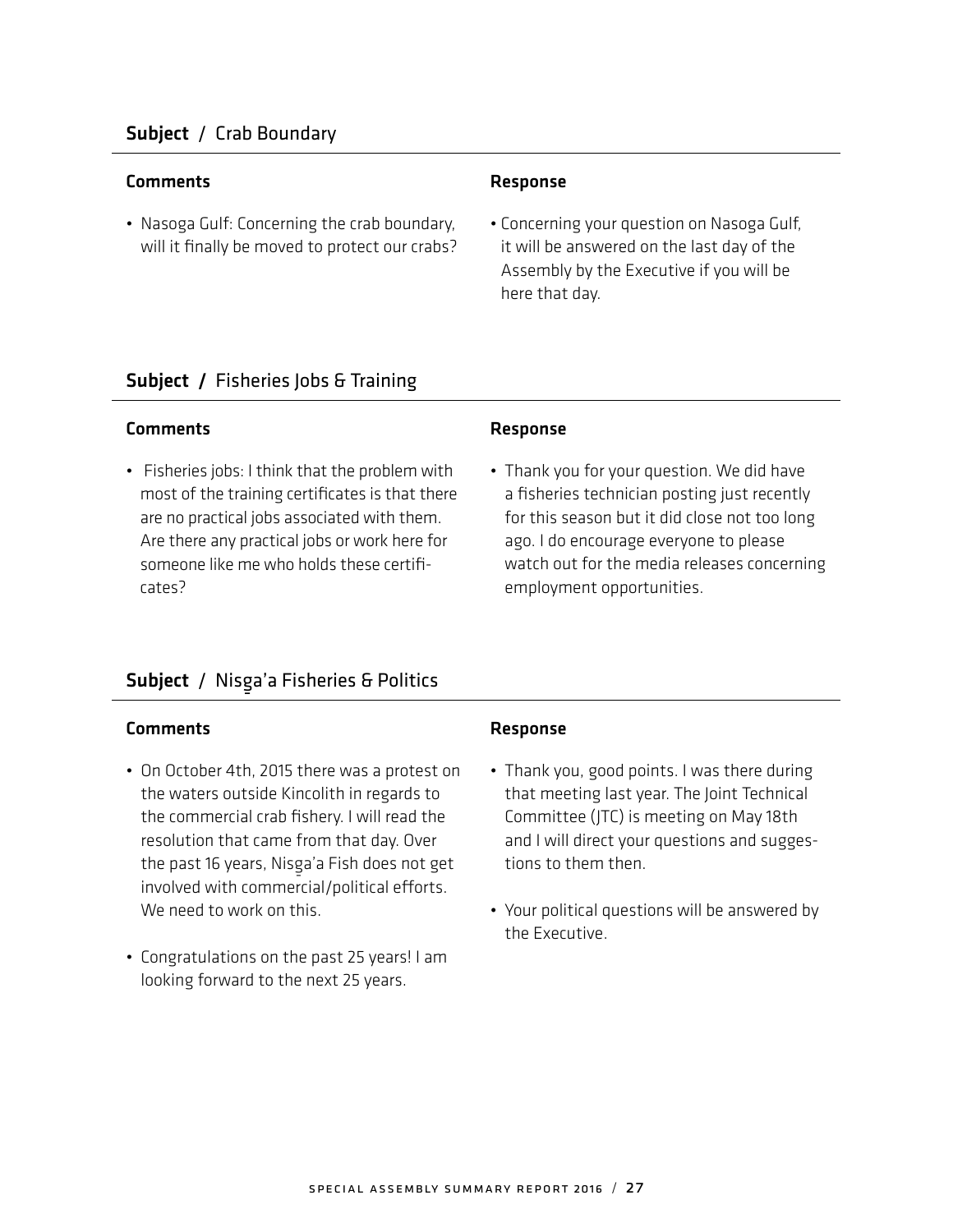### Comments **Comments** Response

• I was a part of the protest last year. It's sad that we're not trying harder to protect our traditional foods. I want everyone to raise their hands that enjoy our crab. We've been looking into it for so many years. It's sad that it keeps getting passed back and forth from Nisga'a Fish to DFO. I've been feeding our people a lot with our traditional foods such as crab. I've been keeping track of the number, I had 95 pots of crab out in beginning of March just to feed our people. The big DFO guy that was in Kincolith last year, we asked him if he knew where our crab spawn. He didn't know, he had no answer for us. We told him they spawn right in front of our community of Kincolith. I am not going to quit fighting for our food.

• Thank you for your questions. We do support that, we do support our resources. We do get funding every year just for that reason. We are doing this again this year as we do share your concerns.

## Subject / Poachers

#### Comments Response

• Is it possible for poachers to track moose like biologists?

- That is a concern. There is an online site now where they share information. There are some scientists that don't have any morals and poachers could have access to those sites. It would be up to the individuals to not post all of their information on those sites. Fortunately, we do not tag the Nass moose.
- Concerning data taken by drones, it can be disturbing as some hunters can get access to the same type of drones and use them for hunting to track them on the spot.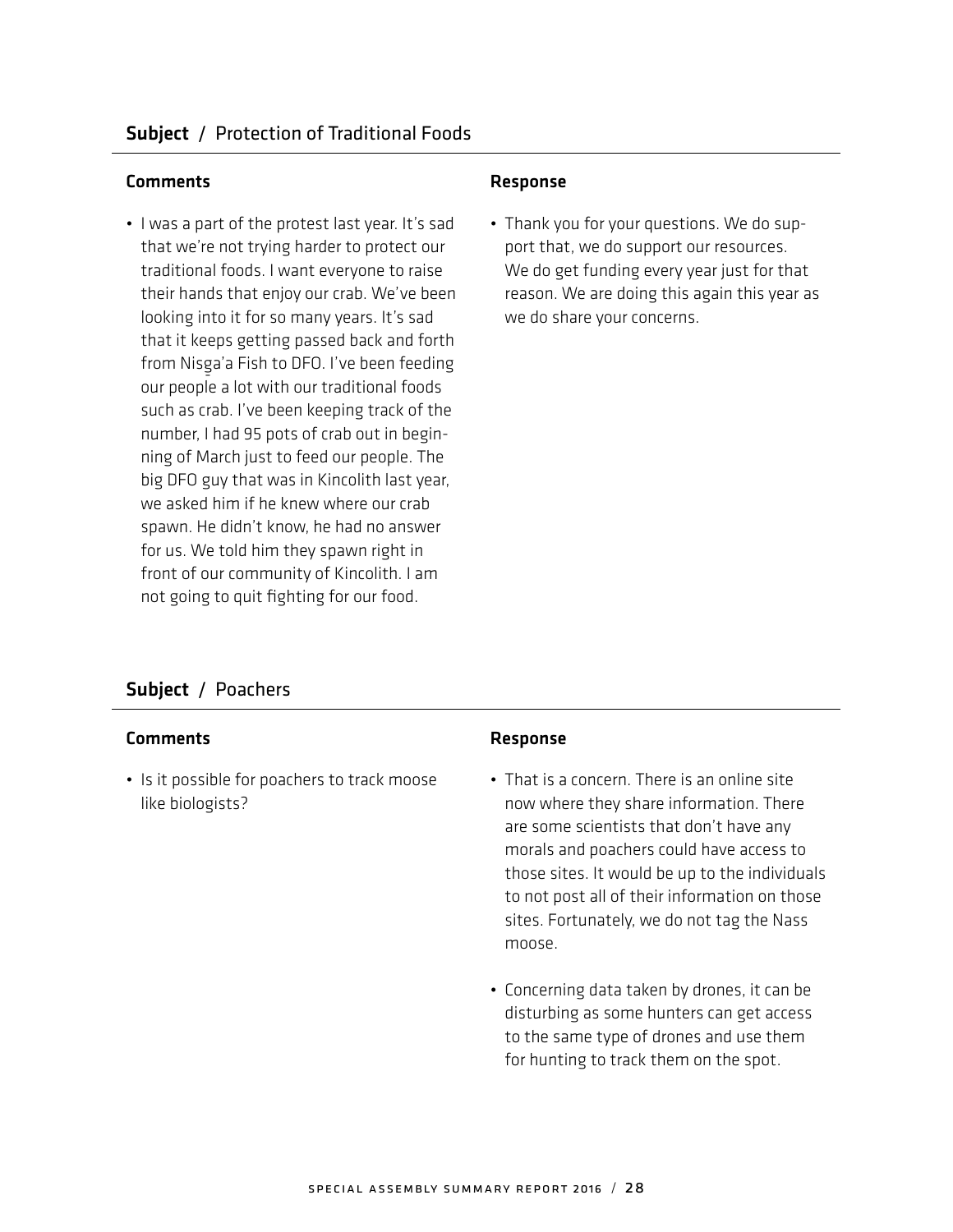• They say we have the best fish in the world, so why aren't we marketing our smoked fish and k'yuuks? Almost all of our women make these and I am one of these women. I have friends in Dawson and they thought our k'yuuks was dried moose meat. I told them it was salmon.

• Thanks for that. There was that happening some years back, but Health Canada came into the picture and stopped it. They said that the smoke houses had to pass food safety regulations. It never went further from that. Health issues are large. It's a good item for discussion, but at the end of the day Health Canada wanted to streamline how the smoke houses are built, including my own smoke house as it didn't pass their regulations.

## Subject / Sport Fishing, Internet

- Kincolith receives thousands of Albertans in their community who pillage the salmon there with sport fishing. They rip the hooks right out of the fish mouths, and that is a dead fish right there. They say they are going to Dundas, but they are not going there first, they are going to Kincolith to dock there as it's easier for them. They are running back and forth at \$1500 a day and no one is monitoring them, they are hunting and fishing on our land. This needs to stop. We need to fish and provide for our people.
- It bothers me that we are discussing these things on the Internet for all of the Gitxsan and Gitanyow to hear and observe our meetings when they won't allow any Nisga'a into their meetings. This really<br>actually historical stadius and their needs to be reevaluated immediately. Thank you.

- Lisims Government has given authority concerning monitoring of the valley. In the early days when we did the consultations, there were more elders present. If you are caught poaching and breaking regulations, we're going to take your boat, your gun and your truck.
- Concerning the Internet question, I cannot answer at this time.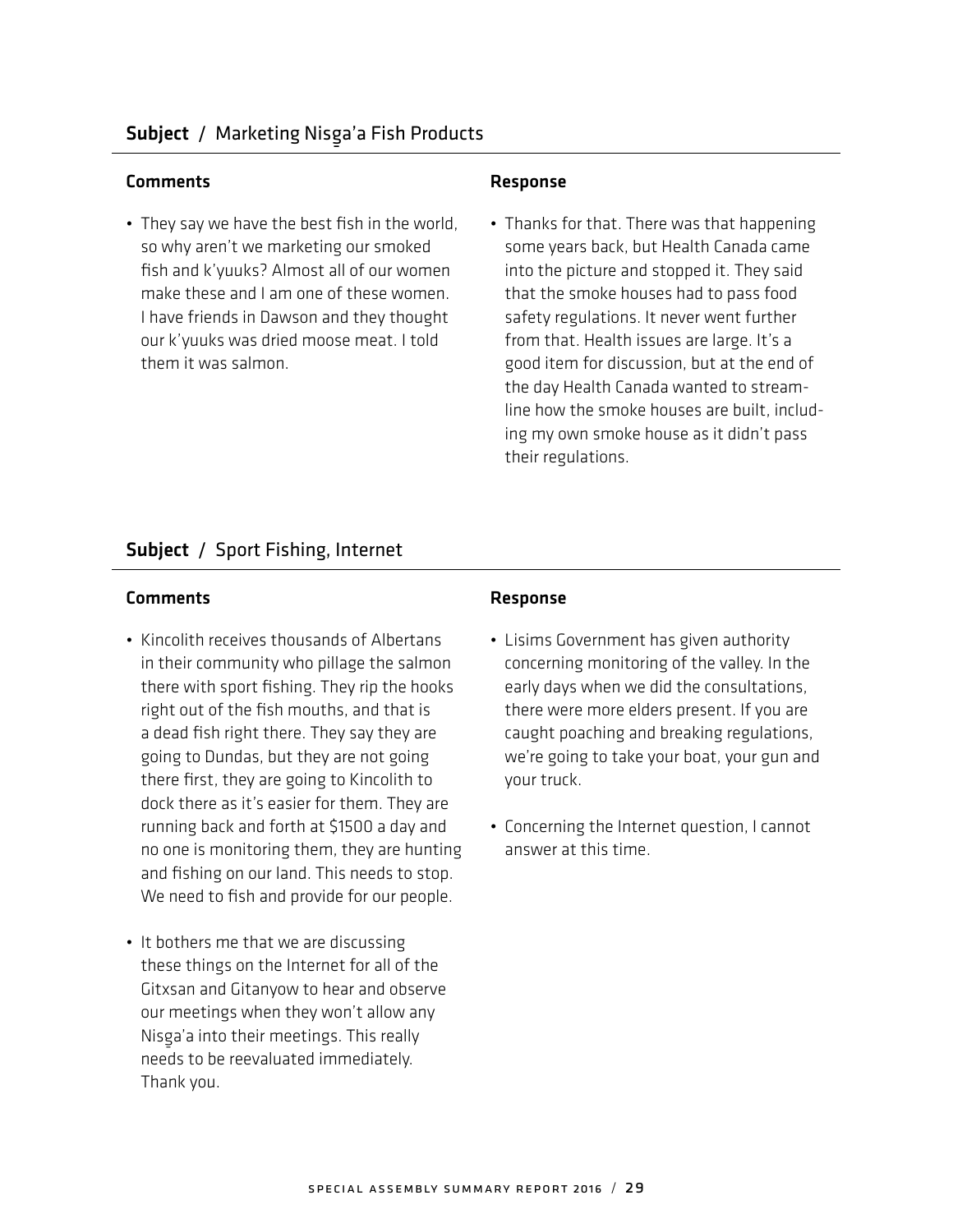### Comments **Comments** Response

- I reside in Greenville and have been there for the last 20 years. Greenville is beautiful with the mountains and valley but not as beautiful as my hometown of Kitsalas. That is where I learned to respect the fish and wildlife. I am a teacher. I would like to know if I can fish and bring that to my smoke house.
- It states in the Treaty that non-Nisga'a cannot get a permit to hunt or fish on Nisga'a<br>Leade Occasionale has a the Nissa's hand Lands. Once people leave the Nisga'a band,<br>The cabe of seekens the substantial search they should no longer have that privilege of getting permits on our lands because they chose to leave the Nisga'a. Last year I didn't<br>and a second contribution of the theodor get a permit as this was after the draw was done. I had another opportunity to hunt. We were stopped by a CO from Terrace and asked us if we could hunt here. I told them that we hunted on my dad's traditional trap line. Then Zane came over to give us the third degree. We had a big argument over it. I told Zane that he knows nothing about the Nisg-a'a Nation or culture and you can't tell me what to do on my dad's trap line.

- Concerning non-Nisga'a citizens, we will have to cut you off on questions. Fish and Wildlife does have a booth and you can take your questions there. Thank you.
- I'm sorry but we have to stop you, we've got the gist of your questions but we're going to go over the time line.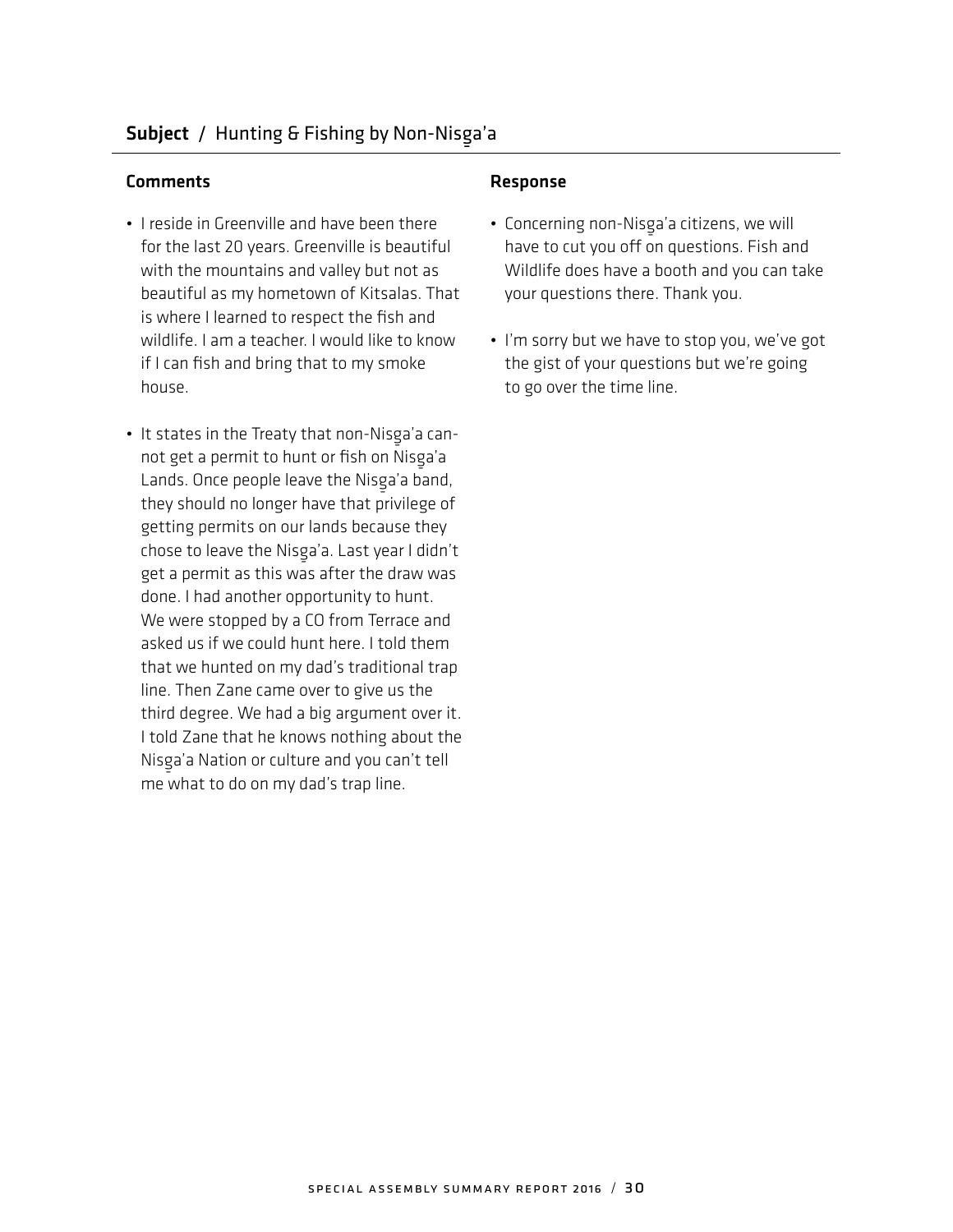- I agree with everything that Andrew has said. Do those Alberta guys and the guys from Germany, other Europeans etc., get licenses to fish on our lands? They are posing their catches of halibut too and I'm sure they are taller than them on the side of the road. We approached one of them and they said it is all for up the line. There are some Kincolith people going up the line for the big bingo with jars of t'ibin and flippers to sell. They are not bringing them up there to trade. I saw two guys on the highway wearing camouflage with big guns and I think they were hunting for bears there.
- I always see our surrounding neighbors hunting on our lands. I think we all should go and hunt on their lands. We always have to have permits to hunt and fish on our own land. We have boundary lines from Tahltan down over to Gitanyow. They should be following those lines and have permits as well.

- Regarding the sale of food, we have been in the process of trying to stop that. We have a treaty of what we can do on our lands. It was voted on and we have to respect that in regards to use of permits and collection of data.
- On the topic of sport fishing: You are right that it has grown as an industry, and some of our own people are trying to start that up as well. Our president has gone to the previous and present Fisheries Ministers of Canada on that issue. I am on the Northern Panel for that commission and that is how that body operates.
- Thanks everyone for the questions and comments today.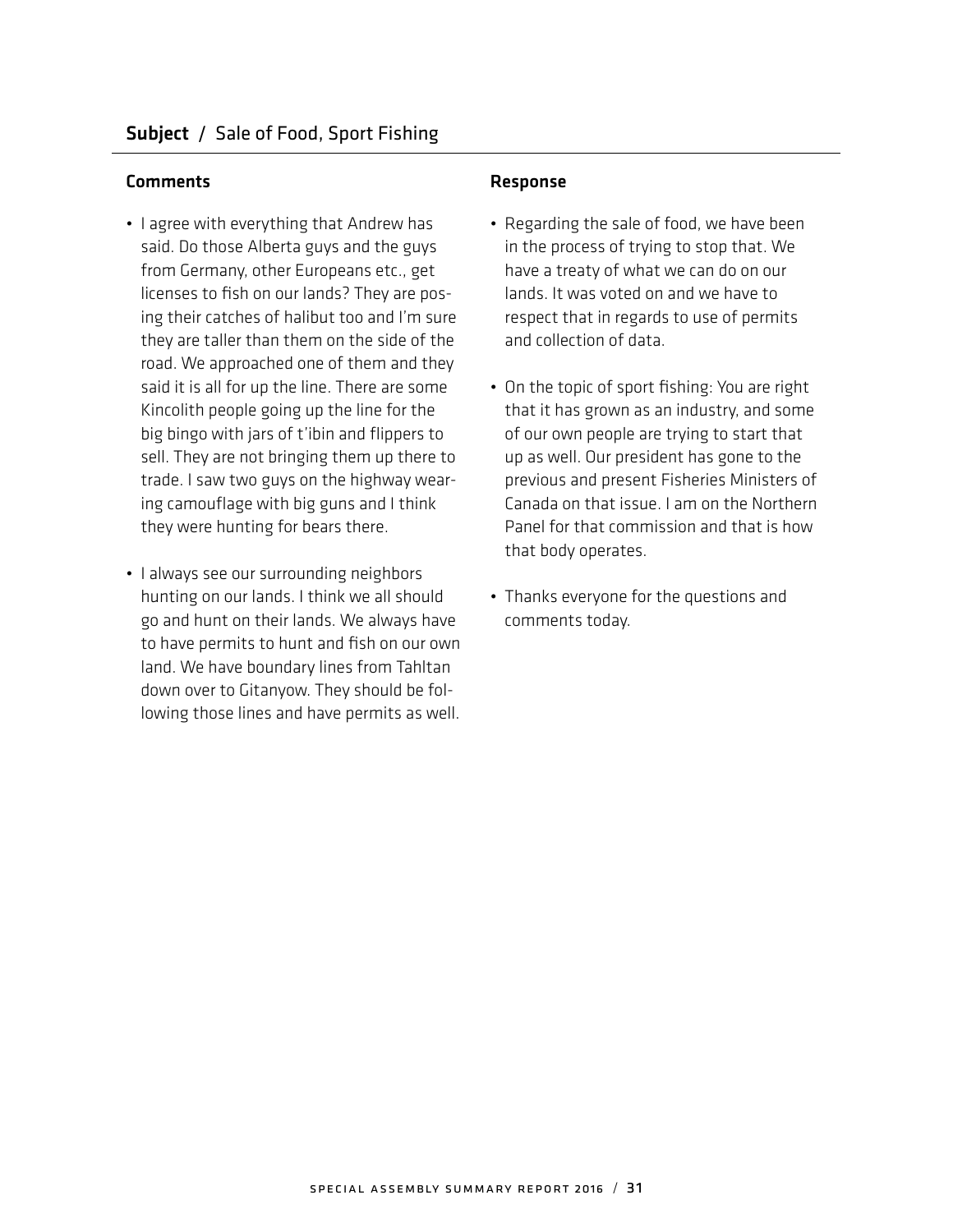## Comments **Comments** Response

- I want to comment on the fishers of this area. They phone me to report their catches, even during my days off work. I want to thank them all for the good job that they do. This is going to be my sixteenth year with the program. So now I have to make it to 25 years. Please don't ask me how old I am.
- I have been hollered at until blue in the face concerning the Old Aiyansh village road, to have it slashed back. You know, some little cars don't have radio phones to call back, so that they can say that they are on the road. One of these days someone is going to have a really bad accident on that road if it's left how it is right now.

• The responsibility would lie with the Aiyansh Village Government to look after the Old Aiyansh road, and they have heard your question.

## Subject / Test Fishing

#### Comments Response

• About the test fishing: We always say this every time we have a gathering. We should go back to gill netting and not use the fish wheels anymore. I want to thank all the staff that you have and thank you for your report. I hope that you will listen this time to the direction that I have given.

• On the issue of test fishing, our fishwheels have been very successful. Our professional biologists have decided that our fishwheels are right on the mark. The net fisheries is 20% off and our fishwheels are 2% off. We encourage them to be used elsewhere. Our staff are very experienced and have travelled elsewhere to assemble them.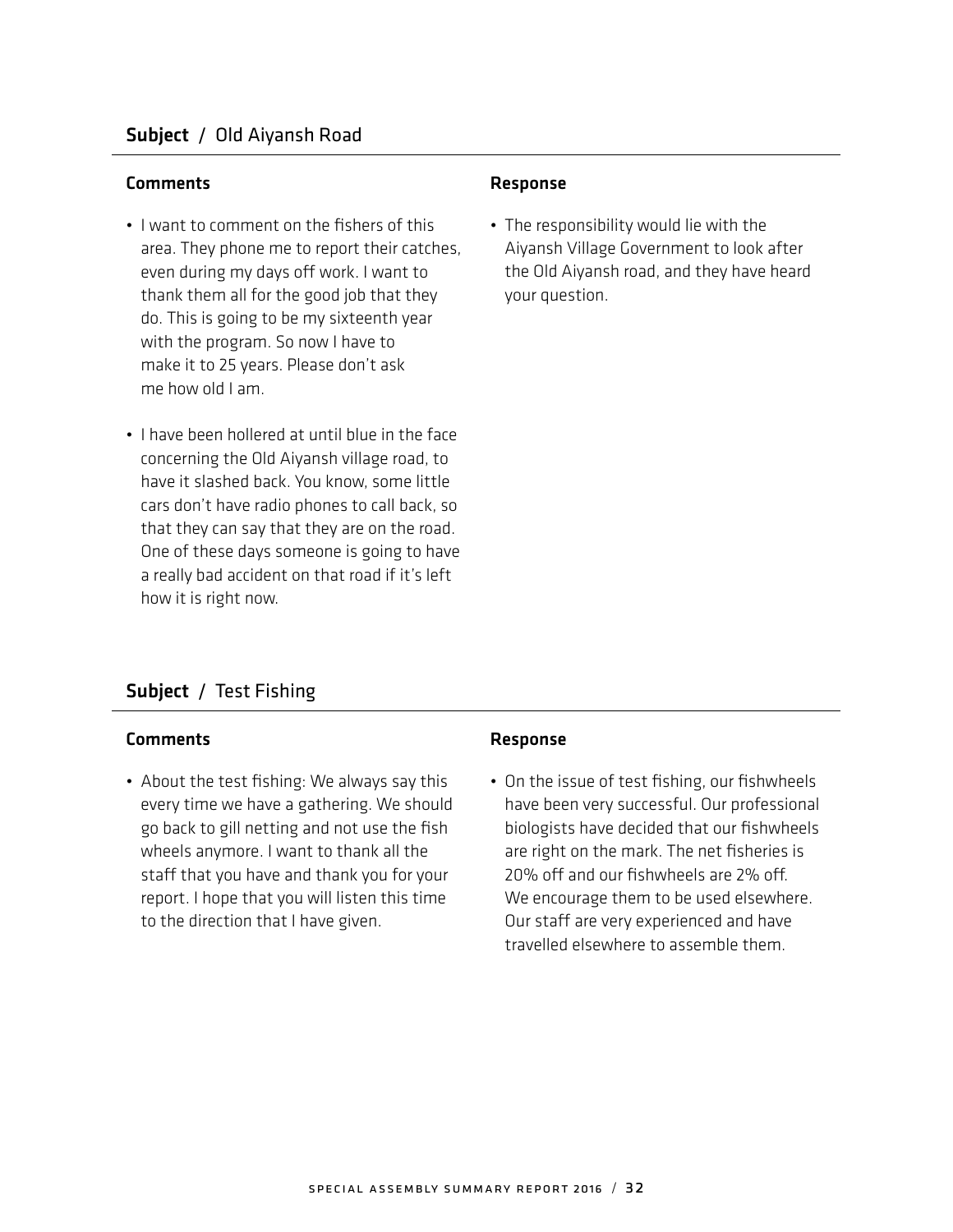#### Comments **Comments** Response

• My question is on the tax percent that is being taken off our fish during IS fishing each year. The tax office is making mistakes on the amount of taxes being taken off there. The Métis people are status now, so does that make us non-taxable? Thank you.

• On taxes: I will have to leave that to the tax man, sorry.

## Subject / Trade & Barter

## Comments **Comments** Response

• We should have nation to nation bartering concerning things that we can't grow or hunt or fish. Tahltan are strong on moose and in the Prince George area, the First Nations there are strong with beef and the Okanagan area have always been strong on fruit. Is there anything that we can do to exchange our salmon as a product that we are strong on?

• On trade and barter: You are correct. I had a call to my office from the Fraser River valley, he wanted to bring a stand of fruit and vegetables in exchange for 500 sockeye. We didn't know how to respond to that but, what it boils down to is that we have to take care of what we have here for our people first. On a small scale yes, we can trade and barter. But we really have to be careful about that.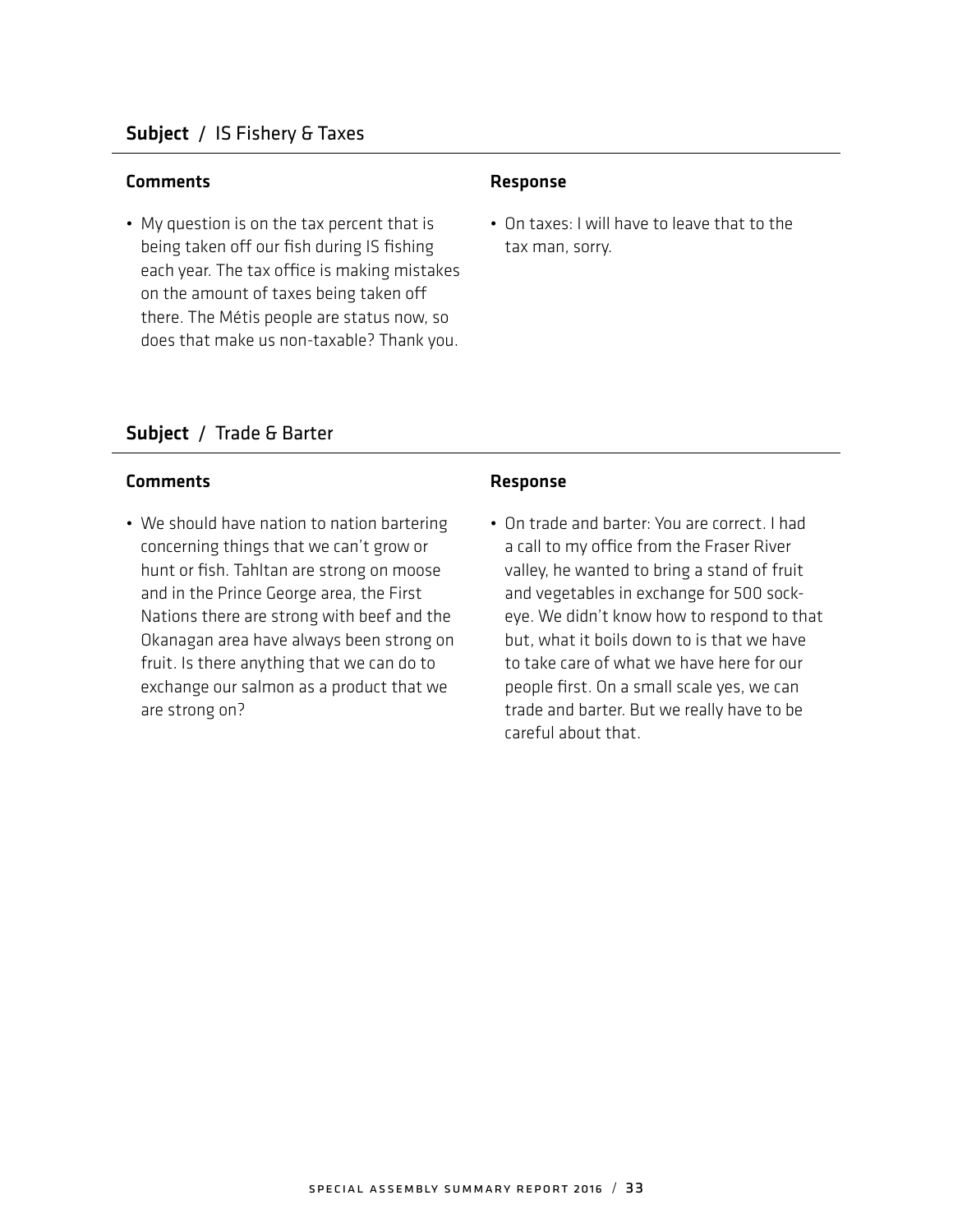# Communications & Intergovernmental Relations

# Question & Answer Session

reference document / communications & intergovernmental relations report

SUMMARY / IN THIS SESSION NISGA<sup>'</sup>A CITIZENS VOICED QUESTIONS AND CONCERNS about emergency preparedness, specifically relating to earthquakes, tsunamis, and hazardous materials, such as fuel spills. additional topics discussed included emergency equipment, as well as search and rescue capabilities, and avalanche training.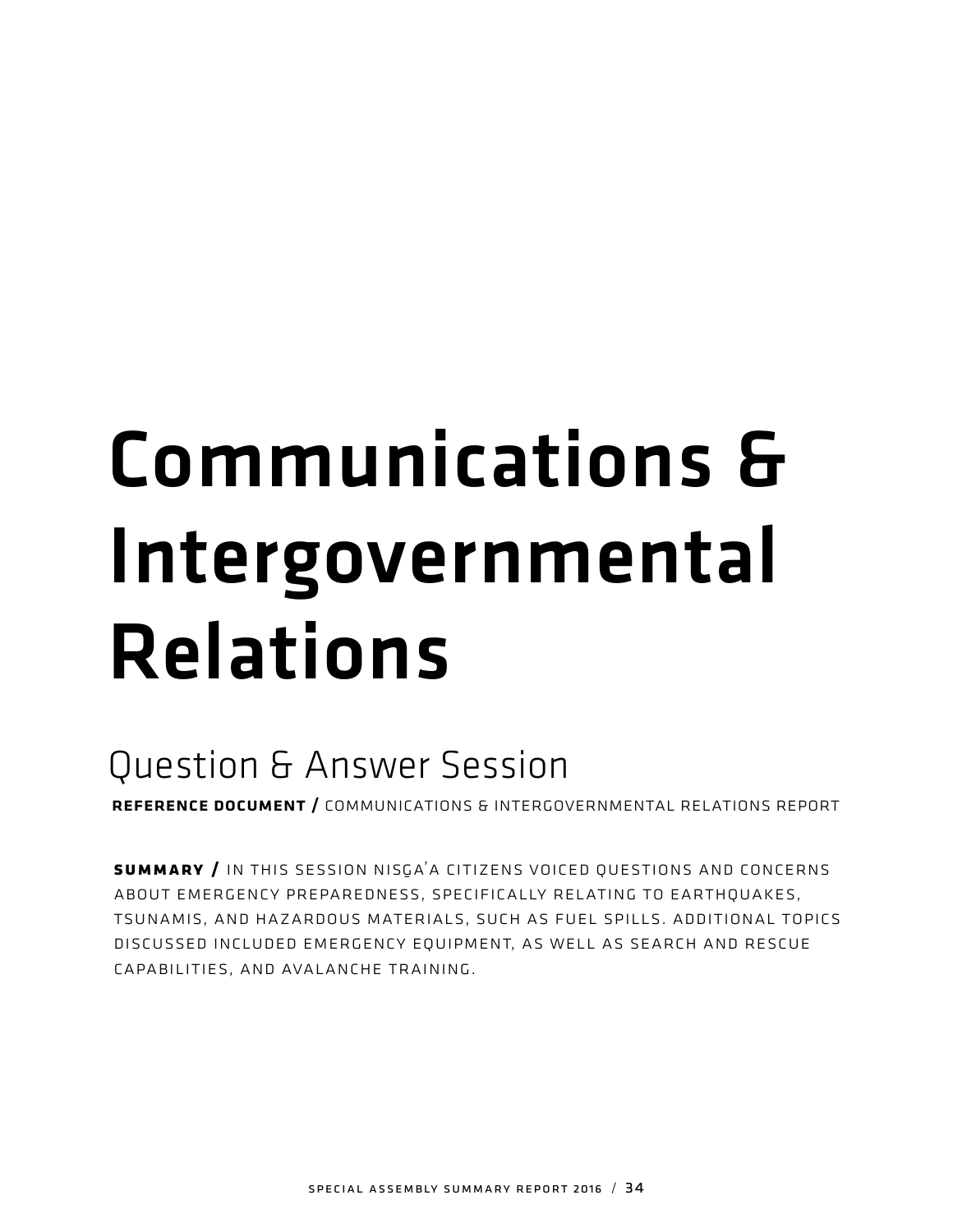## Subject / Earthquake Emergency Preparedness

#### Comments Response

- I am concerned about earthquakes and if the buildings are equipped for this.
- What about the hospital? Is it ready? Who will look after us in an earthquake?
- As a former construction worker I have experience with the construction of a hospital and school and at the time there were no earth quake restraints.

- The probability of an earthquake is very real.
- Something that we consider is the building safety, and we have discussed this with the Capital Works manager.
- Each one of us should be able to survive for 72 hours on our own regarding personal emergency preparedness.

## Subject / Tsunami Emergency Preparedness

### Comments **Comments** Response

- It takes an earthquake 7.5 or higher on the Richter scale to cause a Tsunami. How prepared is NLG?
- The reality is that Gingolx and Laxgalts'ap<br>https://www.haracter.com/haracter.com - will have nowhere to go for safety, so where do they go?
- A tidal wave would come in two minutes.
- Gitwinksihlkw is not safe either.

- It's great to see that people are concerned and reflecting on the idea of an emergency event.
- Consider going to high ground instead of waiting to be advised to do so, this is the message from the province.
- Gingolx has had experience in 2012 and 2013 with the two earthquakes and has developed an Emergency Evacuation Plan.
- Emergency Management BC (EMBC) has an impressive response plan.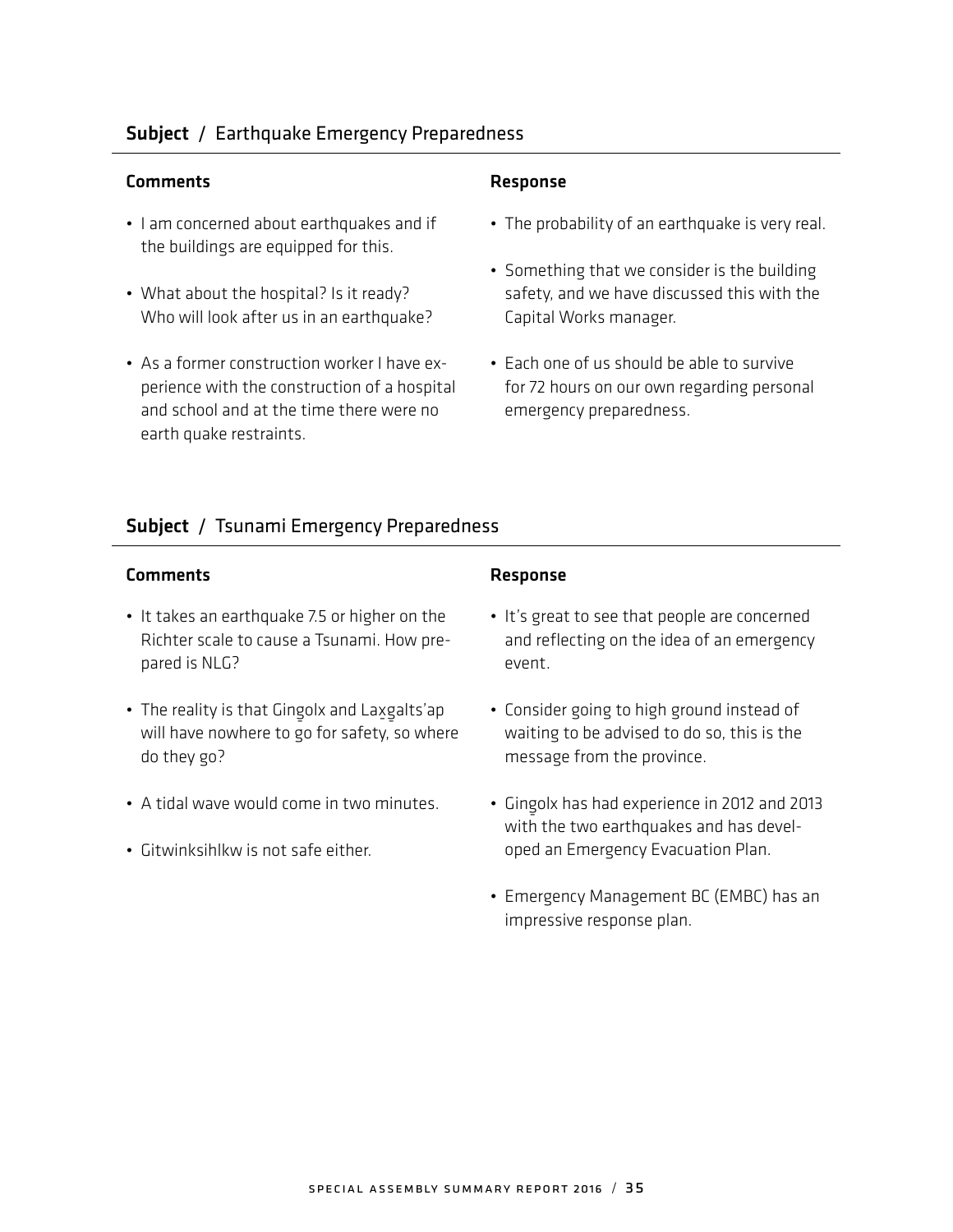## Subject / Hazardous Materials, Emergency Preparedness

### Comments Response

- How prepared are we for a fuel spill?
- There is a lack of emergency equipment.

- The existing Emergency Plan has a section on Hazardous Materials with respect to a fuel spill.
- NLG's role is to coordinate site support.
- We have met with TransCanada once and they gave a brief description of what they would do in the event of a spill.

## Subject / Emergency Equipment: Jaws of Life & Generators

## Comments Response

- How prepared are we for using the jaws of life with our four fire departments in the Nass?
- Laxgalts'ap has a jaws of life within the<br>———————————————————— - Fire Department and is well prepared for emergency situations.
- Is there any funding for generators for the auditorium and other public buildings?

• Incidents that occur along the highway would be the responsibility of the highway under their jurisdiction.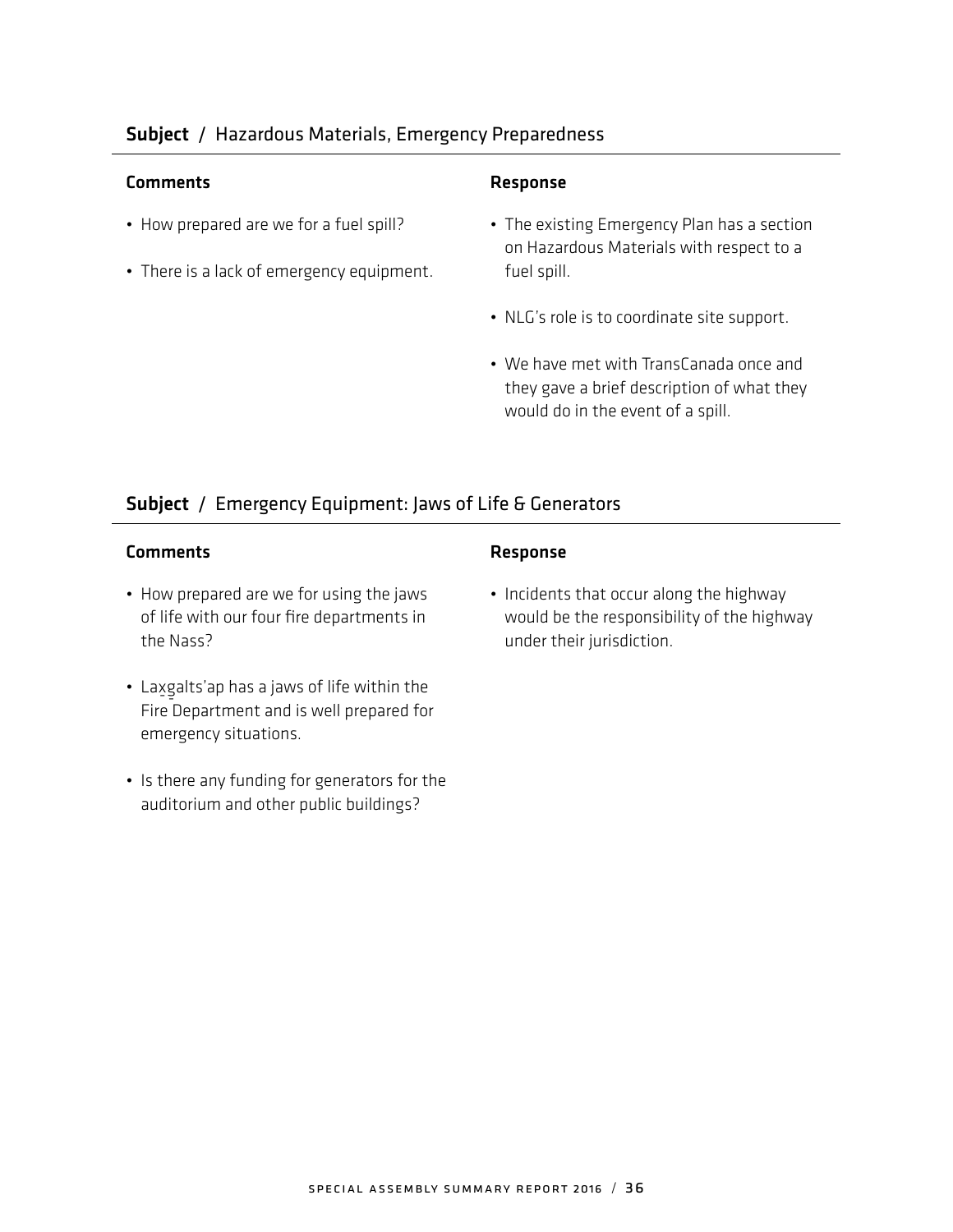## Subject / Search & Rescue

### Comments Response

- Are we prepared to do search and rescue within the Nass Valley?
- We have no experience guiding on local waters for search and rescue.

• There is no search and rescue in the Nass Valley but there is a possibility for it.

## Subject / Funds for Avalanche Training

## Comments Response

• Are there any funds designated for avalanche training?

• There are currently no federal or provincial funding initiatives. There used to be a program called the Joint Emergency Preparedness Program (JEPP) but the Harper government cut it.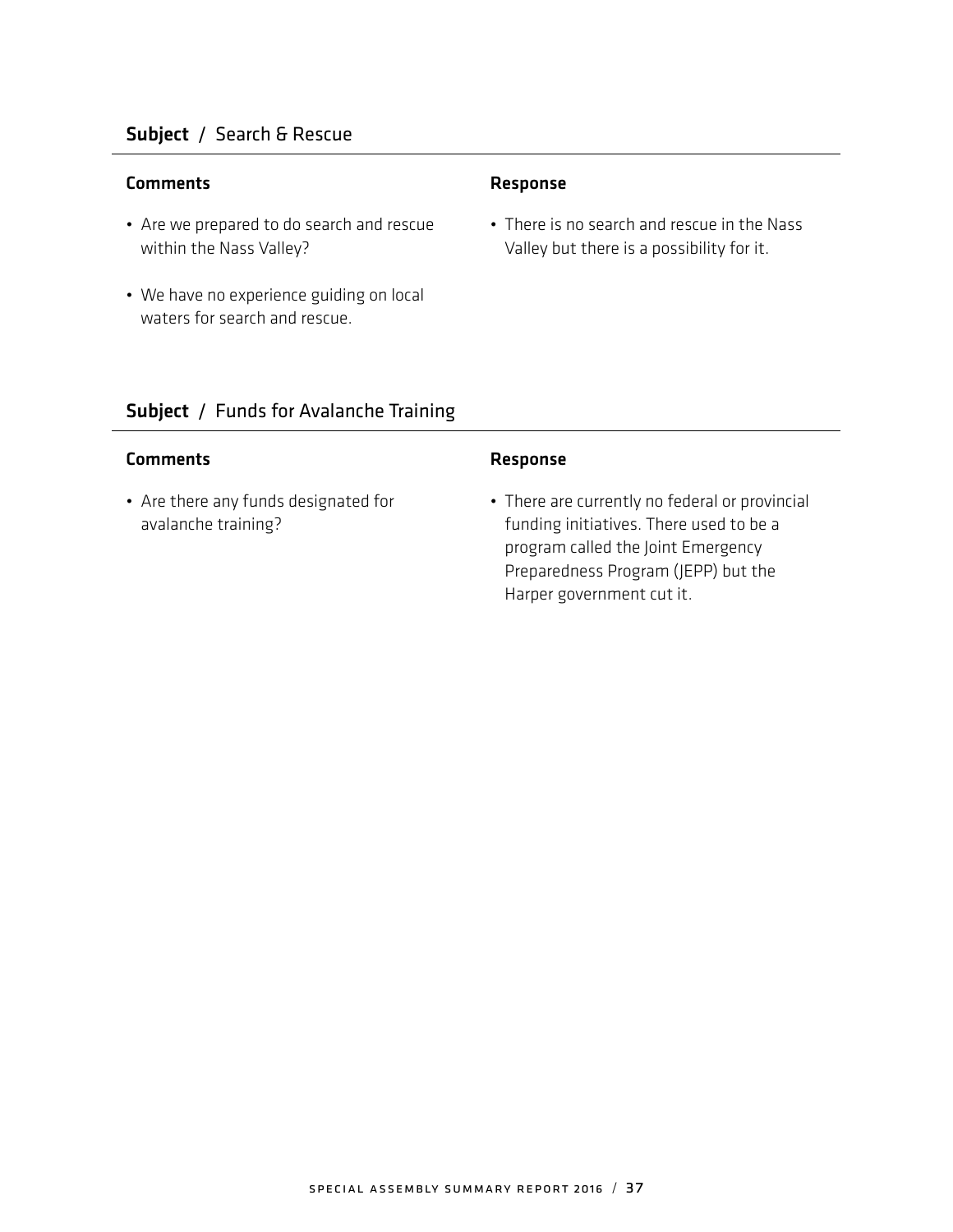# Programs & Services

# Question & Answer Session

reference document / programs & services report

summary / in this session participants expressed concerns about the NEED TO DO MORE TO PRESERVE AND PROMOTE NISGA'A LANGUAGE AND CULTURE. commentators highlighted the need for better and more accessible programs and services to facilitate learning. questions were also raised ABOUT NISGA'A VALLEY HEALTH AUTHORITY (NVHA), SERVICES FOR CHILDREN IN care, child safety, youth, and ambulance services.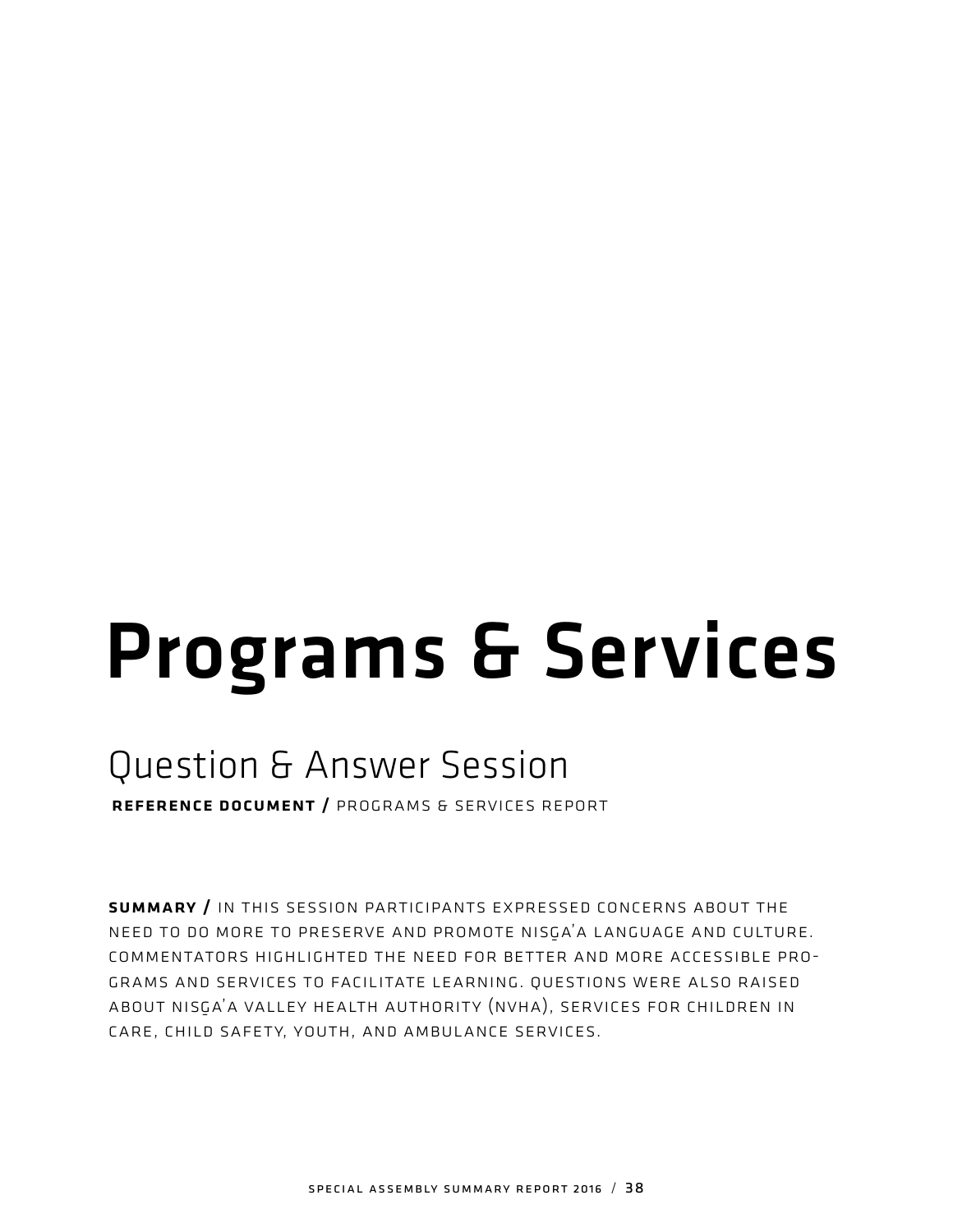• Following up on questions brought forward yesterday.

- I have consulted with my colleagues at NVHA and the NLG Executive Director and want to take this opportunity to respond to your comments and queries regarding health and non-insured health benefits.
- The Nisga'a National Health Plan is the<br>Alisaa's health also Nisg-a'a health plan — your health plan, created after consulting with the communities. NVHA also met with community leaders, at executive and community consultations for feedback. This feedback was drafted into the Nisga'a Nation Health Plan.<br>'
- NVHA responded to your needs. In fact, in the context of a BC provincial model or a First Nations Health Authority (FNHA) model, NVHA exceeded or over-subscribed their budget for Non-Insured Health Benefits (NIHB) in a lenient manner not found in an operational plan elsewhere. Moving forward, NIHB is not cutting services or health benefits but they are, and will continue to align the services and benefits within NVHA, NIHB policy, and budget.
- International Medical Graduates (IMG) assists with telemedicine services. This doctor is a training doctor. He is registered and certified by Doctors of BC to work under the attending physician at NVHA. NVHA is happy to hear about and know that the doctor is carrying out the function of his licensing level and seeking support and guidance.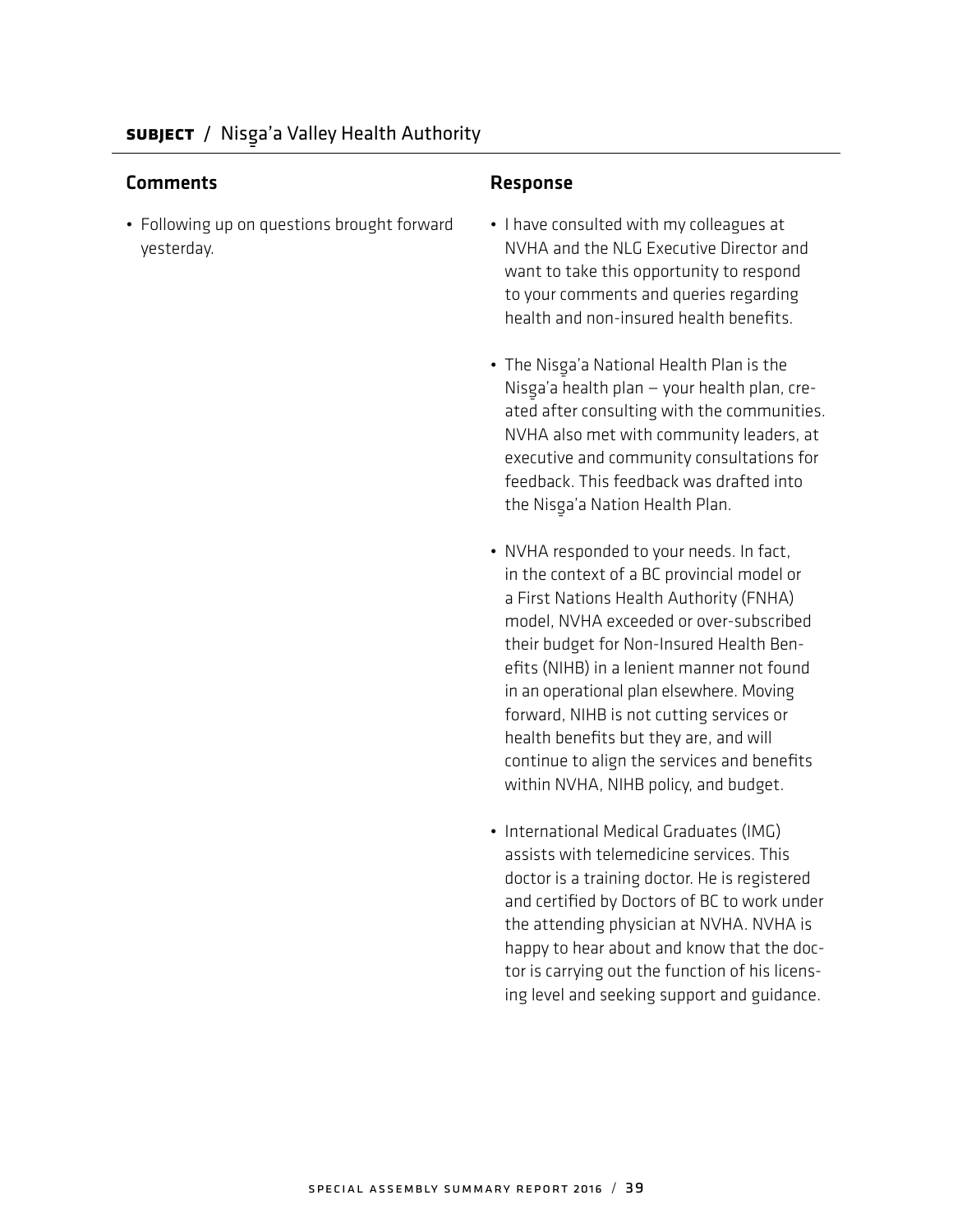- The privacy and confidentiality of a patient's case-files are protected by NVHA and they will not confirm or deny any patient specific issues discussed in a public forum. As a general comment, issues such as a telemedicine misdiagnosis or wrong medical doses were not submitted to NVHA administration as a complaint.
- Telemedicine supports physician on-theground services. All physicians that work with NVHA are registered and licensed with Doctors of BC. If NVHA did not have telemedicine to support our physicians' onthe-ground services, they would be facing physician burnout, or we might end up with no physicians, as other communities have been facing and continue to face today.
- An ICBC claim is a third party claim, and as such is excluded from NIHB policy. NVHA is on a cost-recovery (reimbursed) basis. The Nisga'a Nation has handicapped Nisga'a<br>Harikhara isa dali a Health service delivery under a non-profit model that no longer fits Nisg-a'a health care needs.
- Health care service will constantly change as our Nisga'a population characteristics change over time. What works today may not be applicable in five years.
- For greater clarity, we are not investigating any administrative body, we are reviewing and identifying a public institution health model and its required transition plan to ensure a continuity of existing service and methodical hand-off to the pending new model.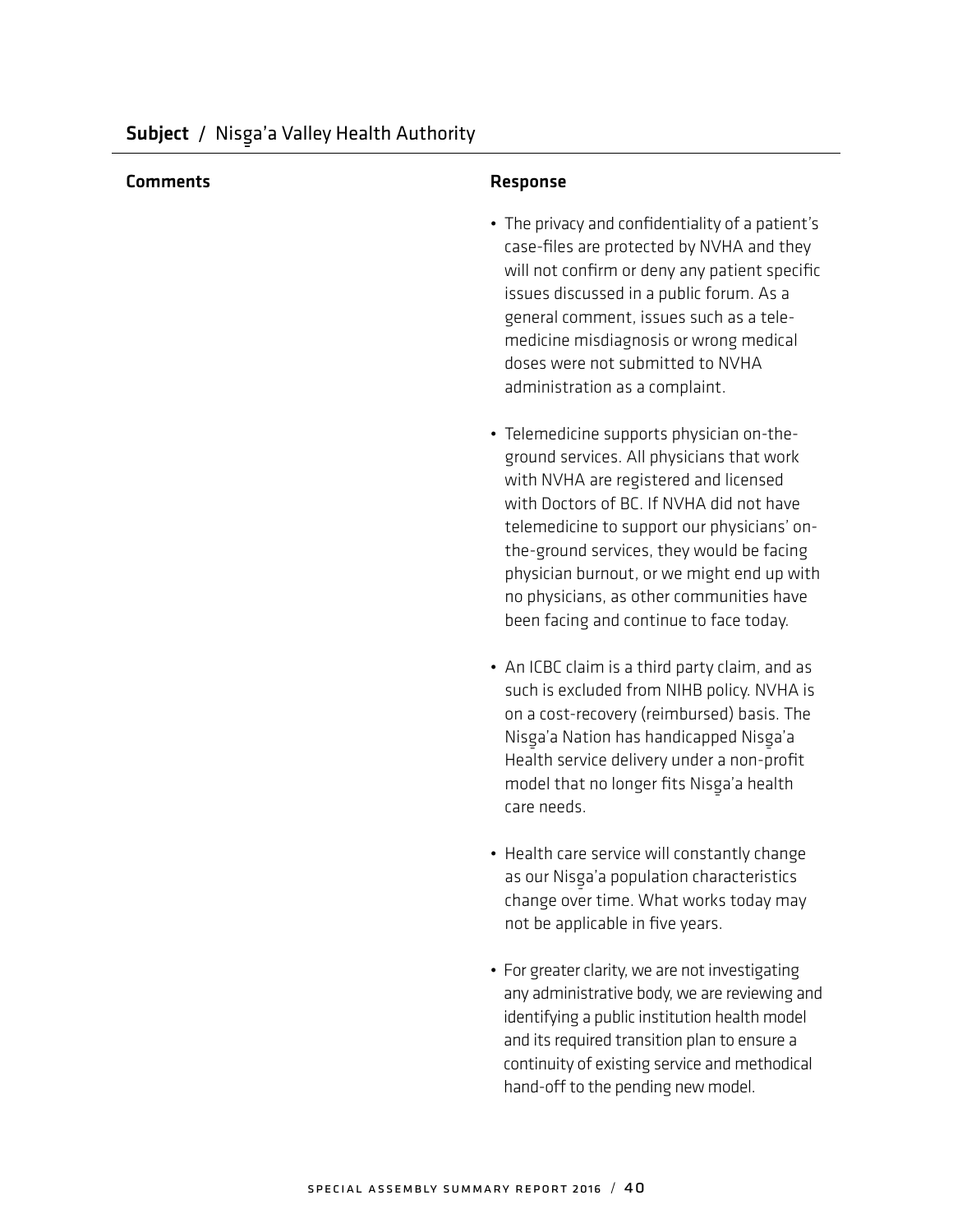## Subject / Child Safety

#### Comments Response

• Can any of the Nisga'a entities' front-line workers refer children to the Suspected Child Abuse and Neglect (SCAN) clinic in Prince George that would help families with moving forward?

• We can refer to Prince George by process of referral. For most children it is a long process and review.

## Subject / Sexual Exploitation & Safety Project, Drug & Alcohol Addiction

- I commend the women on the panel, and the violence against women project.
- I work in the downtown eastside in Vancouver. Our own people there suffer from alcohol and drug addictions. I recommend something to help these women through our Urban Locals. Reminder of connection to Nisga'a Ts'amiks.
- I support the suggestion of posting "abusers" names publicly so our children remain safe.
- Pedophiles: We have a right to know who these people are to protect our children.

- What you shared is the reason for the sexual exploitation project. When women leave the community, they don't know what sex exploitation looks like. They don't name it or address it to say it's happening. We'll be bringing this to the community and presenting it to the public, and especially to the youth, including examples of what it looks like.
- Nisga'a Child and Family Services (NCFS) offers lots of support. We are in the process of addressing child safety in the valley. In the meantime we can offer various supports, including Terrace and Prince Rupert offices. We are trying to get services in place, there are a few hurdles but we are working through them.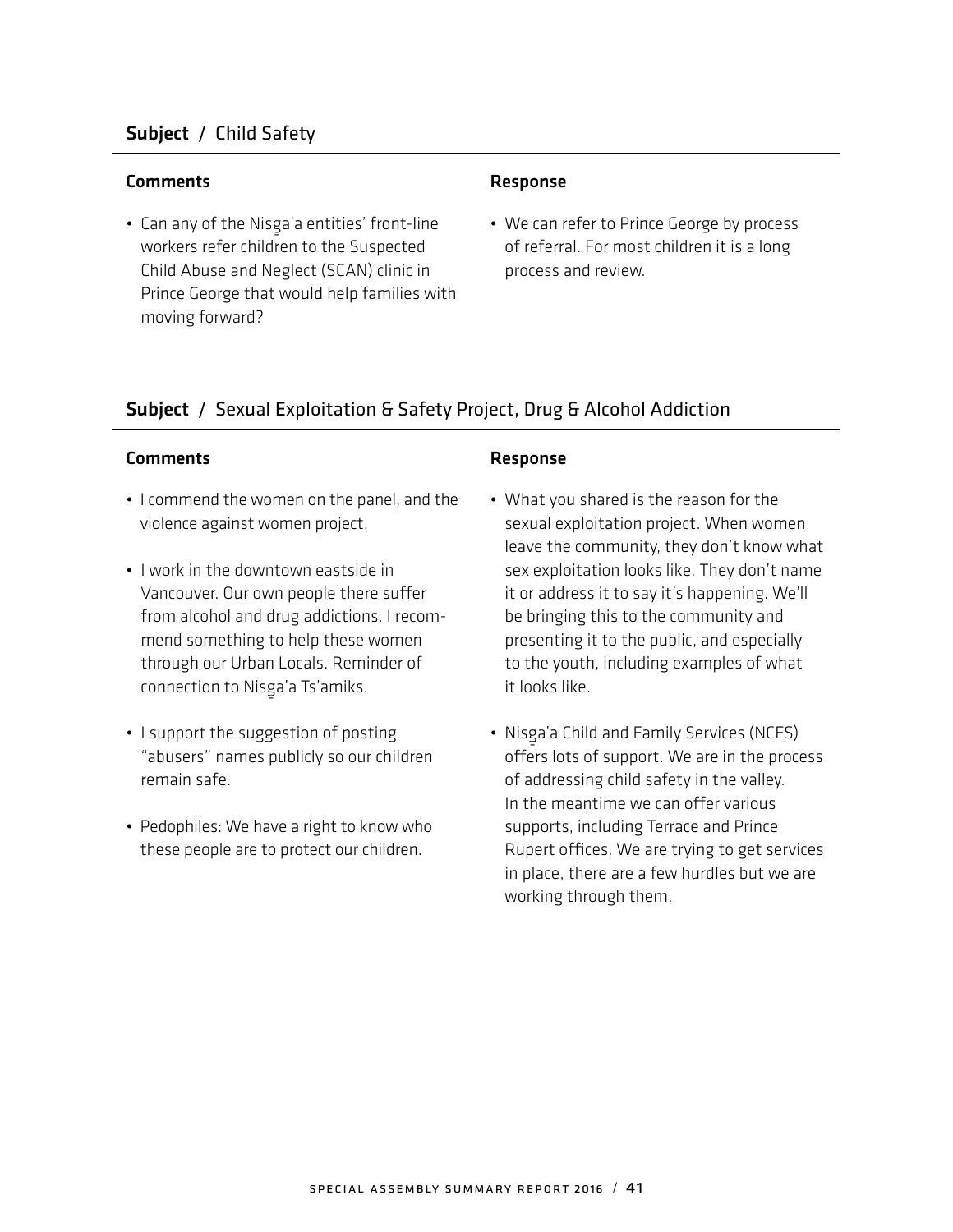- Our biggest resource is our children and our language and culture. I learned during a language conference that there are times when our Treaty does not allow us access to funds that are available to First Nations, i.e. \$700K for language teaching by First Nations Education Steering Committee (FNESC). We are exempt from applying for this due to the Treaty. Question: Is NLG going to replace the dollars by the Tripartite Framework Agreement (TIFA)?
- I encourage you to take a proactive role so we don't suffer due to the Treaty and are able to pursue funds for our elementary and high schools.
- How can we make School District 92 more accessible?
- How we can make Nisga'a language and culture more accessible?
- We talk a lot about learning our culture, and there is one free place where we can learn and get our language and culture back — at our feast halls. The place is full in the beginning and before it's half over, the hall is empty.

- This is a very important issue for our government officials with the federal and provincial governments when it comes to the Nisga'a Final Agreement. We acknowl-<br>advertised the concerned activities edge that there are general provisions where some programs are not available through the Fiscal Financing Agreement (FFA), while there are other programs that are.
- We acknowledge the need for this and for moving forward with language and culture revitalization.
- In terms of strategic planning, we are collaborating with other entities (School District 92, WWNI), and fluent speakers within the planning scope of the language authority. We will bring this forward to the stakeholders of the Nation to encourage them in the revitalization of the language and the way it is spoken and articulated. Thank you to the fluent Nisga'a speakers<br>Second was a speaker of the last speakers for promoting and protecting the language.
- We encourage citizens to access the resources we have still with us.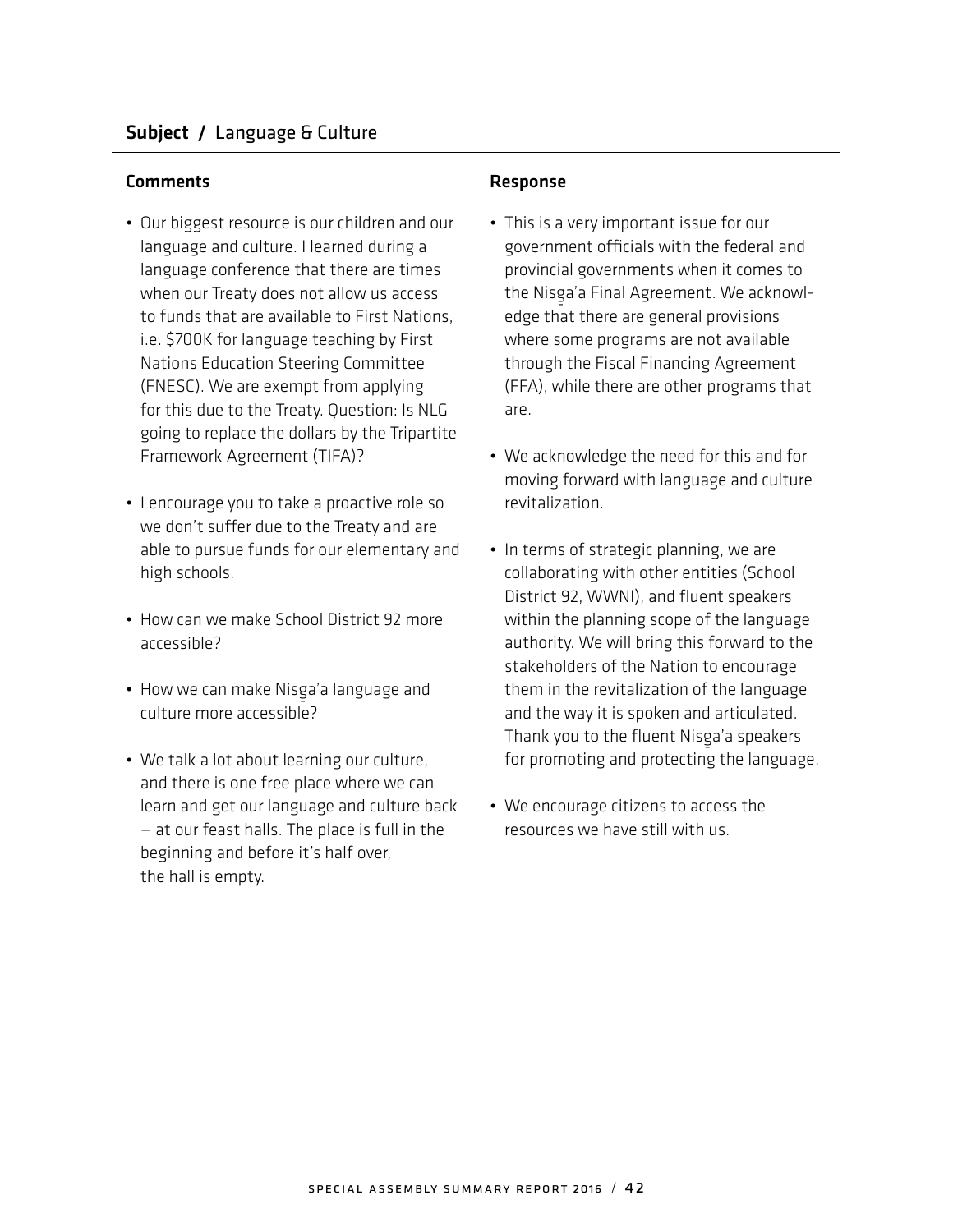- I was called when the Nisga'a Language and  $\epsilon$ Culture Authority (LC&A) was formed. There were eight of us called upon at the orientation. After the orientation, everything stopped and I don't know what happened. There was much discussion about our language and culture at the outset. It has to be discussed to find where we're lacking. That's how our elders did things, they discussed issues of concern, they didn't argue. They used their knowledge. If this committee doesn't continue, how will our children learn? I heard it said yesterday, we the elders are the foundation of this work. It's time for us all to pay attention to the elders. It's time to look into this, find what's lacking and bring it forward.
- One of our chiefs is working with us by speaking our language when fulfilling our cultural duties. Our youth enjoy singing and dancing. Suggestion: Have this happen every three months, there are lots of ways to learn.
- What ever happened to the language and culture preservation program? I was on the program when it first started and now we're hearing of another program. It's time to listen to the young people who want to learn. The same youth who stay at the feasts, memorials and weddings. Is there something in each community where we can do what we can to push forward the language culture in our communities? There are many chiefs and matriarchs in each community that can help, is this a possibility?

- Thank you and we are moving forward with strategic planning. The goals of NLG with language, culture, and revitalization are to work towards more resources and more meetings to complete the tasks brought forward by the Executive. We appreciate the commitment by elders and fluent speakers.
- We appreciate that the community provides programming with language, songs, and dancing. Acknowledging the natural way, where the Simgigat prepare to sim'algax for those coming up behind them.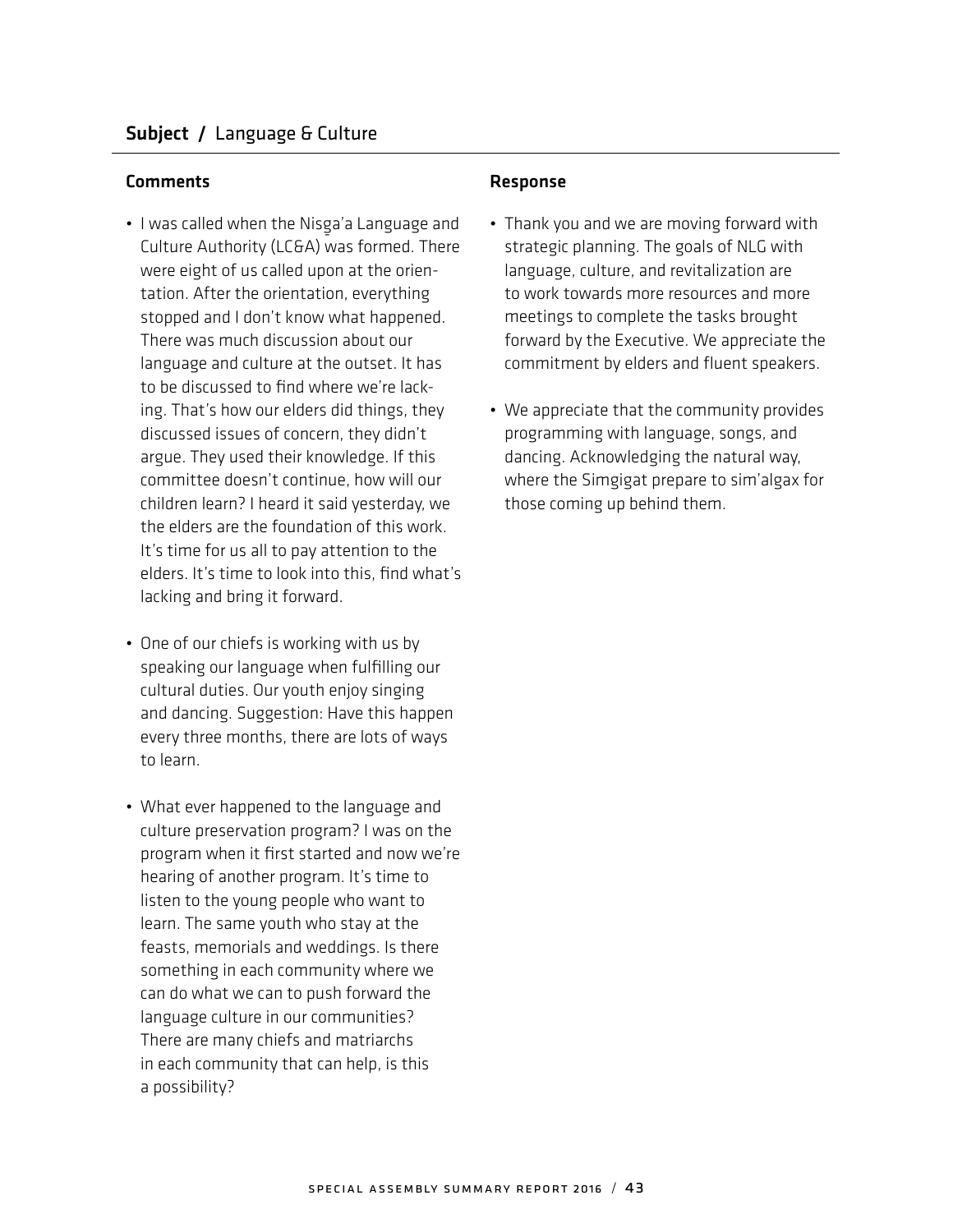- Our first language is Nisga'a, and language teaching begins in the home with the grandmothers. Our culture is watered down today and, as grandmothers, we need to teach our grandchildren the haw'ahlkw.
- I commend you on the great work for our people. I work with NVHA (Community Wellness Counsellor, grief, alcohol and drug addictions, and Nisga'a Crisis Response<br>Tassa's caddiga Team), and in our work I saw so much missing — our foundation. I was fortunate to have been raised by two people who didn't attend residential school and I was taught the ceremonies from the beginning of life to the end of life. We need to start using the ceremonies.
- I signed up for Nisga'a Language and I was the only one who signed up three years ago. I also asked the language teacher to send extra Nisga'a language homework home<br>hadibbased homewise decene formula but it's not happening. I came from the SD92 table and it's going to cost \$140 for Nisga'a language.<br>'
- It's encouraging to hear a lot of people are thinking the same way. I went to various resources to learn and would encourage others to reach out as well. Take the initiative and go to them and don't wait for them to come to us. In the schools, we can do more than use computers, we can use total physical response (TPR).

- Thank you for your advice.
- Thank you.

• We appreciate the comment.

• Statement: No response required.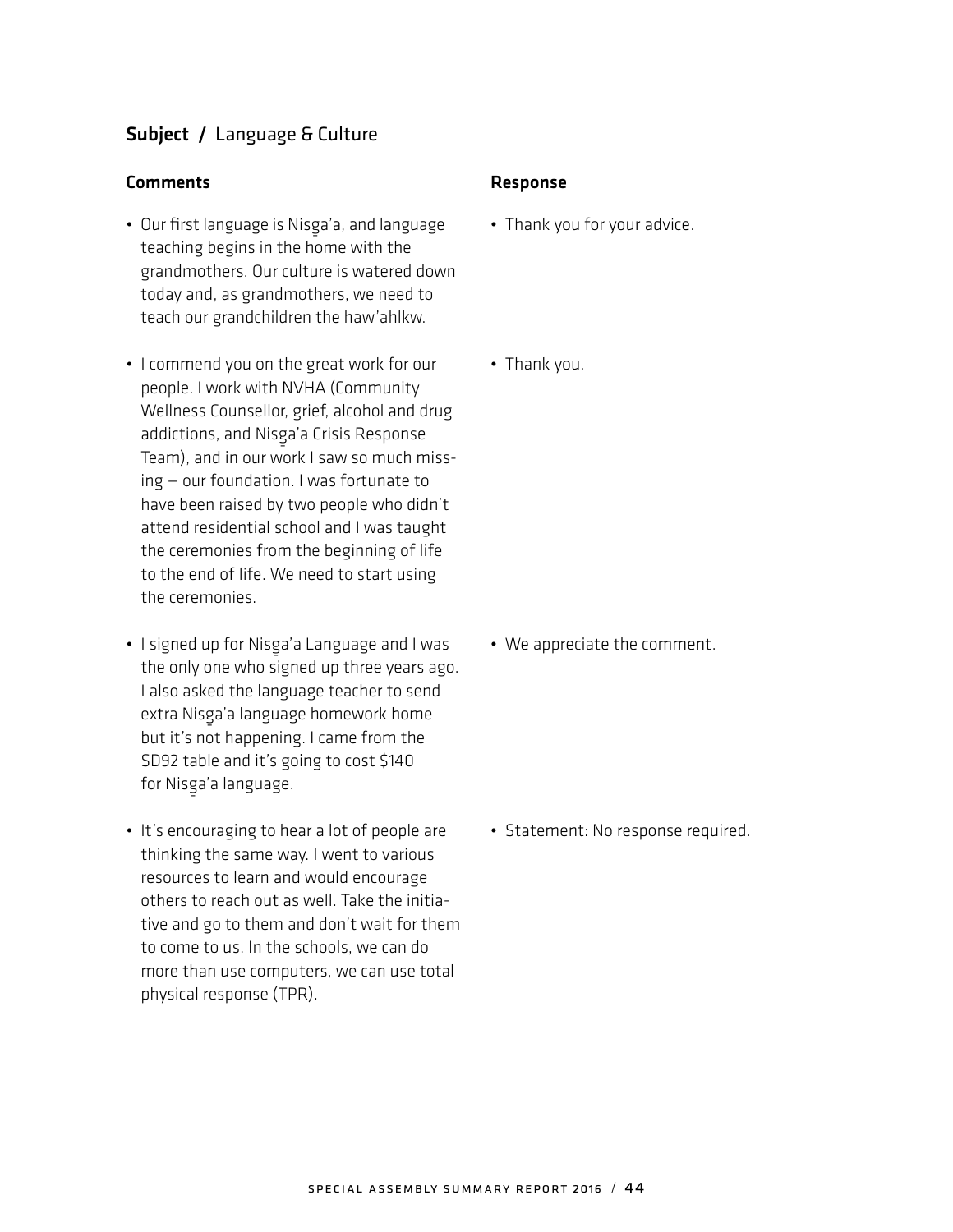• When will we hear a report on reconciliation?

• Truth and Reconciliation (TRC): A recommendation did come back from the forums and a report provided for resources and initiatives that would address education, health, and programs and services. In terms of NLG, we haven't provided a response on how it would look for us as this too would have to provide negotiation and services we qualify for.

## Subject / Ambulance Services

- In the Special Assembly Report, page 59, second column, third paragraph: Ambulance service plans. It's been a long time coming. My question: How many individuals in our valley are licensed and how long until we get our ambulance services going?
- We have qualified medics, when are we going to get a paramedic vehicle for New Aiyansh?

- We are working on the ambulance services and working with BC. In terms of getting the planning completed there is a lot of conversation and we are still in the planning stages. We are planning on visiting the locations. We will be sure to be in touch with Village Government CAO's.
- This falls within capital assets. Refer your question to New Aiyansh VG.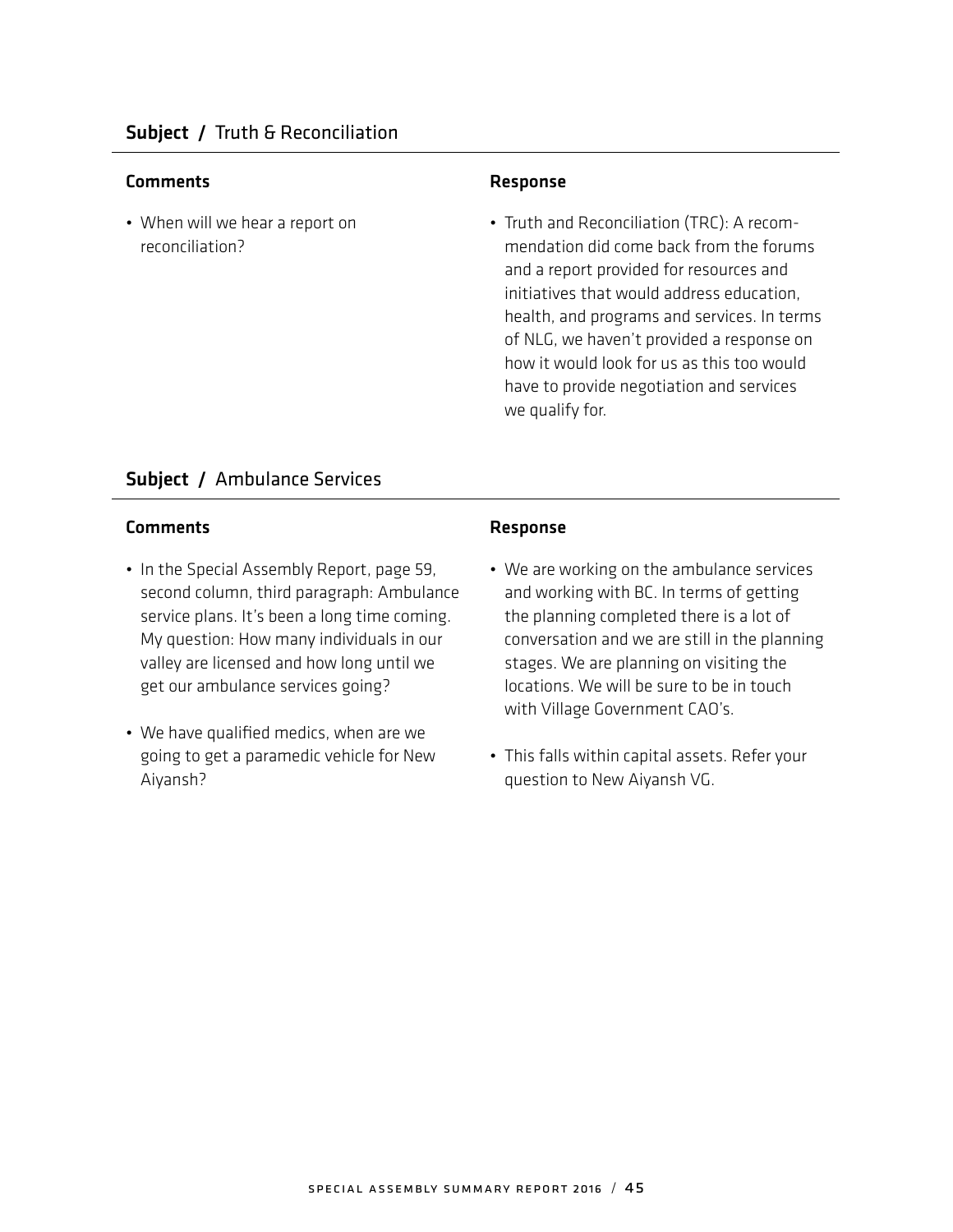## Subject / Nis-ga'a Child & Family Services, Children in Care

### Comments **Comments** Response

- In regards to the guidelines for children in care: I've been in care for six years and have never been contacted for these programs. I would like to know how to access them.
- Support when children are in care: What is needed? There was no help in Vancouver when I needed it. When will these services be implemented? Where do we go in the meantime?
- Our Ayuukhl deals with children in care. Why don't we implement our Constitution when it comes to children in care? It seems our Ayuukhl is over weighed by the BC legislation when it comes to children in care.
- Why aren't we doing mental assessments of children in care, especially for the ones who are aging out? Some end up taking their own lives.
- When is NCFS going to stop with taking children right to Terrace?
- Boarding Home and IRS: Thank you to the Executive Chair for bringing our Boarding Home to the Justice Minister.

- We encourage you to visit the NCFS table, and a social worker will connect with you.
- We are talking with Nisga'a Ts'amiks Vancouver Society about moving forward. We are planning on meeting to discuss this.
- The majority of our social workers are Nisga'a, and they guide the practice.<br>The same ideased the the theory They provide assurance that the team follows the Ayuuk.
- Marsha Stephens, our Family Group Conference Coordinator, holds a youth transition conference before they turn 19, and start at age 16. She meets with them, identifies family and helps them transition to a family setting.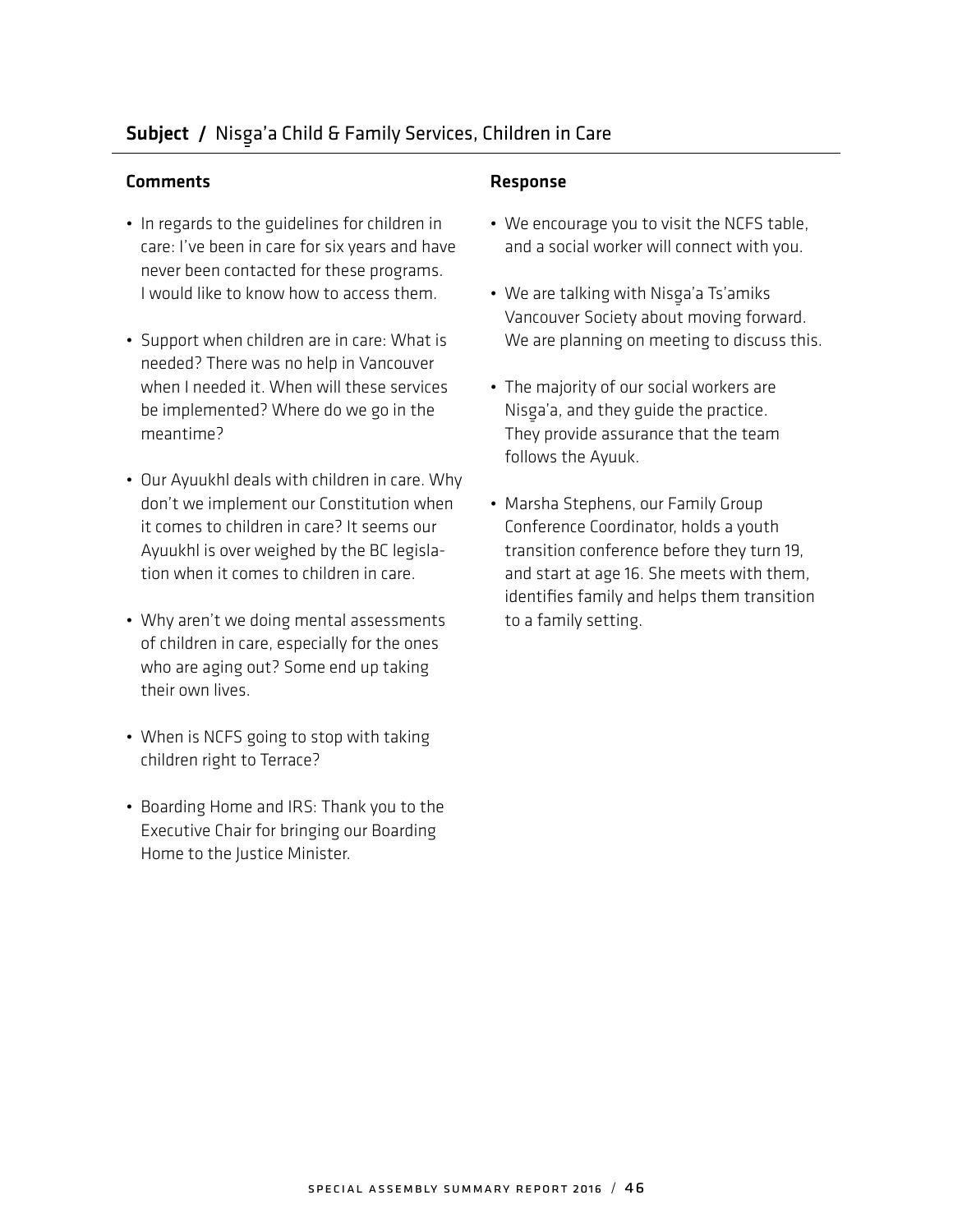## Subject / Youth Organizing Youth, Youth & Elders Gathering

#### Comments Response

- YOY: I was approached by two members regarding skateboarding and asked if I was willing to participate with a province-wide competition in July. It would be nice to strive for our kids in something other than basketball, softball, soccer. Would YOY be interested in that activity?
- Would YOY consider collaborating with the River Rafting Tour and Canoe Journey? There is a lot of cost involved with the Canoe Journey and there are challenges with fundraising.
- What are the dates of the Elders and Youth Gathering?

- YOY: Our department is open to receiving suggestions and are looking to empower youth on all levels, if there is interest we will definitely pursue that.
- The organizer of the Canoe Journey came to see me about a possible collaboration of our teams and working together with delivering this year's program.
- The last Youth and Elders Gathering was in 2014. It's currently in planning, and SD92 provides workshops every Unity Day with the elders. They are well informed and the youth choose the topics.

## Subject / Thank You & Encouragement

#### Comments Response

- On behalf of Minee'eskw family, thank you for the beautiful presentation of my sister (Daphne Robinson).
- Nice to see all the women sitting at the table. All women are representing and stand to provide encouragement to all of you. I commend the youth representative. I encourage the directors to use their voices. Things will improve if you use your voice. Our elders apply their knowledge and this is what we call wisdom. Keep up the good work.

• Statement: No response required.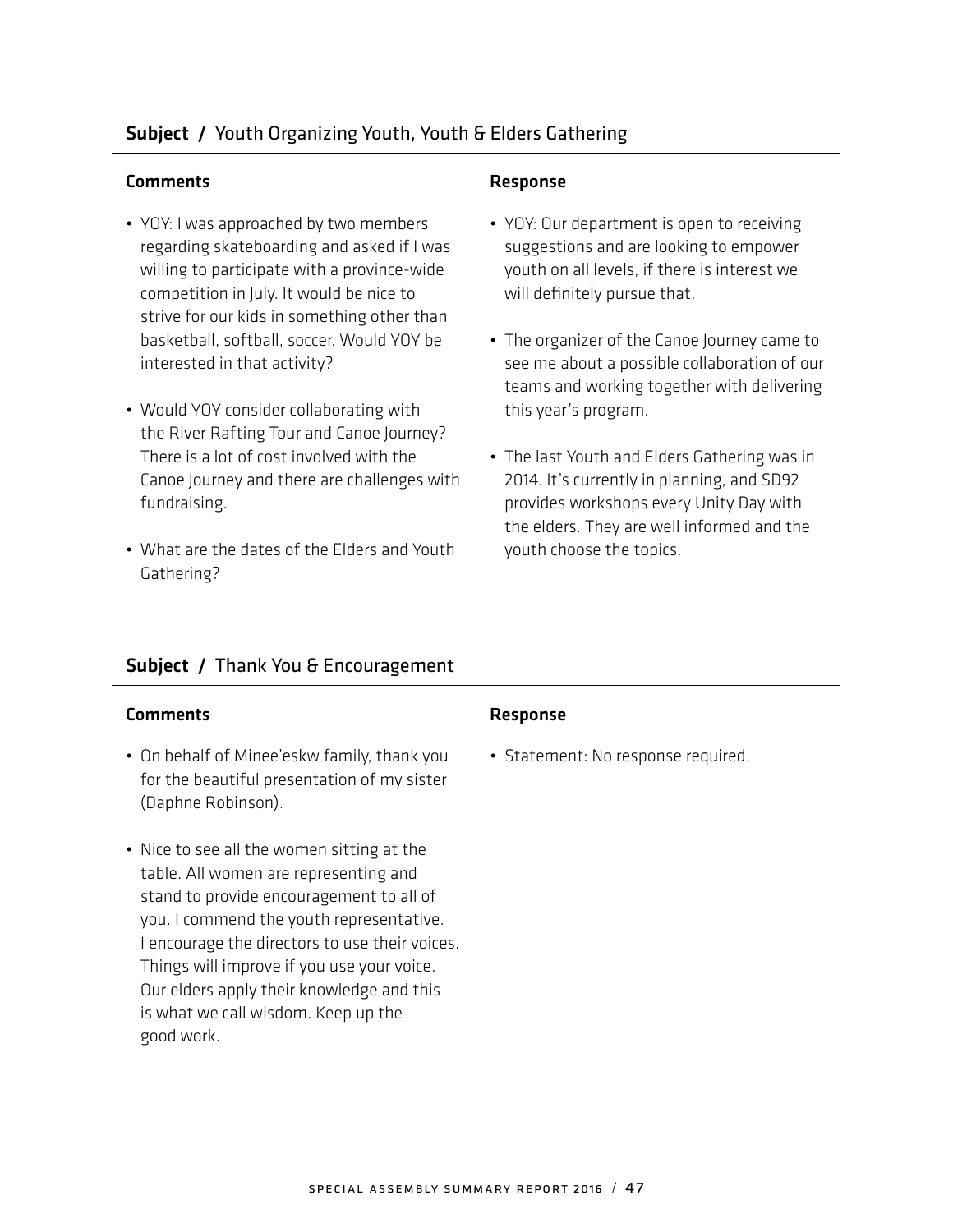# Economic Development / NEST

# Question & Answer Session

reference document / economic development & nest report

summary / in this session, participants raised questions about the commercial fisher's grant and the halibut quota. in addition, citizens enquired about various economic opportunities such as tourism contracts and a casino. questions were also asked about accessing jobs and skills training, a treatment centre for drug and alcohol addictions and the special assembly rules of procedure.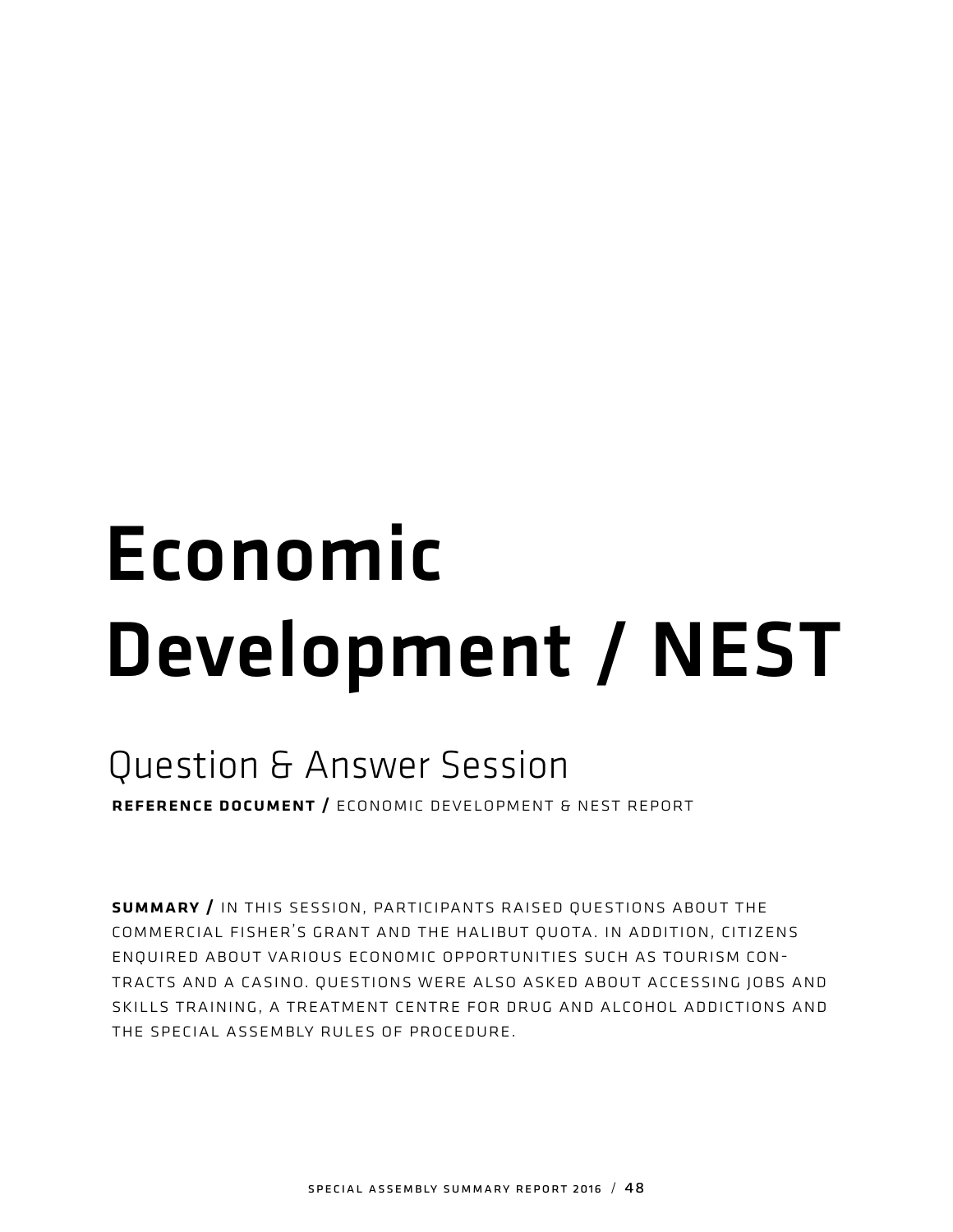## Subject / Signage

#### Comments Response

• Hlgu Isquit – gu isquit: All signage up and down the river are in the wrong place.

• Noted by officers.

## Subject / Commercial Fisher's Grant, Halibut Quota, N License, Crab Fishery

#### Comments **Comments** Response

- Not everyone received the Commercial Fisher's Grant; signed paper that if you owed money to the government you have to pay this back. When (we) met with Henry Roy in 2013, there were only 17 active fishermen from the Nisga'a Nation, here you have<br>ES Mines e there ES Sakes a sal ha 56. Who are these 56 fishers and how are they funded? We had a tough time with POs. It states you must be Nisga'a to get it.<br>She delived at matematic is a film it Should look at maternal side of family.
- Halibut quota: I'm flabbergasted that it has been leased out for the past three years, why were we not notified? I hope to get support from each community that the halibut quota be given to each community to help their own people. It's been too long answering these questions and I've never gotten a proper answer.
- Halibut quota: Does it come with a camera required by DFO? The camera is about \$10K.
- I hope to see support on commercial crab fishery, closing the area for crab fishery.

- Condition under the grant: Cover funds that are owed, it was a policy accepted by the Executive in 2013.
- Fifty-six fishers: All had Nisga'a citizenship<br>and had a character of the context of the set of the set of the set of the set of the set of the set of the se cards and are boat owners.
- Halibut quota: There is a requirement for log books and a camera — DFO regulations.
- The Halibut quota for 2016 was leased to a Nisga'a fisher.<br>'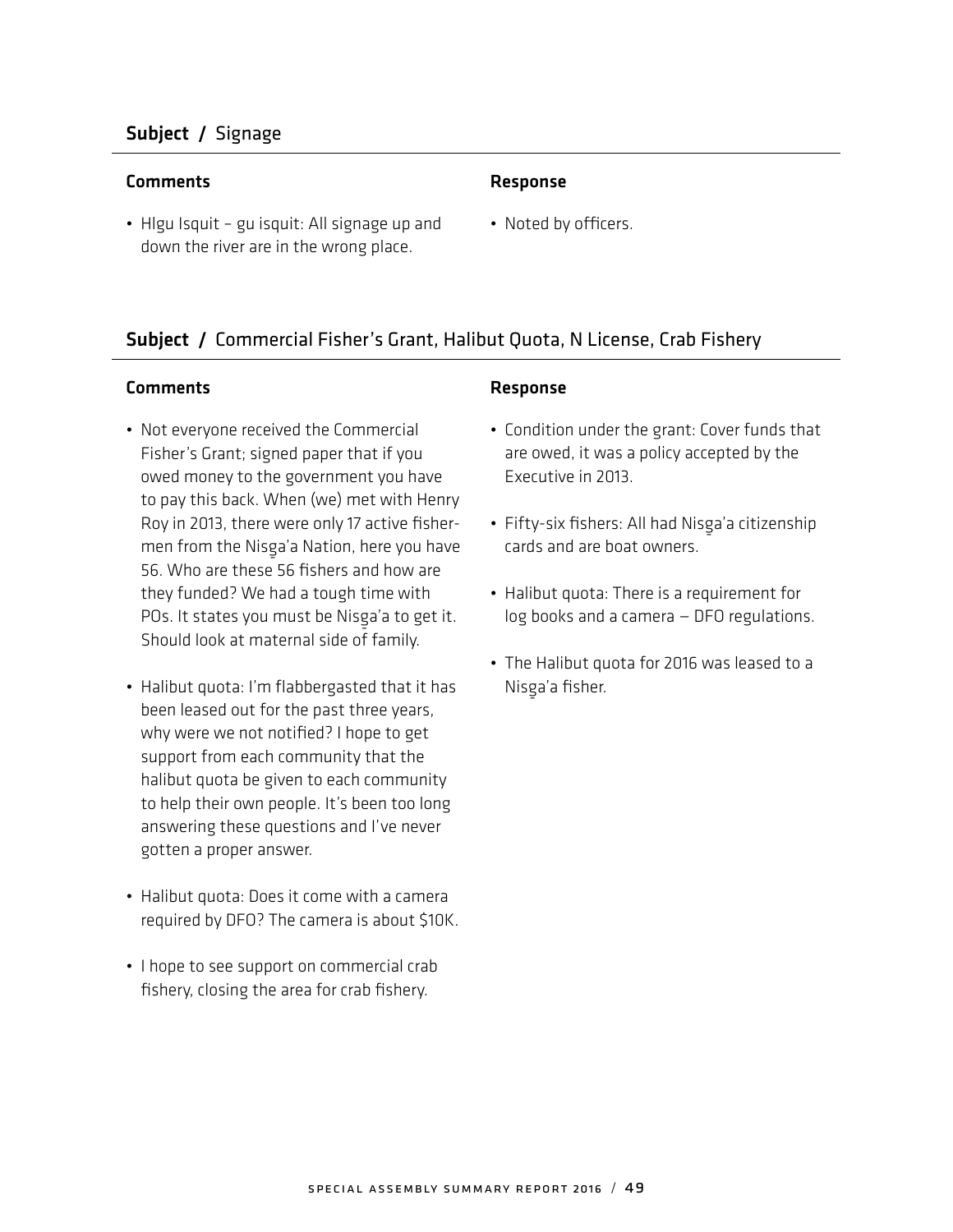#### Comments **Comments** Response

- I'm excited about the economics being developed.
- We can't fundraise, and are having trouble with medical benefits. We really need help in these areas.
- I would like to see a casino built so we can get the benefits.

## Subject / Thank You

#### Comments Response

• Thank you to NLG Economic Development for assisting with security business. I challenge others to see their dreams realized.

• Casino: One of our 11 actionable items is a Hotel. We encourage the four villages to work together for a hotel and casino.

• Statement: No response required.

## Subject / Handicap Equipment Training

#### Comments Response

• I would like to see some training available for someone to be able to deal with handicap equipment and repair work.

• Training: This is a combined effort between NVHA and NEST for handicap equipment.

### Subject / Tourism Contracts

## Comments **Comments** Response

• Who is going to monitor the contract for the Nisga'a Memorial Lava Bed Park and Volcano<br>Tanàna iominina amin'ny faritr'i Nor Tours to ensure it is run to its capability?

• For the lava cone tours, the contract is under Nass Valley Tours.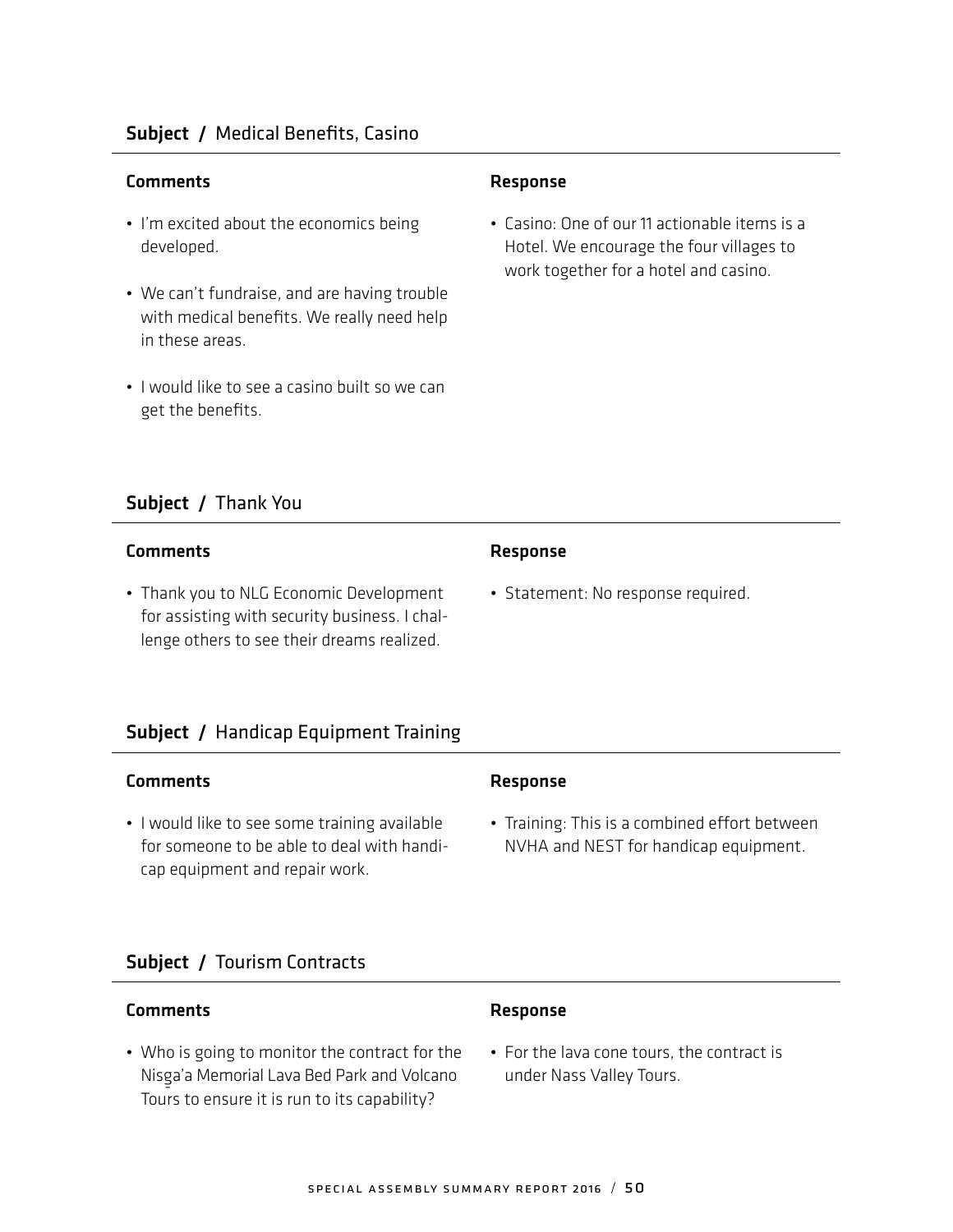## Subject / Assembly Agenda & Rules of Procedure

#### Comments Response

- Assembly Agenda and Rules of Procedure: When were these adopted?
- Who did the Rules of Procedure? I've formed my own opinion on the Rules of Procedures: Elected members should be able to come forward to speak.
- Not everybody can address a report at that time. Some people work and take time off to be here.

- Rules of procedure referred to the officers.
- Elected people are identified on item number eight in the rules. They have the responsibility to get information back to communities in public meetings; that is the process.

## Subject / Vetter Lodge, Treatment Centre

- What is going to happen to Vetter Lodge? There are issues around drug and alcohol use. I asked this in a previous assembly. Something needs to be done to take care of our people especially a safe house.
- Can the Vetter Lodge be used as a treatment centre for drug and alcohol problems?
- I admire the people that are starting to reach out and focus on healing. Our Nation is in dire need of a treatment centre.

- During the presentation this morning it was discussed how to get Vetter Lodge to a turn-key operation by the end of Summer. The decision of its use would be left with the NLG Executive.
- Vetter Lodge: Funds have been accessed. There are three funding sources. The conditions are that it be used for fishing, tours.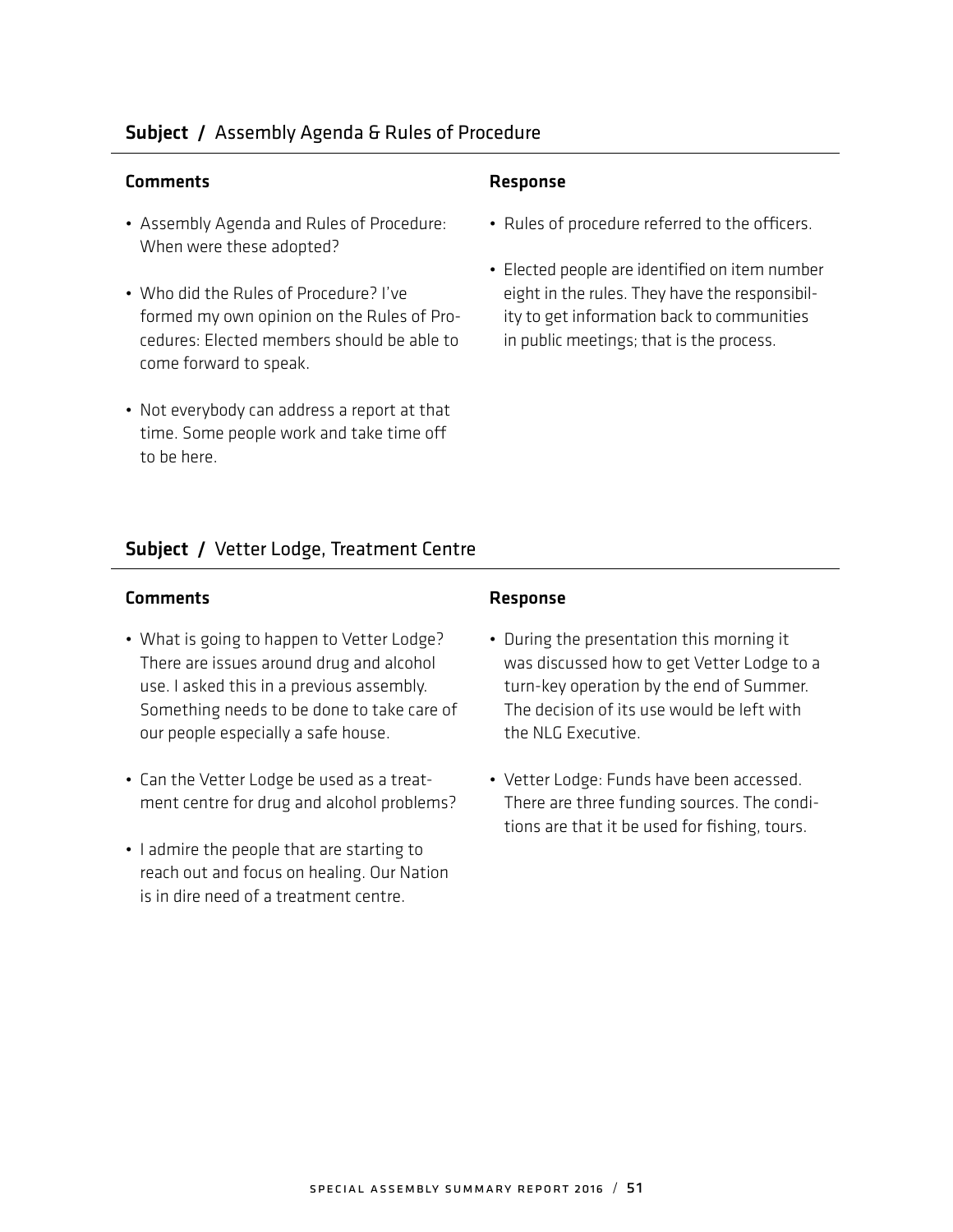• Student accommodation: Why do we have to apply to the government? We have our own government we can apply to.

• We want to connect with our clients, Gigi's and Ye'es. Accommodation is a challenge not unique to Nisga'a. The housing market is in high demand, especially in the Lower Mainland. We have a similar challenge with our welding cohort in Delta but they were able to work together and split costs between each other.

## Subject / Tickets

## Comments **Comments** Response

• Do we have to wait until those tickets expire before we can get funded?

• Our funder is very specific, we have to provide for skills/tickets that are in demand. To receive funding the ticket does have to be expired. We are planning to provide a new program called "NEST Express" where we can provide these tickets that are in demand such as OFA3.

## Subject / Services for Special Needs, Drug & Alcohol Abuse

- I have a special needs daughter. Getting sent to Vancouver, then coming back home; there are no resources available here. We need our representatives to speak up for us here.
- What can you do to minimize drug and alcohol abusers in the work force? I would like to see mandatory drug tests.

- NEST has funds that can target activities for the employment of individuals in this sector. Regrettably, we do not have funds to assist with care.
- Drug and alcohol abuse: The major projects operating in Nisga'a territory have a very<br>'' high regard for safety. This includes being alcohol and drug free while employed. Drug and alcohol testing are an integral part of pre-employment and recruitment activities.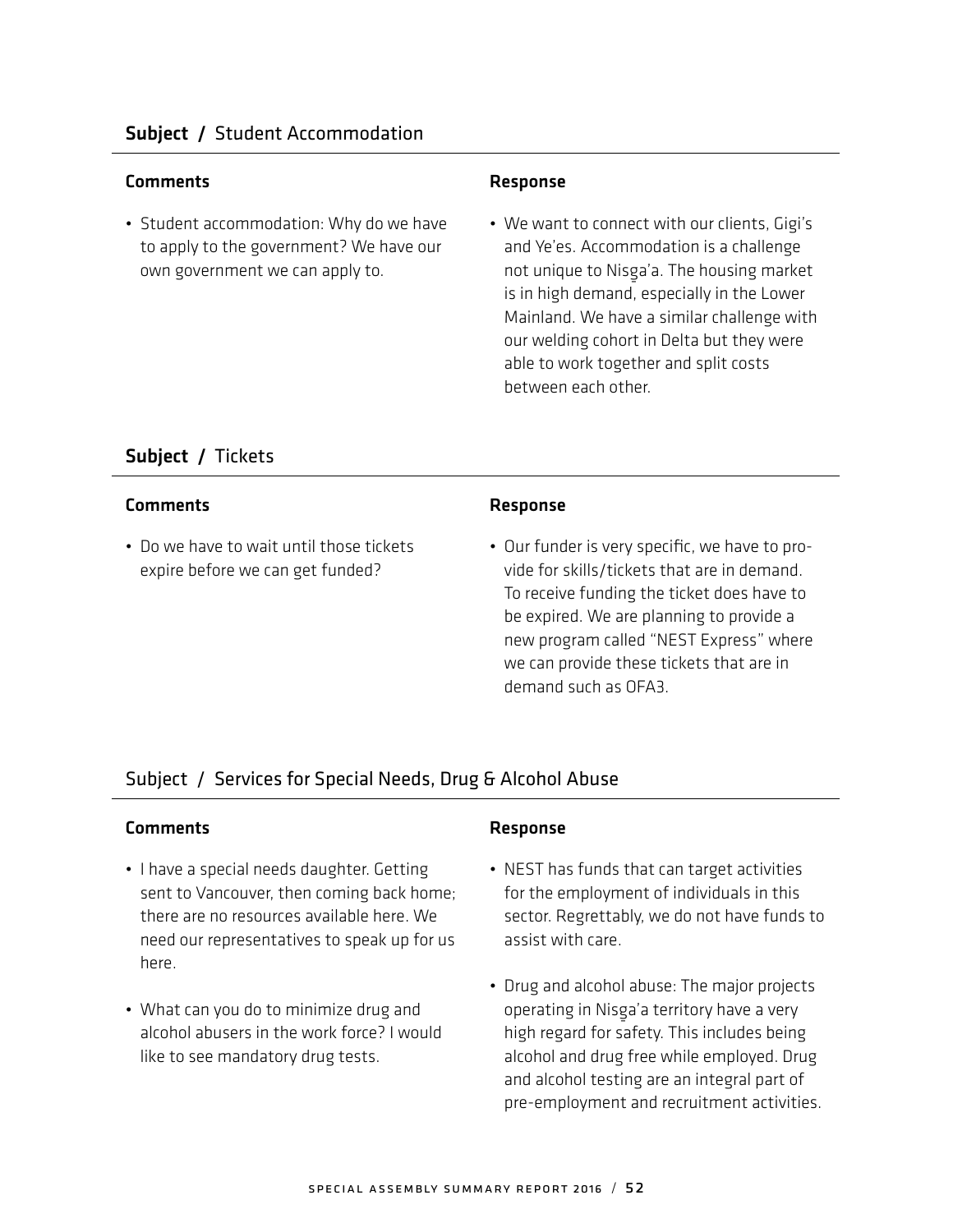## Comments **Comments** Response

• When can we schedule a representative to meet in Gingolx to discuss these opportunities?

• Ongoing exchange with the CAO. CAO to identify opportunities in Gingolx.<br>'

## Subject / Offices

## Comments Response

• How many numbers out of each of the offices? Do we need all these offices? I believe all this funding can be provided from one office which will provide more training dollars. Targeted funds: Why aren't we seeing those?

• The targeted funds is a 30-year pot of funding that went to three Nisga'a child<br>Alam Martin Martin Martin (Caroli care centres. We tried to roll in the fourth but there were no funds available. We have to ensure we are within the guidelines and agreements. After losing the first Prince Rupert EA we considered closing the Prince Rupert office but looked at the numbers and talked with Gitmaxmak'ay and identified the hard working Nisga'a citizens in<br>Britten Britte Website at Statistical Prince Rupert. We had direct funded training, we work with the Village Government to make sure we are not overlapping the training.

## Subject / Training for Non-Nisga'a Citizens<br>————————————————————

## Comments Response

• Are you going to be opening doors to non-Nisg-a'a citizens to provide training so they don't have to go elsewhere to get certified?

• Our contributing agreement is very specific, all individuals must reside in our service area and hold a Nisga'a citizen number.<br>'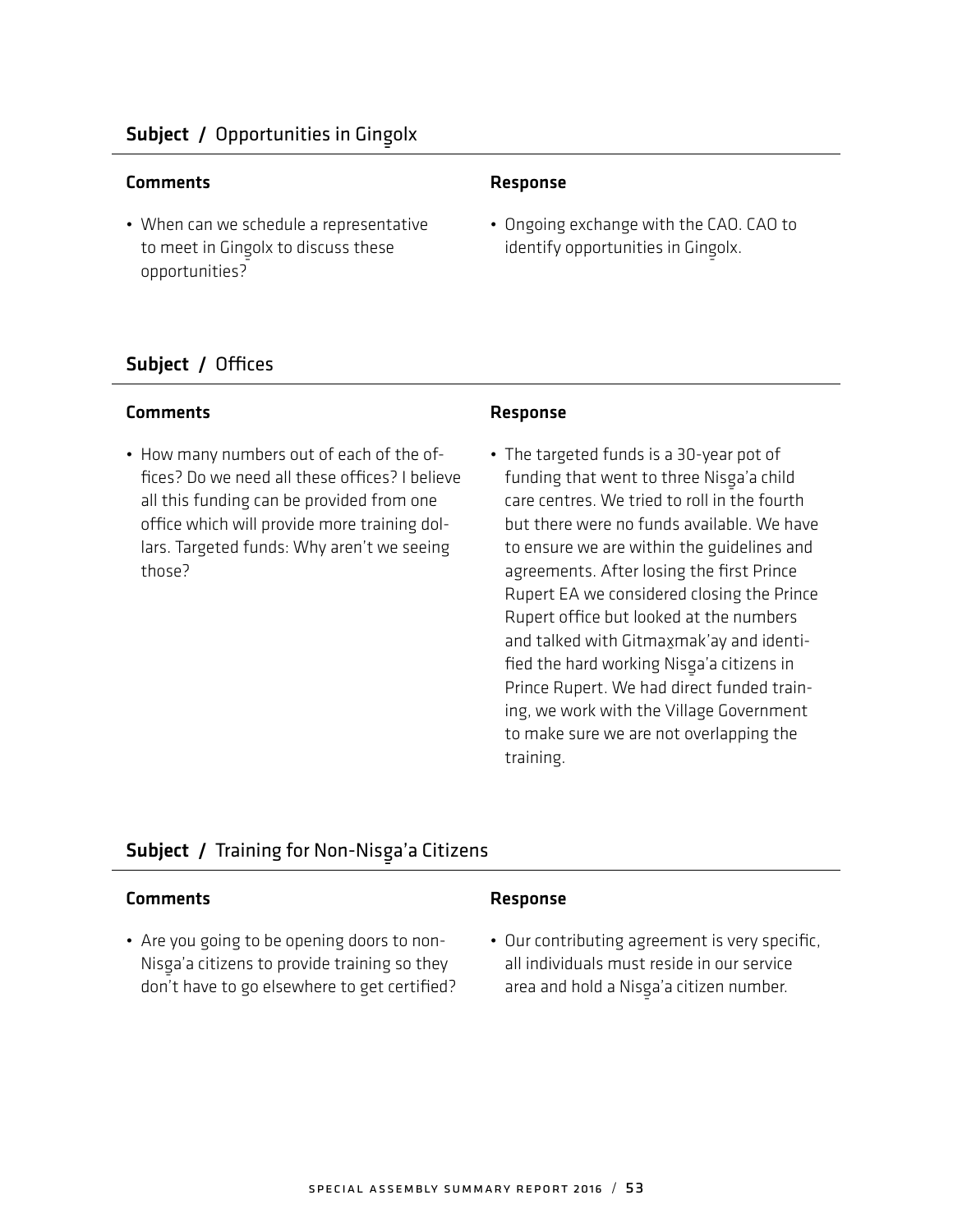# Reflections from the Executive Officers

Concluding Remarks

h. mitchell stevens / office of the president kevin mckay / office of the executive chairperson corinne mckay / office of the secretary-treasurer shirley morven / office of the chairperson, council of elders collier azak / office of the chief executive officer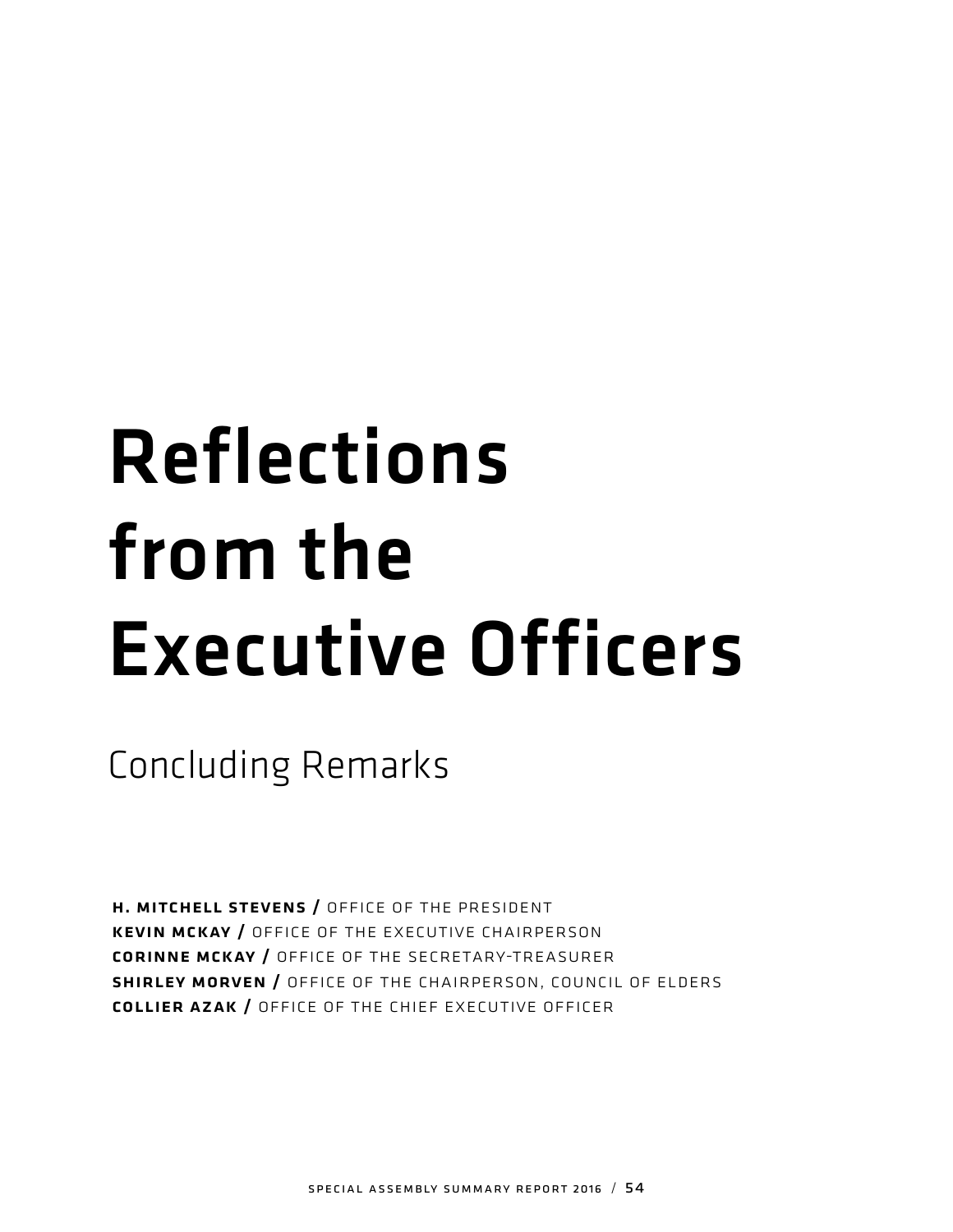# H. Mitchell Stevens / President

Our elders have a real deep understanding and caring for all the Nisga'a people.<br>.

Thank you to everyone who made comments. I was trying to figure a way to do wrap up comments without the perception that NLG is pushing back the people.

One of the elders said to me, you must continue to push. You are not pushing back the people you are pushing them forward. Many of us want change but don't want to take that step. That is why every elected member sits in WSN to make changes for the communities and for the Nation. That made me feel good.

You deserve factual answers. When the opportunity first came to the Nation to be participants in the development, we told the Nisg-a'a people: It's not just the pipeline. There are certain other issues in the big picture. One of them was land. (Read out section of the NFA, page 33, paragraph 11 of the Lands Chapter). Nisga'a citizens say eight percent for our territory, but there are tools to use to bring<br>Sandwich and Sandwich State State (1953) forward into the future. This is one of those tools (NFA).

Fiscal Relations: Pages 209 - 210 refers to investments of the funds of the Trust. This is your money — this is the Nation's money. No one individual can make the decision, the decision has be made by law through Wilp Si'ayuukhl Nisg-a'a, by way of a resolution. No funds will go to anyone, we are not using our own money to pay it back, we are using the corporate sector to pay it back plus the accrued interest. We are just re-acquiring our traditional land. We are not asking for it for free, it's a commercial business transaction to purchase Crown fee simple land under the provincial land title system which will convert to Nisga'a Lands.<br>'

We know that our people want details; this is why we are sharing. We have done all our work.

There are questions of the Commercial Fisheries Fund which was a two-year program which is now terminated by the Executive by resolution. This fund assisted our fishers to upgrade their vessels. This is what happens with that fund: under the fisheries chapter, the Nisga'a Nation gets a percentage of the total return to Canada. Last year the pre-season forecast was 81,000 pieces. (See the Fisheries chapter for reference.) We have Trustees that make decisions on the pieces, decisions on what the Trust can contribute to the Fisheries Program.

The Commercial Fishers Fund: Last year 40 N licenses became available. As the shareholder on behalf of the Nisga'a Nation we served notice to NNFC that no one will use the Nisga'a Nation<br>NU N licenses other than Nisga'a people.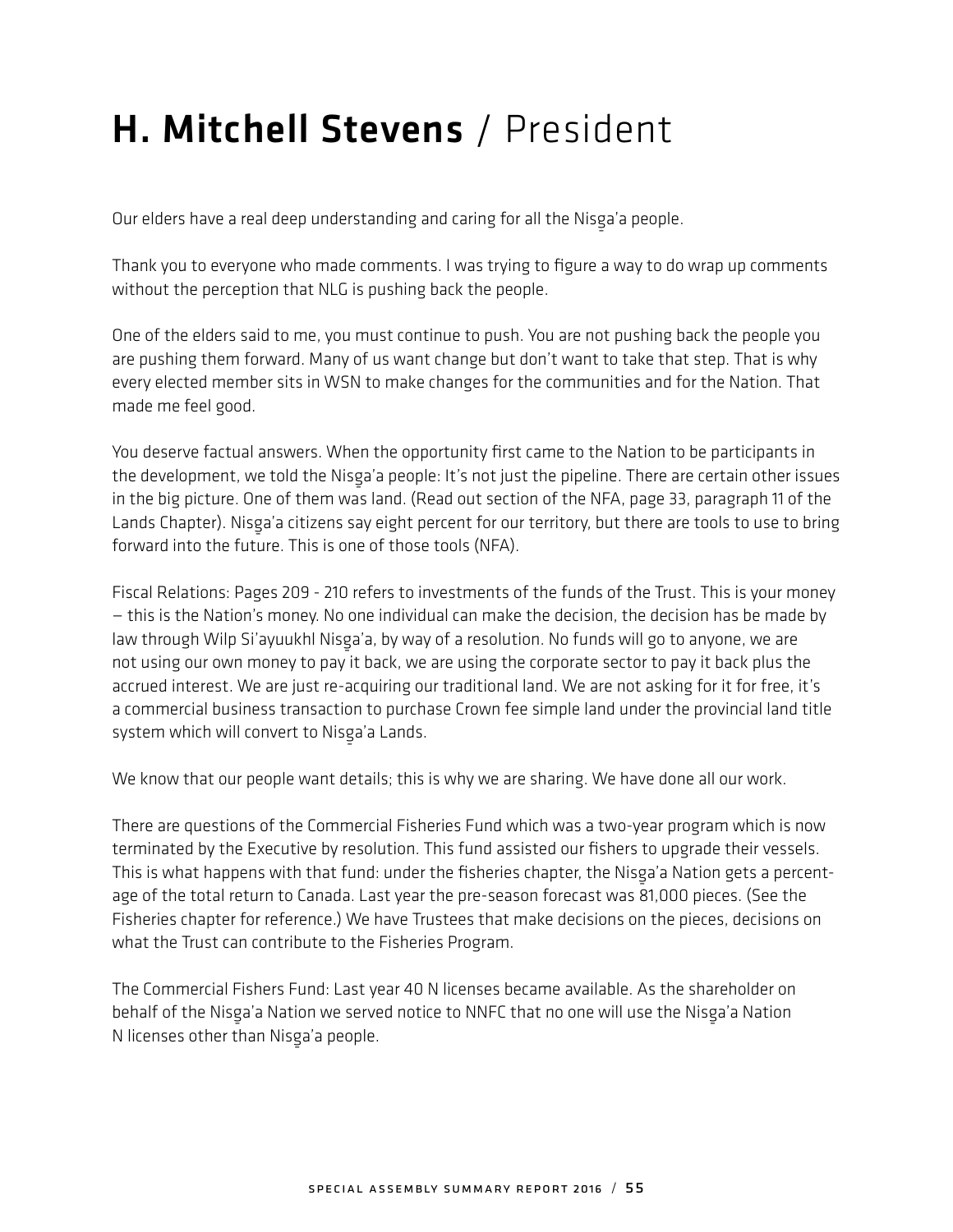Citizenship: It is important to understand what people are saying. They are not lying when telling us on the floor, that people remove themselves as Nisga'a citizens, yet they continue to benefit from<br>health as since fished in the second wisdom as a state of a state of the second floor the second state. health services, fisheries, economic development, and education programs. After they receive their money they remove themselves as citizens of the Nation. The citizenship amendments are in progress and are targeted for completion in 2016 - 2017.

Legislation Review: There are 13 pieces of legislation being reviewed. Your *Nisg-a'a Government Act* allows you to do this. We hear you. We have to make sure legal issues are addressed so we don't trip over them.

Health Care: I have requested that the senior management team provide copies of the WSN resolution on Public Institution. Work is ongoing; its technical work. A snapshot of what happens: If those services are arbitrarily cut off, change is made without having things in place, and we will be liable. The Nation must compensate in lieu of appropriate notice.

Crab Fishing: We gather baseline data for non-salmon species then, through the Treaty we approach Canada and negotiate our allocation. There is a road map to do that.

Halibut License: This had to be registered to a Nation-owned vessel. The Executive must give direction to put that into the license bank so our fishermen can fish it.

Roads in our communities: This is where NLG has no authority. It is your village government's responsibility to fix up your roads. It's your responsibility to hold your village government accountable to that.

Enforcement: Especially in regard to fisheries and wildlife, you also have the ability to take that over. We do not have a qualified Nisga'a person to lead that. The enforcement chapter in the NFA tells<br>Also a the entire that the constitution is formulated a secretary fished as a statistic leader in us we have the ability to negotiate with Canada to negotiate fisheries and wildlife laws but we must have qualified personnel to do it. You have to have those qualifications otherwise there will be liabilities that will come back to the Nation.

Budget: Certain things had to be cut from the budget. Those come from a series of due process, through the Nisga'a Finance Committee, Senior Management, Executive, and finally to WSN.<br>.

I commend all those who speak in our language — very important. I am encouraged to see more people on the Language and Culture authority that has been established. There was a cut in the budget on the Language and Culture authority — we must rectify that.

NEST: They are federal funds and the required service area for that pot of money of \$2m is 30,000 sq. km – that is the requirement those funds cover. We are very fortunate through our participation in the potential development we were able to access \$2.1 million for skills development to support LNG development. We were a test case; this is the reason why we got the money.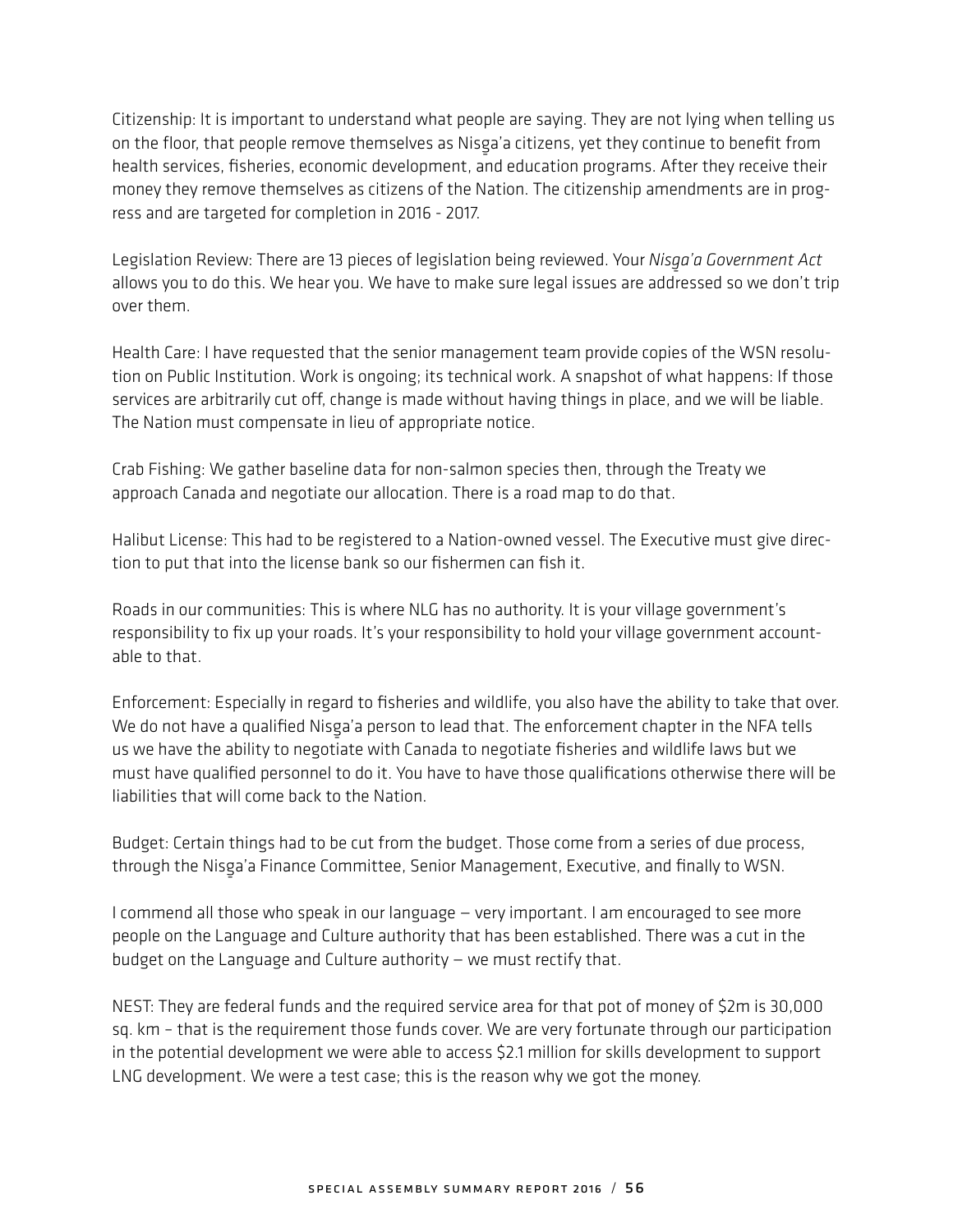Rules of Procedure: The Rules of the Assembly are for the Nisg-a'a citizens. These rules were done before I became president. Elected members speak in their public meetings, Executive, and WSN. We didn't want citizens to feel that they are left out so we follow those same rules. I referred to the legislative review where those loopholes will be closed, because it is an absolute insult to Nisg-a'a people, and it's taking away from your grandchildren and those coming after us.

As president, I thank the community of Gitlaxt'aamiks for being such gracious hosts. I thank the CoE for continuing their unwavering support to NLG. I am not NLG, I am one individual, I hold the title of president, I have no authority, it is the Office of the President that carries out the direction of the Executive.

Elected members of WSN please stand. These are the members making decisions for your future. We shouldn't feel bad when hard questions come out, we are like everyone else, we do not always agree, when decisions are made in the House (WSN) we move forward together.

I understand the School District has engaged an individual for reviewing the curriculum. I was direct in saying none of these programs be gone to bring up the academic curriculum. Need your support. We have the ability to learn.

Change is coming, we know that we want it done right away.

Ladies and gentlemen, I am happy to hear all the concerns brought forward. We welcome you all with your comments and thank you for your concerns brought forward in the last few days.

Thank you.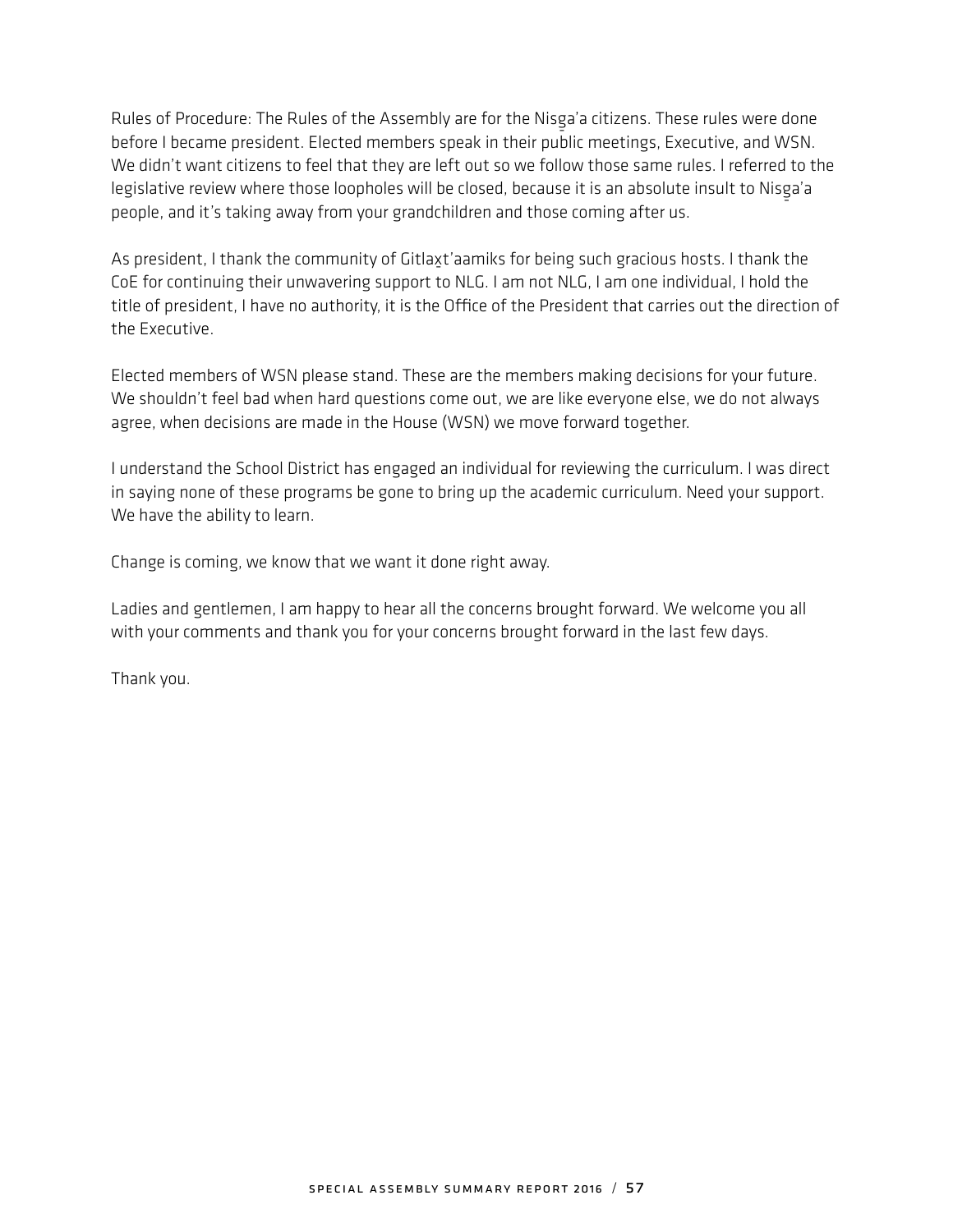# Kevin McKay / Executive Chairperson

Hereditary Chiefs, Matriarchs, respected Elders, honoured guests, ladies and gentlemen, and youth, along with the president, thank you to the host community of Gitlaxt'aamiks for their hospitality of co-host to the Special Assembly.

I offer appreciation to the Nisga'a citizens who have continued to make the special assembly and<br>also have continued to the special continued the Miller description of the special continuity similar gatherings a priority in your busy schedules. Without you, our ability to succeed in the Special Assembly would be restricted. My reason in saying this is that I describe the NFA, the Nisga'a Treaty as a sacred document. The reason is because this sacred document represents a<br>We are if the afternational contract the sacred that he can be the stational document represents a life sacrifice of many of our loved ones that have gone back to the Spirit world.

Those tools that the president emeritus (referred to) that are in this sacred document, may not have been as comprehensive, as effective as they are turning out to be. In tempering our expectations on the implementation of our Treaty, 16 years ago to today, the wisdom of our chiefs, matriarchs and respected elders — they tempered our expectations by cautioning us to not be unrealistic.

The sacred document is a book of opportunities, and the onus of responsibility is on the Nisga'a<br>Alating to and a thermal is in the case of the second for a second seal for a second constitution. The case of Nation to make those provisions, to make those work for present and future generations. The onus is on every Nisg-a'a citizen to contribute what they can to make the dreams and divisions in the sacred document a reality.

One of the most important provisions in the Nisga'a Treaty are the self-government provisions.<br>It are faced and restrict the 1913 politics of the Nissa's Facilitations are the self-line Missa' It was front and centre in the 1913 petition of the Nisga'a. For it is those provisions of the Nisga'a<br>and a second that contract is the complete the complete second for a second of the Nissa's National second government that enable this important process of re-empowerment of the Nisg-a'a Nation to once again determine our own destiny.

Nisg-a'a Government, like any other government, requires the evaluation and prioritization of issues that are important to the people that the government serves. Those priorities are always evolving and changing. And the reality of any government is that there will not be enough money to fund all the priorities. This prioritization is necessary to make the best use of what's available, and to make sure to give piece of mind to Nisga'a citizens that every effort was made to carefully weigh those<br>. priorities.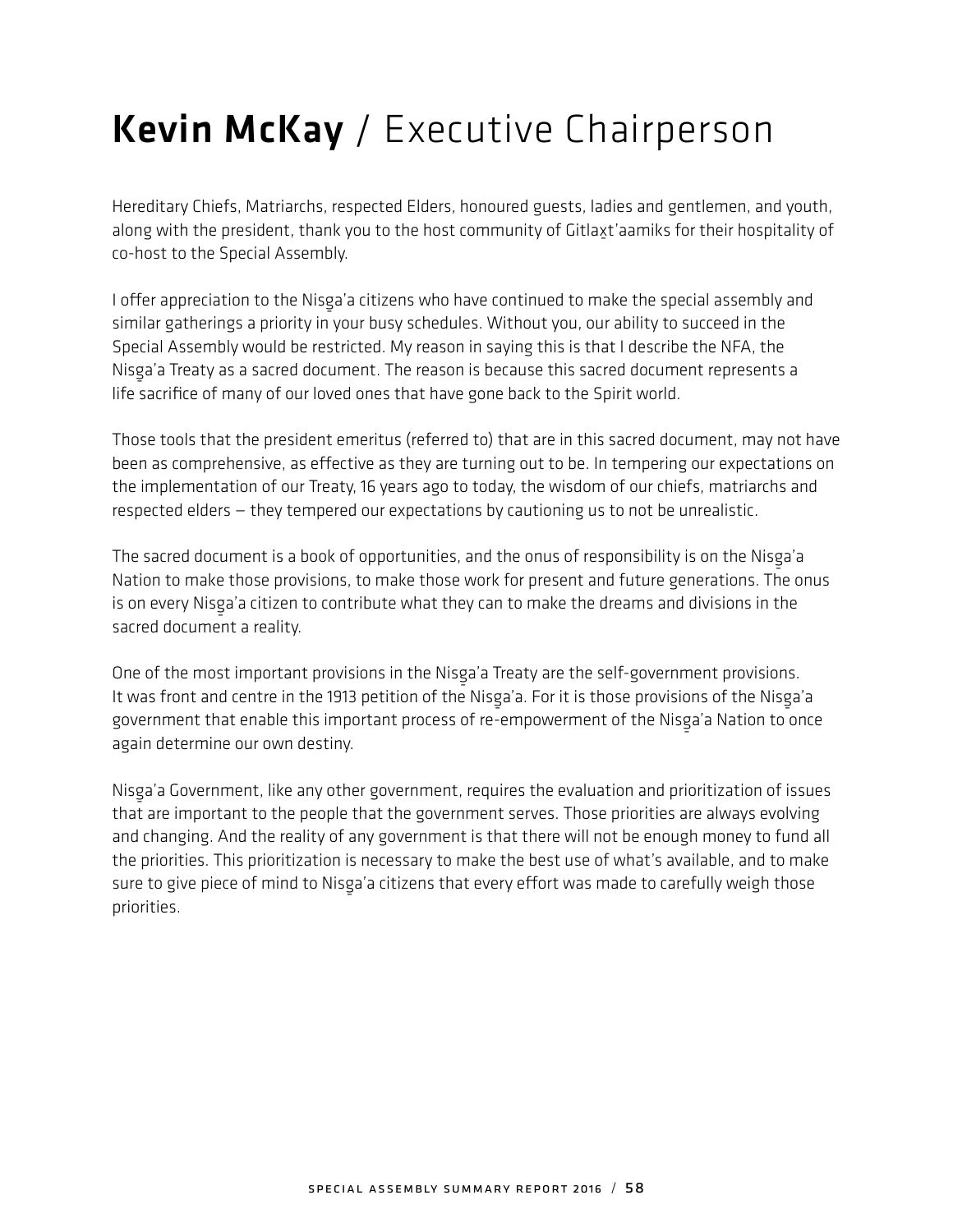We heard you loud and clear about the format of the Special Assembly. Over 61 years of annual gatherings, the rules of the Special Assembly, the conduct of participants, presenters, co-chairs and delegates has evolved to where we are today. There is always room for improvement as our President reminded us. Nisga'a Government will continue to evolve over time to meet the needs of its citizens. You have to have faith in that evolution. You have to have confidence. We will consider the great suggestions about the format and rules of the Special Assembly in the future. We look at how to improve on the ways we serve the Nisga'a Nation.

In conclusion, the Special Assembly is required to be held every 24 months under the Nisga'a<br>Canality tisse Constitution.

I remind you that NLG agendas are open to the public, and yes there are times, for legal reasons, a portion is conducted in-camera. We encourage Nisga'a citizens to observe Nisga'a government meetings, whether it's your village government, Urban Local, Executive or WSN.

Thank you.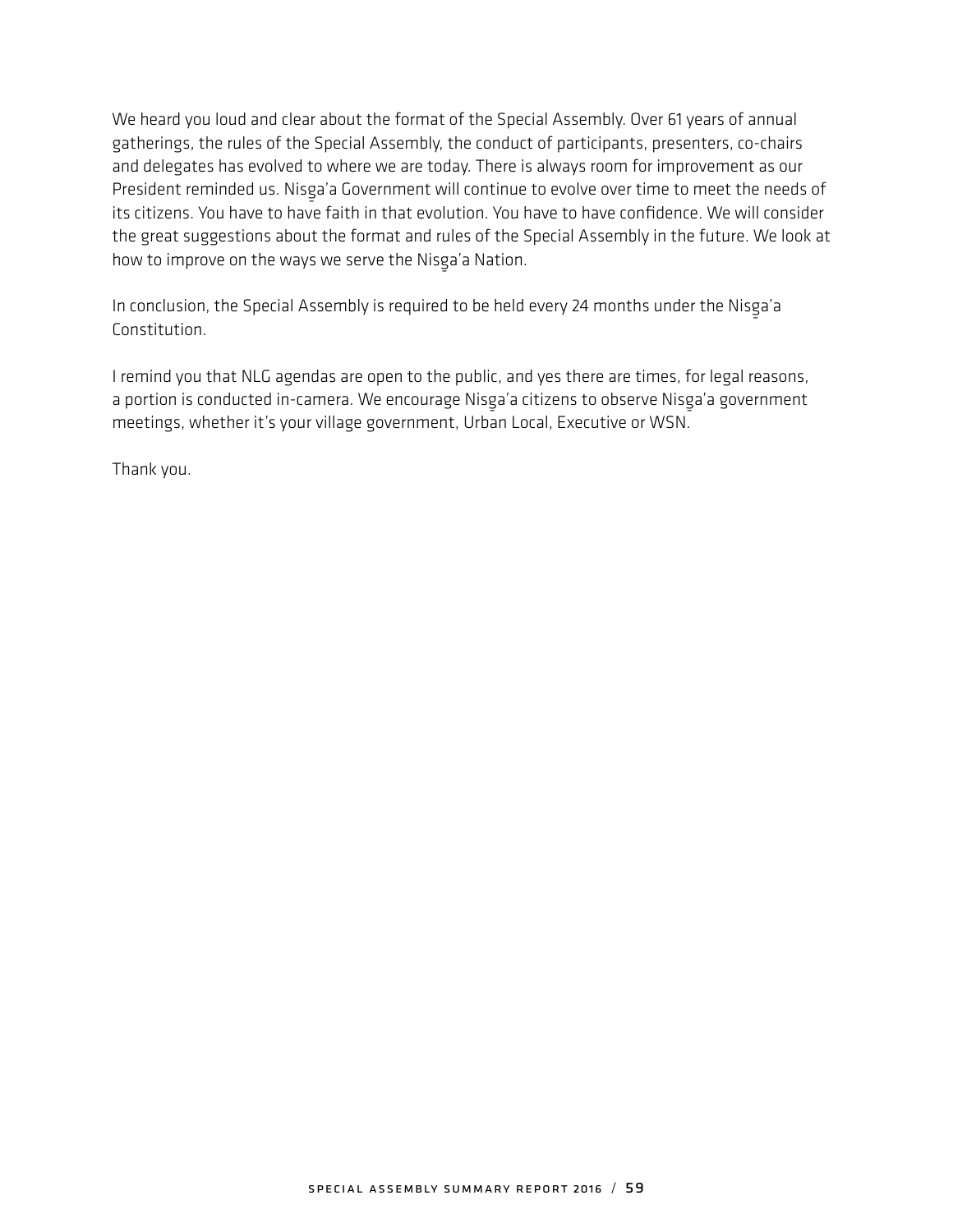# Corinne McKay / Secretary-Treasurer

I want to acknowledge those that worked behind the scenes to make this assembly happen, and the planning group. I also appreciate the volunteer efforts by the host.

This year we are preparing the Fiscal Financing Agreement (FFA) negotiations. This is my first time being involved with the working group. We have the former secretary-treasurer retained to assist us in the work for FFA. We are optimistic we can seek the additional resources to deliver all of our programs. We will make our best efforts to lobby for funding.

We have heard your concerns for a healing lodge. We can bring this back to our working group table.

(Reference made to the election of the Liberal government.)

Electoral districts: Vancouver geographical area was used. Terrace, Prince Rupert and Vancouver local societies were created by their members.

Strategic Planning: We have heard the suggestions for the planning session. We know there is a need, and we know there is a movement to consider options for our future.

Public Institution for Health: One of the suggestions we are considering is addressing the first responders/ambulance services under this. Work is beginning. We will design health services that respond to the need of our citizens. In the interim, until we have people who have met the requirements, we are going to look at a transition service that includes a provision of first responders' services.

Sports Fund: Work has begun to develop a terms of reference and reporting process for it.

Rules Committee: This has been there for all Special Assemblies. Every citizen has a right to the opportunity to speak at the Special Assembly, there is no intention to be disrespectful.

Thank you to our clergy for daily invocations.

Thank you.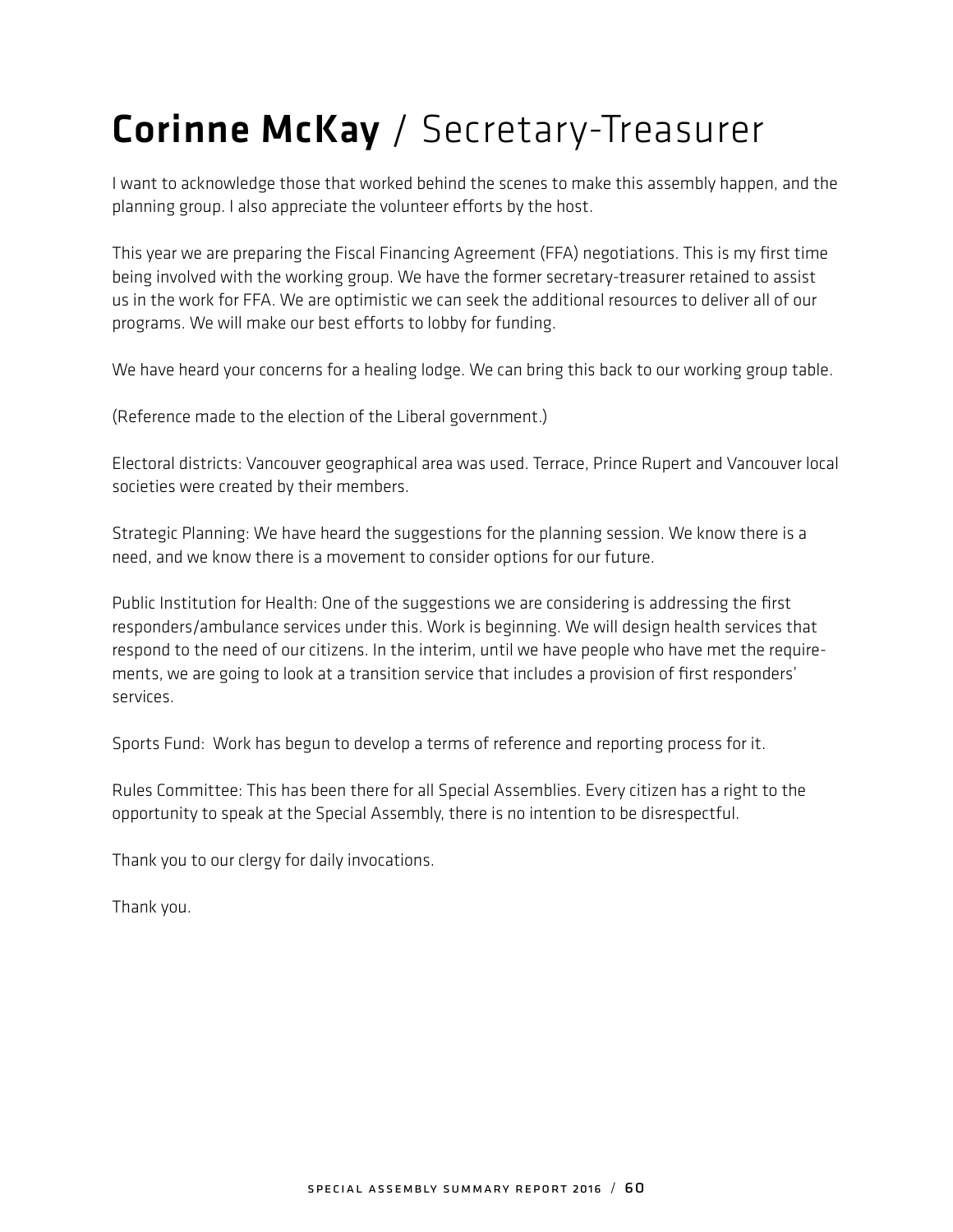# Shirley Morven / Chairperson, Council of Elders

First, I wish to honor the memory of my Uncle Reuben Munroe, who discouraged my mother from quieting me. He told her, "One day she is going to speak for our people." Over the years this has given me the courage to address issues of concern.

In response to the question about how to implement, in the workplace, "encouragement" and "respect," respect can only exist if there is self-respect. It cannot be implemented as it is not a program where there are rules. It is emulated by very small children as young as three years of age. Encouragement is readily given by self-assured individuals.

Thanks to the host community and to the co-chairs. These elected officials are the voice and the support of their community members but over these four days they have been the ones to regulate the sessions.

Thank you to the presenters for enlightening us and for answering our questions in a professional manner. If the gap between the stakeholders and the officials closes even more, everyone will have the information they need.

To the translators, thank you for suggesting you receive copies of the reports well in advance of our assemblies. You help us to keep our language alive.

The Council of Elders did not guide the work of the Language and Culture Group. When attempts were made, their purpose appeared to be interpreted to mean that power was being grabbed. Actually, their purpose was to share knowledge. Over several decades progress has amounted to the passing of resolutions. This could mean there is no political support of Nisga'a language revital-<br>In all an India language reviewed the collection of this contribution and the contribution and the collection ization. It could also mean no one knows how to do this work. In any case there is a need to get this Nisga'a Language and Culture Authority working.<br>'

To the delegates, thank you for honouring our request to help us conduct the sessions in an orderly manner. You have great value. Thank you for being active listeners. And thank you for the thoughtprovoking questions. I hear you about the two-minute time limit. It is especially challenging to meet a two-minute time limit by those of us who are what the mismaaksgwit call "descriptive." We tend to take longer because we find it necessary to give background information before we pose our question. There is no difference between our intellect and those whom the mismaaksgwit label as "analytic." We all help NLG to meet goals and objectives on our behalf.

Finally, thank you to your officers who help us to become more visible and credible all over the world. I pray you remain full of the energy and good health you need as you continue to represent the Nisga'a Nation.<br>'